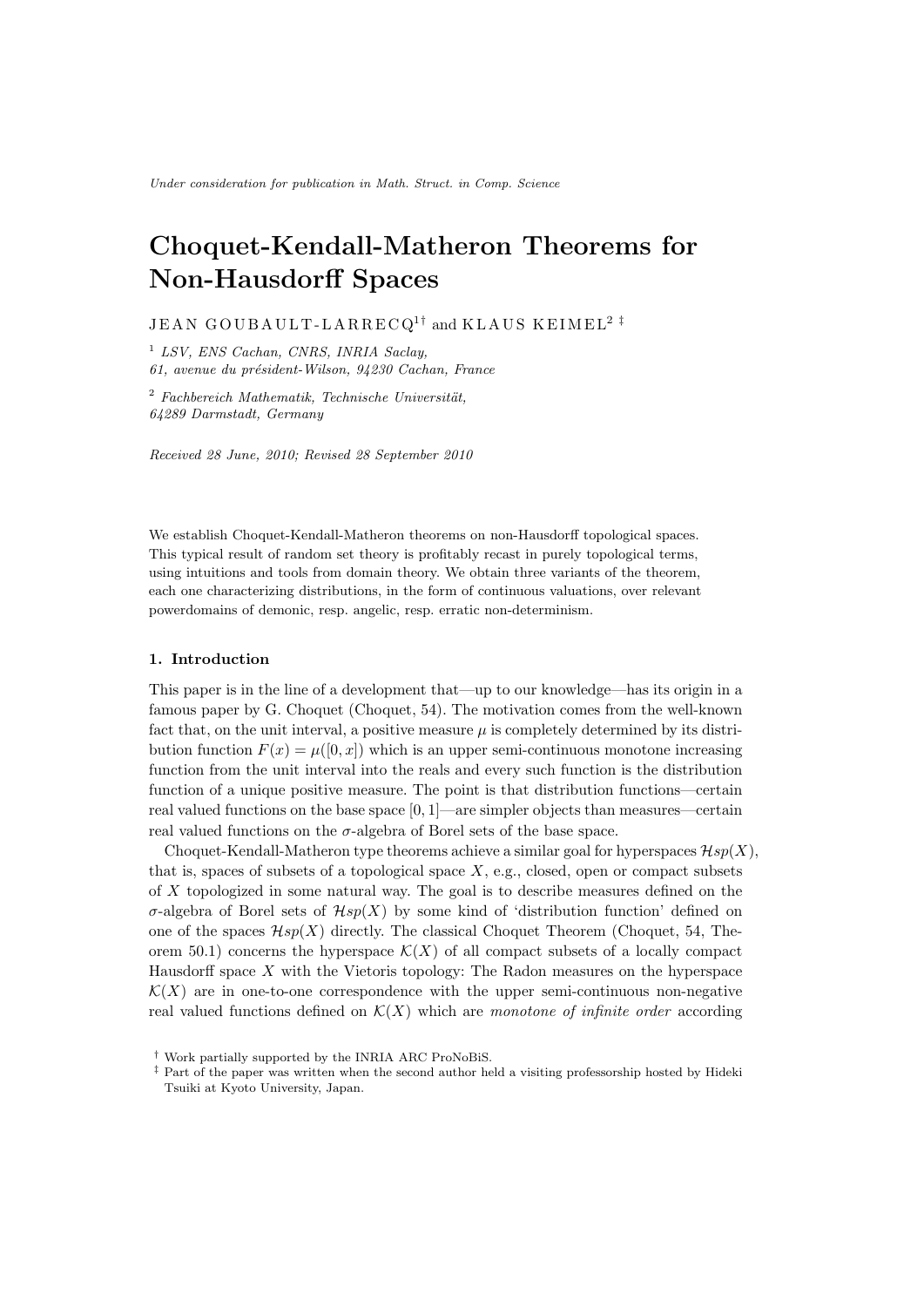to Choquet's terminology. Excellent references for Choquet-type theorems are the books by Matheron and Molchanov (Matheron, 1975; Molchanov, 2005) on the theory of random sets and integral geometry. In both books the authors restrict themselves to second countable locally compact Hausdorff spaces. Choquet-Kendall-Matheron type theorems are used also in economics, where they are conceived as a form of "completion of a misspecified model" (Gilboa and Schmeidler, 1992).

We establish Choquet-Kendall-Matheron type theorems over spaces that are not necessarily Hausdorff nor second countable; only local compactness is used, and in the third of our three cases to come, an additional hypothesis of coherence, which is trivially satisfied in Hausdorff spaces. In our setting, the classical Choquet Theorem on the representation of measures on the hyperspace  $\mathcal{K}(X)$  of compact subsets of a locally compact space splits into two parts, a 'demonic' and an 'angelic' one: Indeed the Vietoris topology splits in a natural way in an upper and a lower Vietoris topology which both are far from being Hausdorff. A third case combining the demonic and the angelic versions arises—we call it the erratic case—that has no significance in the Hausdorff situation.

We are motivated by denotational semantics to take non-Hausdorff spaces into account. Semantic domains in the sense of D.S. Scott are far from being Hausdorff, see (Abramsky and Jung, 1994; Gierz et al., 2003). Quite some intuitions and tools are obtained from the domain-theoretic perspective. Indeed, the hyperspaces under discussion are typical examples of continuous lattices. Also, measures are profitably replaced with the essentially equivalent notion of continuous valuations. The notion of a valuation on a lattice goes back to G. Birkhoff (Birkhoff, 1940, Chapter X, Sec. 1). Valuations on distributive lattices and their integral representations are discussed by Choquet (Choquet, 54, §41). As a substitute for measures, valuations are abundantly used in geometric probability theory as witnessed by the nice monograph by D.A. Klain and G.-C. Rota (Klain and Rota, 1997). Continuous valuations were used as a convenient model of probabilistic choice in denotational semantics (Jones and Plotkin, 1989).

Concerning the use in denotational semantics, one may think of subsets  $A$  of  $X$  as specifications of non-deterministic choice processes—picking an element from  $A$ . And there are three classical forms of non-determinism, demonic, angelic, and erratic. Accordingly, we prove three theorems of the kind of Choquet, Kendall, and Matheron. In the demonic case (Section 4), we show that continuous valuations on the Smyth space of all non-empty compact saturated subsets of  $X$  are in one-to-one correspondence with continuous credibilities, as soon as  $X$  is locally compact. In the angelic case (Section 5), we show that continuous valuations on the Hoare space of all non-empty closed subsets are in one-toone correspondence with continuous plausibilities whenever  $X$  is core-compact. Finally, in the erratic case (Section 6), we show that continuous valuations on the Plotkin space of all non-empty lenses are in one-to-one correspondence with a new notion that we call sesqui-continuous estimates. These measure crescents instead of opens, and the theorem is shown assuming  $X$  is locally compact and coherent.

Using domain theoretical ideas also sheds a new light on the classical results. One should however note that we are not the first to extend such theorems to the non-Hausdorff case: Norberg (Norberg, 1989) has a theorem that is essentially the same as our Theorem 5.12 relating continuous plausibilities with continuous valuations on spaces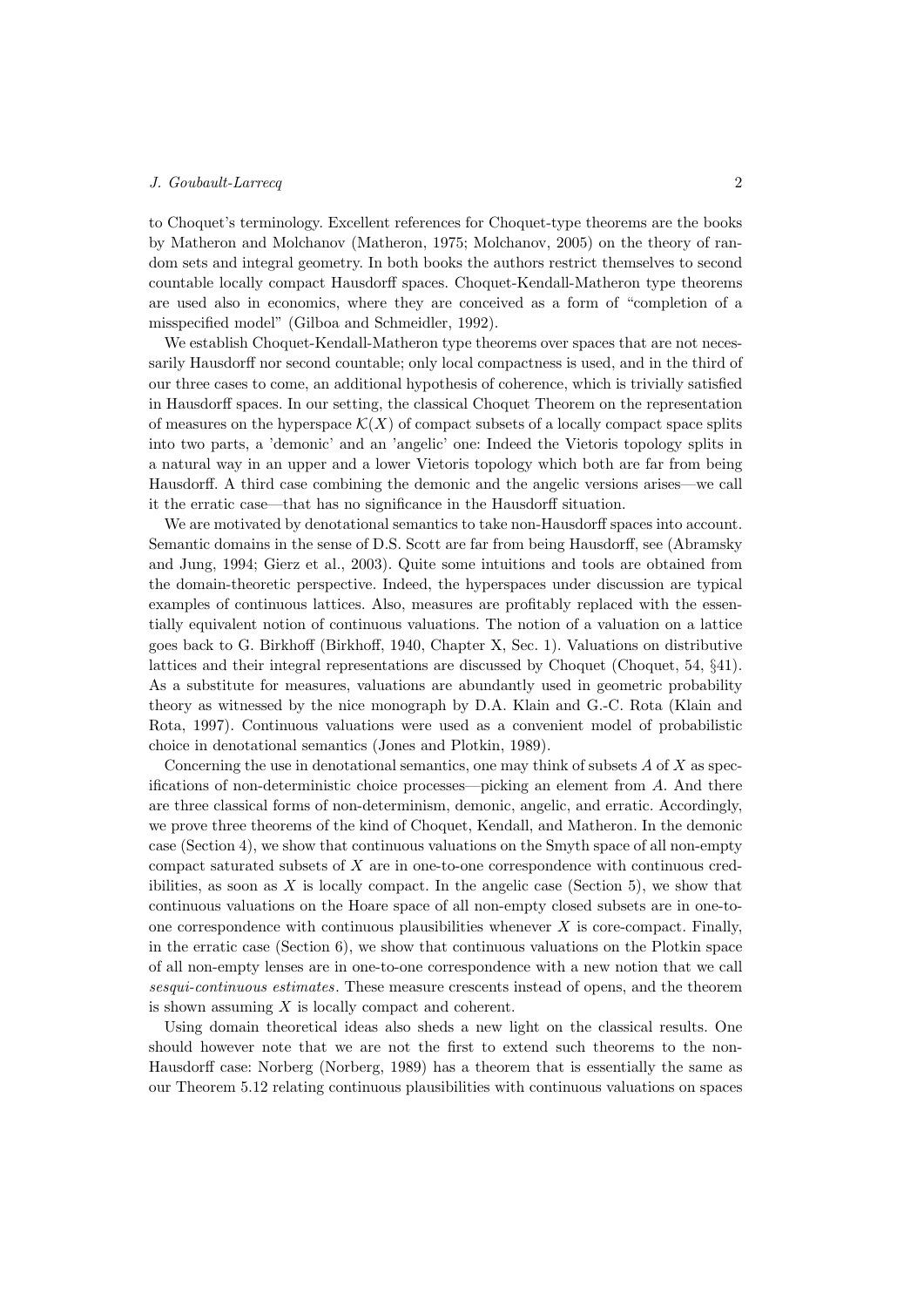of closed subsets (the angelic case). We discuss the connection more precisely right after the proof of this theorem.

## 2. Preliminaries

We refer to (Abramsky and Jung, 1994; Gierz et al., 2003; Mislove, 1998) for background material on domain theory and topology, and to (Molchanov, 2005) for capacities and related concepts.

## 2.1. Topology.

A topology on  $X$  is a family of subsets, called the *opens*, such that any union and any finite intersection of opens is open. The complements of open subsets are called *closed*. The largest open contained in a subset A of X is its *interior int*(A), while the smallest closed set containing A is its *closure*  $cl(A)$ .

Given any family of subsets  $A$  of X, there is a smallest topology on X generated by  $A$ , i.e., making all elements of  $A$  open. Then every open in this topology is a union of finite intersections of elements of  $A$ ;  $\overline{A}$  is a *subbase* of the topology. If every open is a union of elements of  $A$ , then  $A$  is called a *base* of the topology.

A map  $f: X \to Y$  is *continuous* iff  $f^{-1}(U)$  is open in X for every open subset U of Y. We shall often use the fact that, if A is a subbase of the topology of Y,  $f: X \to Y$  is continuous iff  $f^{-1}(U)$  is open in X for all elements U of A.

A subset  $Q$  of  $X$  is *compact* iff one can extract a finite subcover from every open cover of  $Q$ . It is saturated iff it is the intersection of all opens containing it, a.k.a. it is upwardclosed in the *specialization quasi-ordering*  $\leq$ , defined by  $x \leq y$  iff every open containing x contains y. The *saturation*  $\uparrow$  A of a subset A of X is defined equivalently as the intersection of all opens U containing A, or as the upward-closure  $\{x \in X \mid \exists y \in A \cdot y \leq x\}$ . We write  $\downarrow A$  for the downward-closure  $\{x \in X \mid \exists y \in A \cdot x \leq y\}$ . Every open subset is upward-closed, and every closed subset is downward-closed. In  $T_0$  spaces  $X$  that are not  $T_1$ , such as dcpos (see below), there are compact subsets that are not saturated, e.g.,  $\{x\}$ where x is not maximal in X. However, for any compact subset  $K, \uparrow K$  is both compact and saturated. In particular, the saturation of any finite set is compact.

We shall use *Alexander's Subbase Lemma*, which states that in a space  $X$  with subbase  $A, K$  is compact if and only if one can extract a finite subcover from every cover of  $K$ consisting of elements of  $A$ .

A topological space X is locally compact if and only if, whenever  $x \in U$  with U open, there is a compact subset K such that  $x \in int(K) \subseteq K \subseteq U$ . In this definition, we might as well require K to be saturated, but this is unnecessary: if  $x \in int(K) \subseteq K \subseteq U$ , then  $Q = \uparrow K$  is compact, saturated, and  $x \in int(Q) \subseteq Q \subseteq U$ . In any locally compact space, whenever  $Q$  is a compact subset of some open  $U$ , then there is a compact saturated subset  $Q_1$  such that  $Q \subseteq int(Q_1) \subseteq Q_1 \subseteq U$ .

 $X$  is *coherent* if and only if the intersection of any two compact saturated subsets is again compact.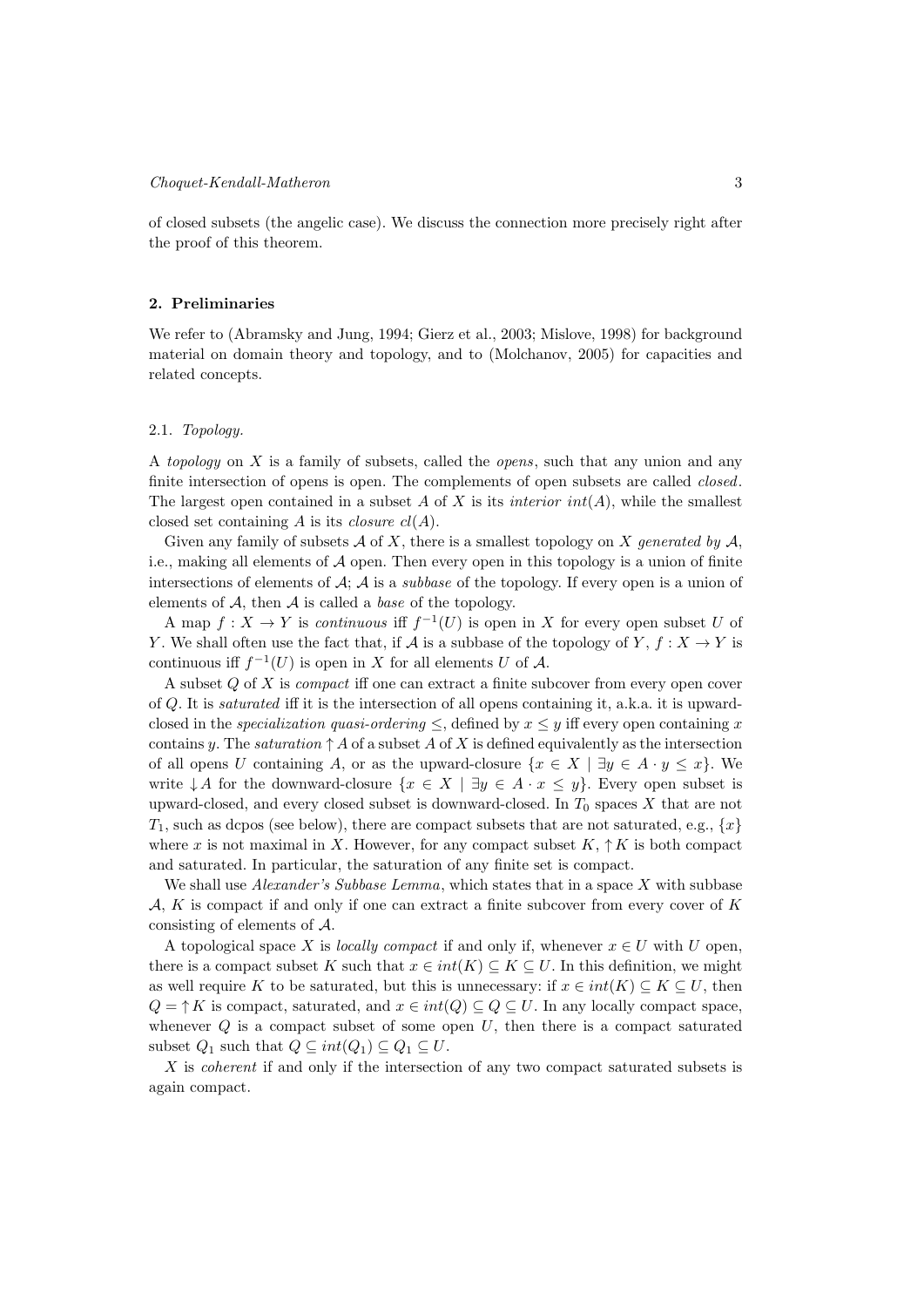Our theorems will be concerned with locally compact spaces, and in one case, with locally compact, coherent spaces.

An important class of locally compact, coherent spaces is given by the stably locally *compact* spaces, which are those locally compact coherent spaces that are additionally  $T_0$ and well-filtered. A space X is *well-filtered* if and only if, for every filtered family  $(Q_i)_{i \in I}$ of compact saturated subsets in X, for every open U, if  $\bigcap_{i\in I} Q_i \subseteq U$  then  $Q_i \subseteq U$ already for some  $i \in I$ . We shall only need well-filteredness in relating our results, which are concerned with continuous valuations, to more classical formulations of the Choquet-Kendall-Matheron Theorems based on measures.

Among the stably locally compact spaces, we find the *stably compact* spaces, namely those that are additionally compact. Stable compactness has a long history, going back to Nachbin (1948; see (Jung, 2004)). To give a concrete example,  $[0,1]_{\sigma}$ , the set  $[0,1]$ with opens of the form  $(t,1], 0 \le t \le 1$ , plus [0,1] itself, is stably compact. This is just [0, 1] with the Scott topology of its natural ordering  $\leq$ , see below. Similarly,  $[0,1]_{\sigma}^{I}$ , is stably compact for any set  $I$ .

Stable (local) compactness is also usually defined by requiring sobriety instead of wellfilteredness. A *sober* space is a  $T_0$  space X where every irreducible closed set is the closure  $\downarrow x$  of a point  $x \in X$ . A closed set F is irreducible iff it is non-empty, and whenever  $F$  is contained in the union of two closed subsets, then  $F$  is contained in one of them. As remarked by Jung (Jung, 2004, Section 2.3), referring to (Gierz et al., 2003, Theorem II-1.21), this is equivalent in the presence of local compactness. Sobriety alone implies well-filteredness, as a consequence of the Hofmann-Mislove Theorem.

A space is *Hausdorff*, or  $T_2$ , iff every two distinct points  $x, y$  can be separated by opens  $U, V$ , i.e.,  $x \in U$ ,  $y \in V$ , and  $U \cap V = \emptyset$ . Every locally compact Hausdorff space is stably locally compact, e.g.,  $[0, 1]$  with its usual metric topology; the converse fails, as for example  $[0, 1]_{\sigma}$  is stably compact but not  $T_2$ .

## 2.2. Domain Theory.

A set with a partial ordering is a poset. A dcpo is a poset in which every directed family  $(x_i)_{i \in I}$  has a least upper bound (a.k.a., sup)  $\sup_{i \in I} x_i$ . A family  $(x_i)_{i \in I}$  is directed iff it is non-empty, and any two elements have an upper bound in the family. We shall also use the dual notion of filteredness: the family  $(x_i)_{i \in I}$  is *filtered* iff it is non-empty, and any two elements have an lower bound in the family. Any poset can be equipped with the *Scott topology*, whose opens are the upward closed sets U such that whenever  $(x_i)_{i \in I}$ is a directed family that has a least upper bound in  $U$ , then some  $x_i$  is in  $U$  already. The Scott topology is always  $T_0$ , and its specialization ordering is the original partial ordering.

The way-below relation  $\ll$  on a poset X is defined by  $x \ll y$  iff, for every directed family  $(z_i)_{i \in I}$  that has a least upper bound z such that  $y \leq z$ , then  $x \leq z_i$  for some  $i \in I$ already. Note that  $x \ll y$  implies  $x \leq y$ , and that  $x' \leq x \ll y \leq y'$  implies  $x' \ll y'$ . However,  $\ll$  is not reflexive or irreflexive in general. Write  $\hat{\uparrow}E = \{y \in X \mid \exists x \in E \cdot x \ll y\}$ ,  $\downarrow E = \{y \in X \mid \exists x \in E \cdot y \ll x\}.$  *X* is continuous iff, for every  $x \in X$ ,  $\downarrow x$  is a directed family, and has  $x$  as least upper bound. One may be more precise: A basis is a subset  $B$  of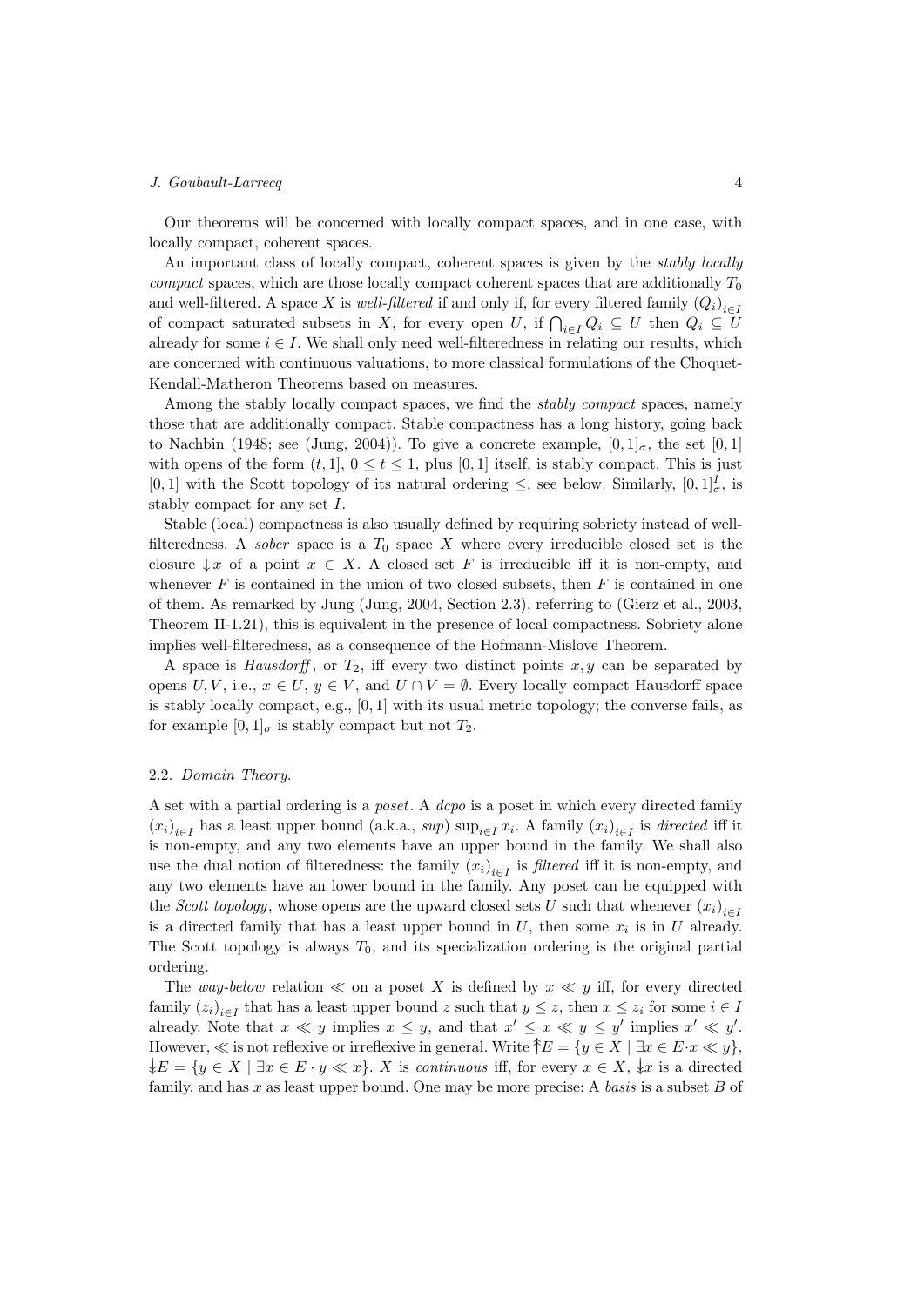X such that any element  $x \in X$  is the least upper bound of a directed family of elements way-below  $x$  in  $B$ . Then  $X$  is continuous if and only if it has a basis. In a continuous poset X with basis B, the interpolation property holds: whenever  $x \ll z$ , then  $x \ll y \ll z$ for some  $y \in B$  (Mislove, 1998, Lemma 4.16). It follows that, in any continuous poset  $X, \hat{\tau}$  is Scott-open for all x, and every Scott-open set U is a union of such sets, more precisely  $U = \bigcup_{x \in U \cap B} \hat{\uparrow} x$ .

A map  $f: X \to Y$  between posets X, Y is continuous (with respect to the respective Scott topologies) if and only if it has the following two properties:  $(1)$  f is monotone, that is, whenever  $x \leq x'$  in X, then  $f(x) \leq f(x')$  in Y, and (2) whenever  $(x_i)_{i \in I}$  is directed and  $\sup_{i\in I} x_i$  exists in X, then  $\sup_{i\in I} f(x_i)$  exists in Y and  $f(\sup_{i\in I} x_i) = \sup_{i\in I} f(x_i)$ . For dcpos X and Y, the second condition simplifies to (2'):  $f(\sup_{i \in I} x_i) = \sup_{i \in I} f(x_i)$ for every directed family  $(x_i)$  in X. We will use the following standard lemma on the continuous extension of functions:

**Extension Lemma.** Let X be a continuous dcpo with a basis B and  $f: B \to \mathbb{R}$  a bounded monotone function. Then the function  $f^* : X \to \mathbb{R}$  defined by

$$
f^*(x) = \sup\{f(b) \mid b \in B \text{ and } b \ll x\}
$$

is continuous on X. It is the greatest among the continuous functions such that  $f^*(x) \leq$  $f(x)$  for all  $x \in B$ . If  $f^*$  is an extension of f, that is, if  $f^*(b) = f(b)$  for all  $b \in B$ , then it is the unique continuous extension of  $f$  to all of  $X$ .

We stress that, throughout this paper, we consider ℝ with its usual ordering as a poset with its Scott topology, the non-trivial open sets of which are the open infinite intervals  $(r, +\infty)$ . The subspace  $\mathbb{R}^+$  of non-negative reals is equipped with the subspace topology, which is also the Scott topology. Functions into ℝ or ℝ<sup>+</sup> that are continuous in our sense (with respect to the Scott topology) are called lower semi-continuous in general topology.

Every continuous dcpo  $X$  is sober, hence well-filtered, and locally compact. If additionally X is pointed, i.e., has a least element  $\bot$ , then X is compact. If finally X is also coherent, then  $X$  is stably compact. The stably compact dcpos are sometimes referred to in the literature as *Lawson-compact* dcpos, meaning that they are exactly the dcpos that are compact in their Lawson topology. [0, 1] with its Scott topology is an example.

The lattice  $\mathcal{O}(X)$  of any topological space is in particular a dcpo. The spaces X such that  $\mathcal{O}(X)$  is a continuous dcpo are by definition the *core-compact* spaces. Every locally compact space is core-compact. Concretely, if  $X$  is locally compact, then the way-below relation on  $\mathcal{O}(X)$ , which we shall write  $\in$  to distinguish it from the notation  $\ll$  used in more mundane dcpos, is characterized by:  $U \in V$  iff there is a compact subset Q such that  $U \subseteq Q \subseteq V$ . We shall also say that U is relatively compact in V, instead of  $U$  is way-below  $V$ , in agreement with terminology in general topology. We say that U is relatively compact, if it is relatively compact in the whole space  $X$ , that is, if it is contained in some compact subset of X. That  $\mathcal{O}(X)$  is continuous when X is locally compact follows from the easily proved fact that any open  $U$  of  $X$  can be written as  $\bigcup_Q int(Q),$  where  $Q$  ranges over all compact (saturated) subsets of  $U.$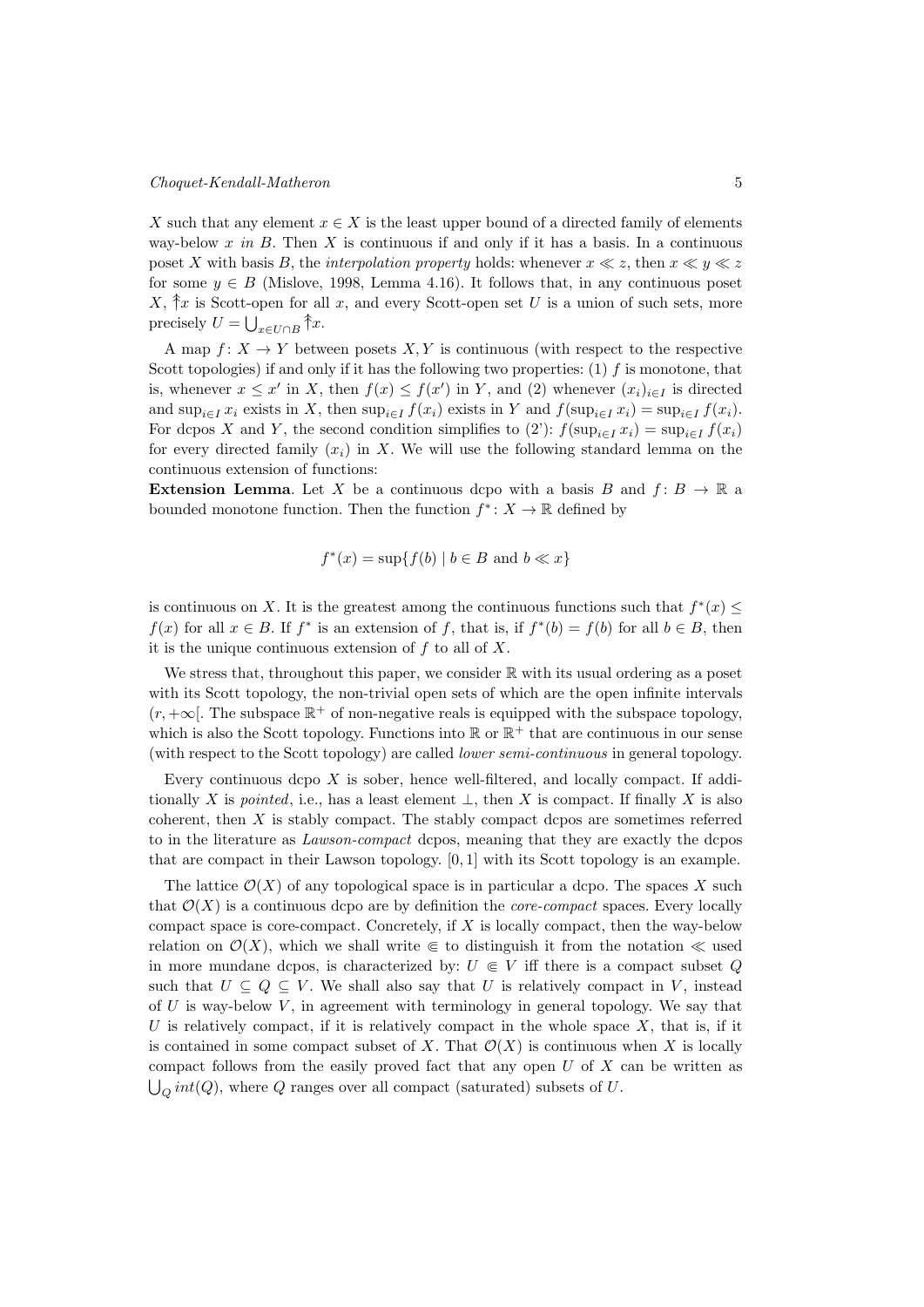## 2.3. Powerdomains.

Powerdomains were introduced, by several people, to give denotational semantics to non-deterministic choice in higher-order programming languages. The three main such powerdomains are the Smyth powerdomain for demonic non-determinism, the Hoare powerdomain for angelic non-determinism, and the Plotkin powerdomain for erratic nondeterminism, see (Abramsky and Jung, 1994, Section 6.2). This viewpoint traditionally stays with the category of dcpos, but is easily and profitably extended to general topological spaces, in the tradition of hyperspaces initiated by Hausdorff and Vietoris; see in particular (Abramsky and Jung, 1994, Sections 6.2.3, 6.2.4), and Schalk's PhD thesis (Schalk, 1993).

The (topological version of the) Smyth powerdomain  $\mathcal{Q}_{\mathcal{V}}(X)$  of a space X is the set of all non-empty compact saturated subsets  $Q$  of  $X$ , with the upper Vietoris topology, which has a base given by subsets of the form  $\Box U = \{Q \in \mathcal{Q}_V(X) \mid Q \subseteq U\}$ , U open in X. The specialization ordering of  $\mathcal{Q}_{\mathcal{V}}(X)$  is reverse inclusion. It is more traditional in domain theory to define the poset  $\mathcal{Q}(X)$  of all non-empty compact saturated subsets, ordered by reverse inclusion  $\supseteq$ . When X is locally compact and well-filtered,  $\mathcal{Q}(X)$  is a continuous dcpo, and the way-below relation is given by  $Q \ll Q'$  iff  $Q' \subseteq int(Q)$ , so  $\dagger Q = \Box int(Q)$ ; in particular, the upper Vietoris and Scott topologies coincide in this case, and  $\mathcal{Q}(X) = \mathcal{Q}_{\mathcal{V}}(X)$ . If X is itself a continuous dcpo, a basis of  $\mathcal{Q}(X)$  is given by the compacts of the form  $\uparrow E$ , E finite non-empty;  $\uparrow E \ll \uparrow E'$  iff  $E' \subseteq \uparrow E$ , i.e., iff for every  $y \in E'$ , there is an  $x \in E$  such that  $x \ll y$  in X.

The (topological version of the) Hoare powerdomain  $\mathcal{H}_{\mathcal{V}}(X)$  of X is the set of all nonempty closed subsets  $F$  of  $X$ , with the *lower Vietoris* topology, which has a subbase (not a base) given by subsets of the form  $\Diamond U = \{F \in \mathcal{H}_V(X) \mid F \cap U \neq \emptyset\}$ , U open in X. The specialization ordering of  $\mathcal{H}_{\mathcal{V}}(X)$  is ordinary inclusion. It is more traditional in domain theory to define the dcpo  $\mathcal{H}(X)$  of all non-empty closed subsets of X, ordered by  $\subseteq$ . The sup of a directed family  $(F_i)_{i \in I}$  of non-empty closed subsets in  $\mathcal{H}(X)$  is then  $cl(\bigcup_{i \in I} F_i)$ . When X is a continuous dcpo, so is  $\mathcal{H}(X)$ , and its way-below relation is given by  $F \ll F'$ iff there is a non-empty finite subset E of (a given basis of) X such that  $F \subseteq \downarrow E$  and  $E \subseteq \frac{1}{2}F'$ . Then the subsets  $\downarrow E$  themselves, with E non-empty and finite, form a basis of  $\mathcal{H}(X)$ , and  $\downarrow E \ll F'$  in  $\mathcal{H}(X)$  iff  $E \subseteq \downarrow F'$ . It is then an easy exercise to show that the Scott and the lower Vietoris topologies coincide, i.e., that  $\mathcal{H}(X) = \mathcal{H}_{\mathcal{V}}(X)$  as soon as X is a continuous dcpo.

Finally, the Plotkin powerdomain  $\mathcal{P}\ell(X)$  over X is the space of (compact) lenses L of X. A lens L of X is the intersection  $Q \cap F$  of a compact saturated subset Q of X and a closed subset  $F$  of  $X$ , provided this intersection is non-empty. Then  $L$  has a canonical presentation as  $\uparrow L \cap cl(L)$ , where  $\uparrow L$  is compact saturated, and  $cl(L)$  is closed. There is a domain-theoretic definition, as a dcpo  $\mathcal{P}\ell(X)$  of lenses, ordered by the topological Egli-Milner ordering  $\sqsubseteq_{EM}$ , defined by  $L \sqsubseteq_{EM} L'$  iff  $\uparrow L \supseteq \uparrow L'$  and  $cl(L) \subseteq cl(L')$  (Abramsky and Jung, 1994, Section 6.2.3). We shall again prefer the purely topological counterpart, which we write  $\mathcal{P}\ell_\mathcal{V}(X)$ : this is  $\mathcal{P}\ell(X)$  with the Vietoris topology, generated by sets  ${L \in \mathcal{P}\ell(X) \mid L \subseteq U}$ , which we shall write  $\Box U$  again, and  ${L \in \mathcal{P}\ell(X) \mid L \cap U \neq \emptyset}$ ,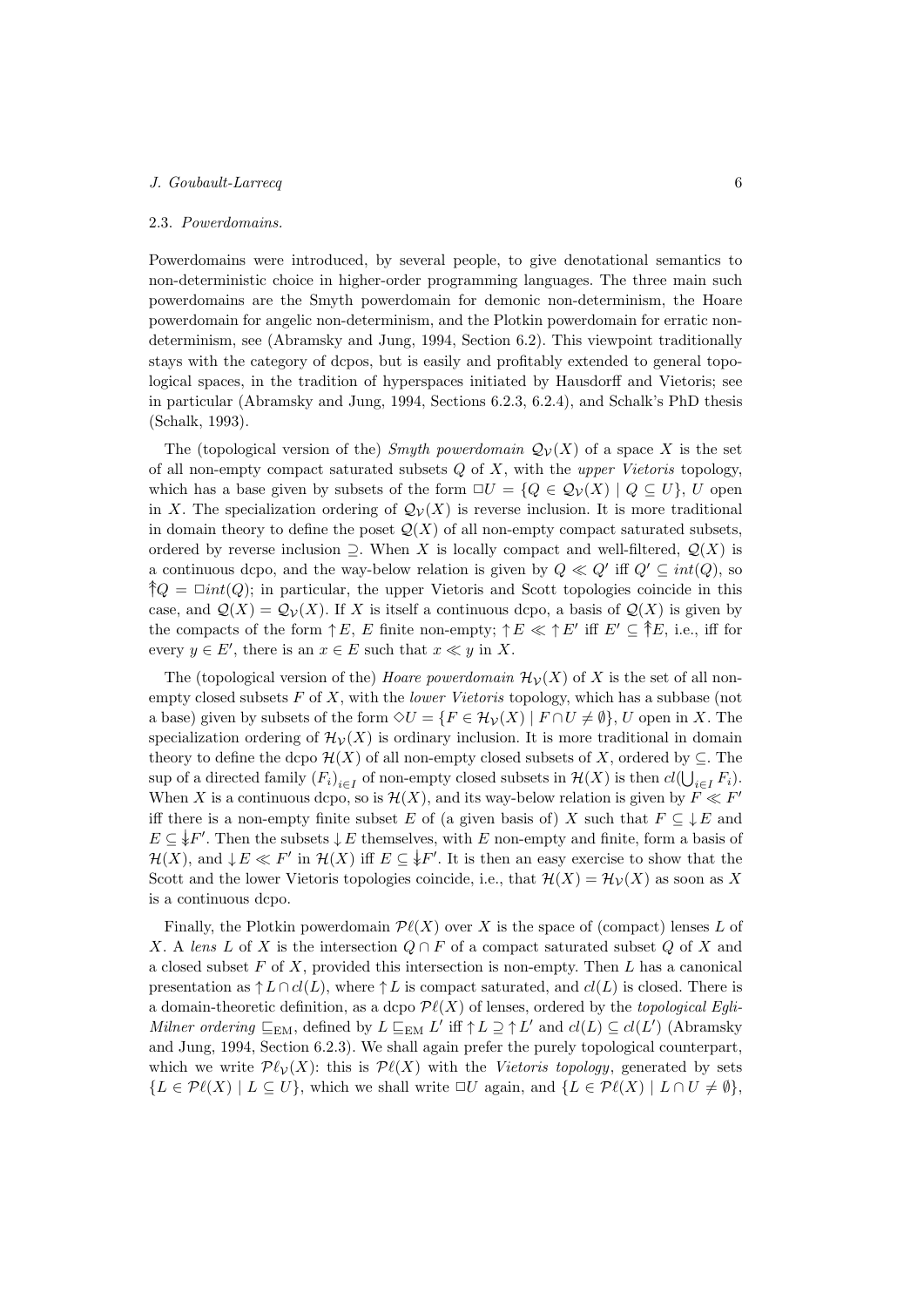# Choquet-Kendall-Matheron 7

which we shall write  $\Diamond U$ , for any subset U of X. The specialization ordering of  $\mathcal{P}\ell_{\mathcal{V}}(X)$ is  $\sqsubseteq_{\text{EM}}$ , and the Scott topology of  $\mathcal{P}\ell(X)$  is always finer than the Vietoris topology.

The two topologies coincide when  $X$  is a stably compact, continuous dcpo. Indeed, in this case,  $\mathcal{P}\ell(X)$  is a continuous dcpo, a basis is given by the finite lenses  $\langle E \rangle = \downarrow E \cap \uparrow E$ (*E* a finite subset of *X*), and  $\langle E \rangle$  is way below a lens L iff  $E \subseteq \{cl(L) \text{ and } L \subseteq \{E\}$ . So the basic Scott-open  $\hat{\uparrow}(E)$ , where  $E = \{x_1, \ldots, x_n\}$ , is the Vietoris open  $\Box \hat{\uparrow} E \cap \bigcap_{i=1}^n \Diamond \hat{\uparrow} x_i$ . Conversely, it is easy to see that all subbasic open sets of the Vietoris topology are Scott-open.

## 2.4. Measures and Valuations.

It is traditional to define integration and probabilistic processes using measures. An algebra (of subsets) on a set  $X$  is a collection of subsets of  $X$  that contains the empty set and is closed under complements and finite unions. A  $\sigma$ -algebra is defined similarly, except with countable unions instead of finite unions. The smallest  $\sigma$ -algebra containing all the opens of a given topological space X is the Borel  $\sigma$ -algebra of X.

Given a  $\sigma$ -algebra  $\mathcal A$  on  $X$ , a *measure* is a map  $\mu : \mathcal A \to \mathbb R^+$  such that  $\mu(\emptyset) = 0$  and  $\mu(\bigcup_{n\in\mathbb{N}}A_n)=\sum_{n\in\mathbb{N}}\mu(A_n)$  for every sequence  $(A_n)_{n\in\mathbb{N}}$  of pairwise disjoint elements of A. Our measures are usually referred to as *bounded* measures, i.e.,  $\mu$  does not take the value  $+\infty$ . When X is a topological space, we shall always assume that measures are measures on the Borel  $\sigma$ -algebra of X.

An alternative to measures on topological spaces is given by continuous valuations, whose usefulness in semantics was strongly supported by Jones and Plotkin (Jones and Plotkin, 1989). Instead of measuring measurable subsets, they only measure opens. Continuous valuations are a special case of capacities, a notion we shall need as well, and therefore introduce right away. The latter take their roots in Choquet's work on capacities (Choquet, 54), and are instrumental in potential theory, probability theory, and economics (Gilboa and Schmeidler, 1992).

Generalizing slightly the case of a topological space X with the lattice  $\mathcal{O}(X)$  of open subsets, we consider a set X with a lattice of subsets, i.e., a collection  $\mathcal L$  of subsets of X with the properties that  $\emptyset \in \mathcal{L}, X \in \mathcal{L}$  and  $U, V \in \mathcal{L}$  implies  $U \cap V, U \cup V \in \mathcal{L}$ . Taking the naming conventions of (Goubault-Larrecq, 2007a), and following (Gilboa and Schmeidler, 1992), a *capacity*  $\nu$  on  $\mathcal L$  is a strict map  $\nu$  from  $\mathcal L$  to  $\mathbb R^+$ ; strictness means that  $\nu(\emptyset) = 0$ . A game is a monotone capacity, i.e.,  $\nu(U) \leq \nu(V)$  whenever  $U \subseteq V$ . We shall consider later slight relaxations of these notions, where  $\mathcal L$  is no longer assumed to be a lattice of subsets.

The game  $\nu$  is modular (resp., convex, resp. concave) iff  $\nu(U \cup V) + \nu(U \cap V) =$  $\nu(U) + \nu(V)$  (resp.  $\geq$ , resp.  $\leq$ ) for all  $U, V \in \mathcal{L}$ . The terms supermodular and submodular are sometimes used in lieu of convex, concave. A modular game is called a valuation.

If  $\mathcal L$  is the lattice  $\mathcal O(X)$  of all open sets in a topological space X, then a valuation on  $\mathcal{O}(X)$  is also called a valuation on the space X.

On a space X, we say that a game is *continuous* if  $\nu(\bigcup_{i \in I} U_i) = \sup_{i \in I} \nu(U_i)$  for every directed family  $(U_i)_{i \in I}$  of opens.

Any measure  $\mu$  on the Borel  $\sigma$ -algebra of X restricts to a valuation  $\nu$  on X. It is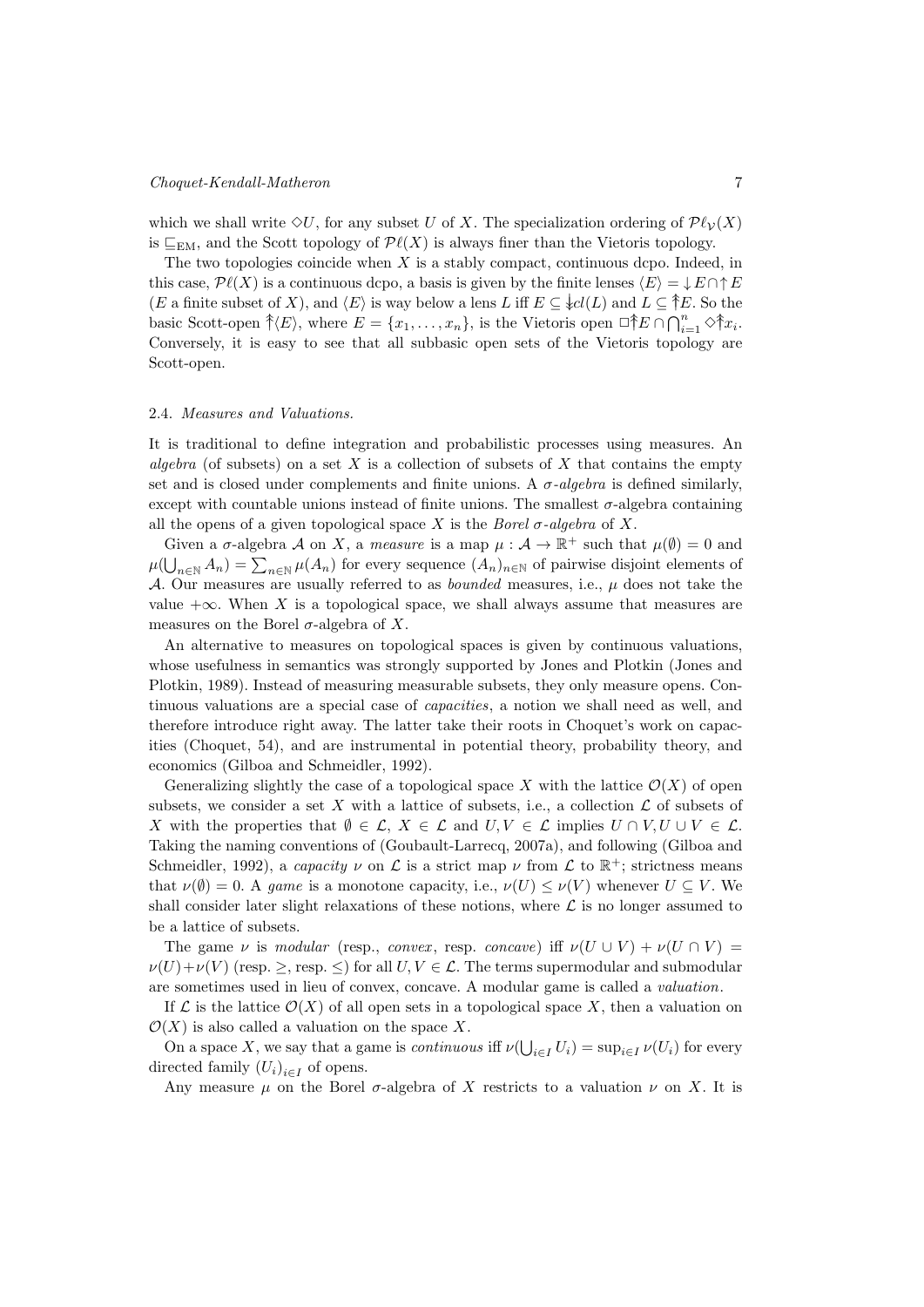continuous as soon as  $X$  is locally compact and  $\mu$  is what we might call a *weakly Radon* measure, i.e., a (bounded) measure such that, for every open U, for every  $\epsilon > 0$ , there is a compact saturated subset Q of U and a measurable subset B of Q such that  $\mu(B) \geq$  $\mu(U) - \epsilon$ . This is a mild generalization of the usual definition of Radon measure, where the same property is required for all *measurable U*; in Hausdorff spaces,  $Q$  will always be saturated; in metrizable spaces, additionally, compacts are measurable, and we would retrieve the usual definition of Radon measure, where  $\mu(A) = \sup_{Q \text{ compact}} \mu(Q)$  for all measurable sets A. To show that any weakly Radon measure restricts to a continuous valuation on open sets, we reason as follows. Let  $U = \bigcup_{i \in I} U_i$ , where  $(U_i)_{i \in I}$  is a directed family of opens, and let  $\epsilon > 0$ ; we need to prove that  $\nu(U_i) \geq \nu(U) - \epsilon$  for some  $i \in I$ . Using the fact that  $\mu$  is weakly Radon, let  $B \subseteq Q \subseteq U$  as above. Since X is locally compact, there is a compact saturated subset  $Q_1$  such that  $Q \subseteq int(Q_1) \subseteq Q_1 \subseteq U$ . Then  $Q_1 \subseteq U_i$  for some  $i \in I$ , so  $\nu(U_i) \geq \nu(int(Q_1)) = \mu(int(Q_1)) \geq \mu(B) \geq \mu(U) - \epsilon$ .

Conversely, if X is locally compact and well-filtered, every continuous valuation  $\nu$ extends to a (unique, bounded) measure  $\mu$  on all Borel measurable subsets of X. This is Theorem 5.3 of (Keimel and Lawson, 2005), once restricted to bounded measures. Moreover, one can observe that the measure  $\mu$  thus constructed is weakly Radon: for every open U, since X is locally compact, hence  $\mathcal{O}(X)$  is a continuous dcpo,  $\nu(U)$  =  $\sup_{V \in U} \nu(V)$ ; so for every  $\epsilon > 0$ , there is an open V and a compact saturated subset Q such that  $V \subseteq Q \subseteq U$  and  $\nu(V) \geq \nu(U) - \epsilon$ ; then take  $B = V$ .

One can therefore conclude that measures and continuous valuations are one and the same thing, under mild assumptions. (See (Keimel and Lawson, 2005) for other extension results from continuous valuations to measures.) Precisely, weakly Radon measures are in one-to-one correspondence with continuous valuations, on any locally compact and well-filtered space.

This is one example of a measure extension theorem. There are others: later we shall cite Norberg's Theorem 3.9 (Norberg, 1989), see also (Alvarez-Manilla et al., 1997, Corollary 5.2), which applies to second countable continuous dcpos. Keimel and Lawson (Keimel and Lawson, 2005, Theorem 8.3) show that when  $X$  is stably locally compact, i.e.,  $T_0$ , well-filtered, locally compact and coherent, every locally finite (not necessarily bounded) continuous valuation on  $X$  extends to a Radon measure on the Borel  $\sigma$ -algebra of  $X^{\text{patch}}$ , where  $X^{\text{patch}}$  is X with its patch topology—a  $\sigma$ -algebra that is in general larger than the Borel  $\sigma$ -algebra of X.

## 2.5. Credibilities, plausibilities.

Let us step back to games, i.e., monotone capacities. A game  $\nu$  is *totally convex* iff:

$$
\nu\left(\bigcup_{i=1}^{n} U_i\right) \ge \sum_{I \subseteq \{1,\dots,n\}, I \neq \emptyset} (-1)^{|I|+1} \nu\left(\bigcap_{i \in I} U_i\right) \tag{1}
$$

for every finite family  $(U_i)_{i=1}^n$ ,  $n \geq 1$ , of opens of X. A *credibility* is a totally convex game. We called credibilities *belief functions* in (Goubault-Larrecq, 2007a), following common usage. Choquet used the term "monotonic of infinite order" (Choquet, 54), and one often sees the term "totally monotonic" for this notion, see, e.g., (Gilboa and Schmeidler, 1992),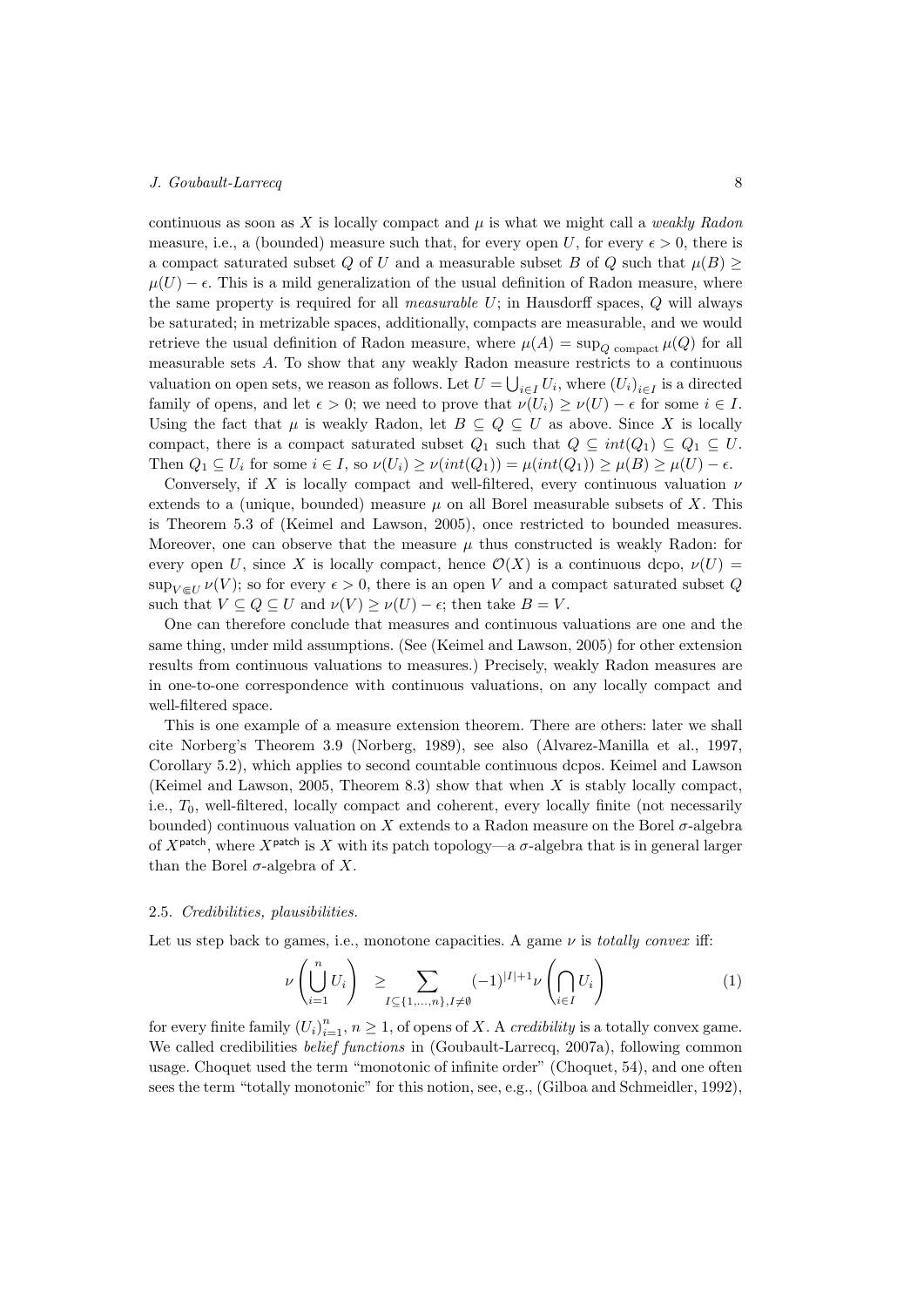sometimes with a slightly different definition (Molchanov, 2005, Definition 1.8). Similarly, the standard name for "totally concave" below is "totally alternating". However these standard names fail to reveal a fundamental duality, which the first author called convexconcave duality (Goubault-Larrecq, 2010).

Dually, a game  $\nu$  is *totally concave* iff (1) holds with  $\geq$  replaced by  $\leq$ , and the roles of unions and intersections are swapped, i.e.:

$$
\nu\left(\bigcap_{i=1}^{n} U_i\right) \leq \sum_{I \subseteq \{1,\dots,n\}, I \neq \emptyset} (-1)^{|I|+1} \nu\left(\bigcup_{i \in I} U_i\right) \tag{2}
$$

A totally concave game is a plausibility (Goubault-Larrecq, 2007a; Molchanov, 2005). Note that, if  $\nu$  is a valuation, then (1) holds with = instead of  $\geq$ . This equation is the well-known *inclusion-exclusion principle* of probability theory. Dually, we call  $(2)$  with  $=$ instead of  $\leq$  the *exclusion-inclusion principle*; this again holds whenever  $\nu$  is a valuation.

Two of the three theorems that form the topic of this paper relate continuous credibilities, resp. plausibilities, on  $X$  with continuous valuations on the Smyth, resp. Hoare powerdomain on  $X$ . These will be established in Section 4 and Section 5. We will deal with the Plotkin powerdomain in Section 6. However we postpone the definition of the notion corresponding to valuations on this powerdomain, estimates, to Section 6.

Given any capacity  $\nu$  on a space X, and any continuous map  $f: X \to Y$ , the *image* capacity  $f[\nu]$  on Y is defined by  $f[\nu](V) = \nu(f^{-1}(V))$ . It is easy to see that  $f[\nu]$  is a game, a continuous game, a credibility, a plausibility, or a valuation, as soon as  $\nu$  is.

## 3. Generating valuations: A general setting

In this section we deal with the following question: Given a collection  $\mathcal S$  of subsets of a set L and a real valued function  $\nu$  defined on S, under which conditions is it possible to extend  $\nu$  to a uniquely determined valuation on the lattice of subsets of L generated by S. We will always suppose that S is a ∩-semilattice, that is, finite intersections of members of S also belong to  $\mathcal S$ . Under this hypothesis Groemer (Groemer, 1978, Theorem 1) has given a complete solution to the problem. We refer to the book by Klain and Rota for an elegant presentation of Groemer's Integral Theorem (Klain and Rota, 1997, Theorem 2.2.1). Note that strict modular real valued functions on lattices are called valuations by Klain and Rota. If one requires valuations to be monotone as we do, one has to add a hypothesis on the set function  $\nu$  that will turn out to be exactly Choquet's monotonicity of infinite order, namely, total convexity.

For our purposes we will only use a very special case of Groemer's Integral Theorem. As in this special case the proof is short and elementary, we will present it below. We need some preparations.

For every subset A of a set L, we denote by  $\mathcal{X}_A$  the characteristic function of A, that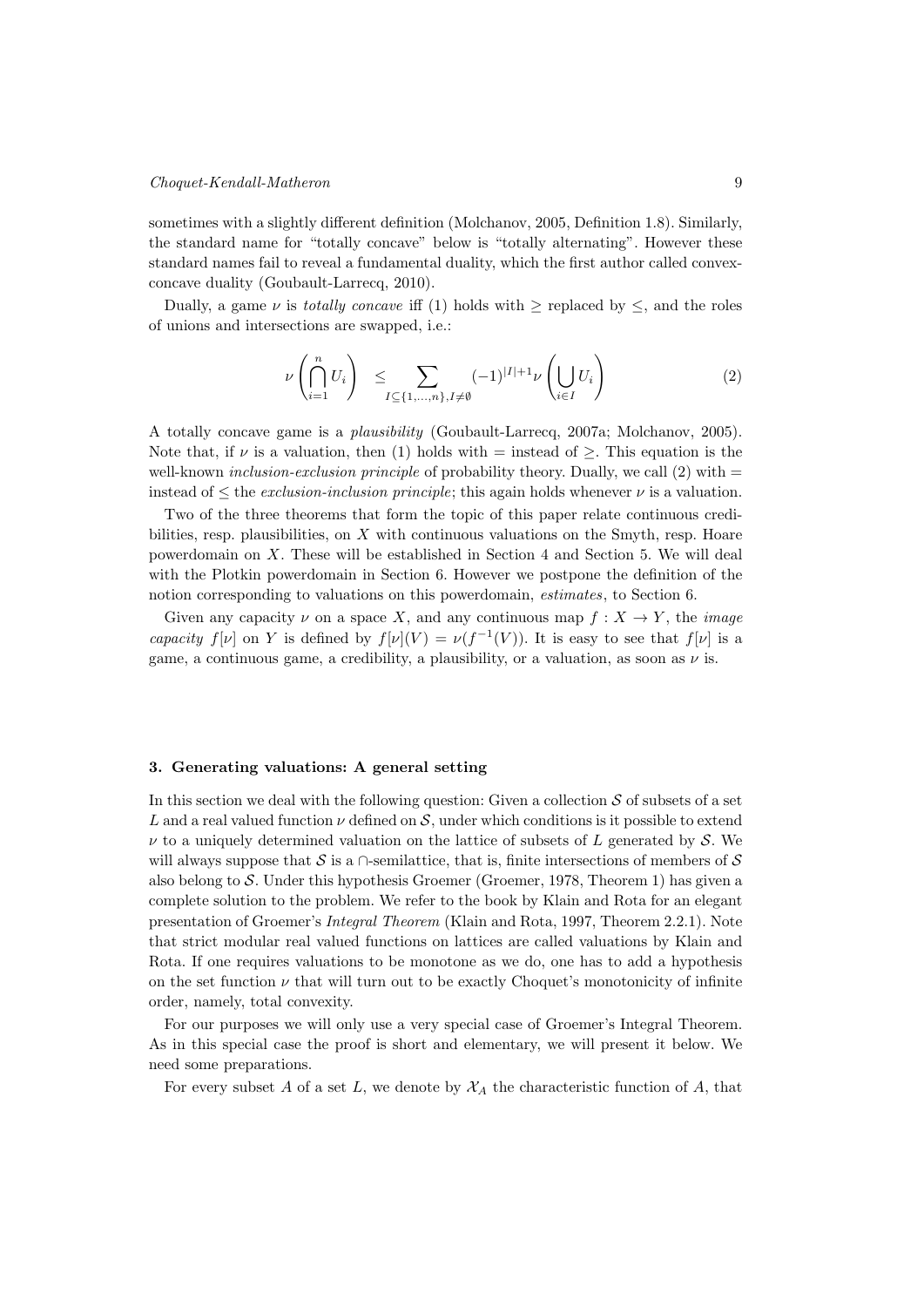is,  $\mathcal{X}_A(x) = 1$  if  $x \in A$ , else = 0. For subsets  $A_1$  and  $A_2$ , one has

$$
\mathcal{X}_{A_1 \cap A_2} = \mathcal{X}_{A_1} \cdot \mathcal{X}_{A_2} \tag{3}
$$

$$
\mathcal{X}_{A_1 \cup A_2} = \mathcal{X}_{A_1} + \mathcal{X}_{A_2} - \mathcal{X}_{A_1 \cap A_2} \tag{4}
$$

$$
\mathcal{X}_{A_1 \setminus A_2} = \mathcal{X}_{A_1} - \mathcal{X}_{A_1 \cap A_2} \tag{5}
$$

$$
\mathcal{X}_{L\setminus A_1} = 1 - \mathcal{X}_{A_1} \tag{6}
$$

For a non-empty finite family  $A_1, \ldots, A_n$  of subsets, we have  $A_1 \cup \cdots \cup A_n = L \setminus$  $((L \setminus A_1) \cap \cdots \cap (L \setminus A_n))$ . From Equations (3) and (6), we deduce that  $\mathcal{X}_{A_1 \cup \cdots \cup A_n} =$  $1-\prod_{i=1}^n(1-\mathcal{X}_{A_n})=1-\sum_{I\subseteq\{1,...,n\}}(-1)^{|I|}\prod_{i\in I}\mathcal{X}_{A_i}=\sum_{I\subseteq\{1,...,n\}}(-1)^{|I|+1}\prod_{i\in I}\mathcal{X}_{A_i}=$  $I ≠ ∅$  $\sum_{I \subseteq \{1,\ldots,n\}} (-1)^{|I|+1} \mathcal{X}_{(\bigcap_{i \in I} A_i)}$ , so we have the the following generalization of (4) that will be called the Inclusion-Exclusion Formula:

$$
\mathcal{X}_{A_1 \cup \cdots \cup A_n} = \sum_{\substack{I \subseteq \{1,\ldots,n\} \\ I \neq \emptyset}} (-1)^{|I|+1} \mathcal{X}_{(\bigcap_{i \in I} A_i)} \tag{7}
$$

We adopt the usual convention that the union of an empty family of subsets of a set  $L$  is the empty set and that the intersection is the whole set  $L$ . Equation (7) then also holds for the empty family of subsets, as the sum over an empty index set is 0.

For the characteristic function of the relative complement  $S = A \setminus (A_1 \cup \ldots \cup A_n)$ ,  $\mathcal{X}_S =$  $\mathcal{X}_A-\mathcal{X}_{A\cap(A_1\cup...\cup A_n)}=\mathcal{X}_A-\mathcal{X}_{(A\cap A_1)\cup...\cup(A\cap A_n)}=\mathcal{X}_A-\sum_{I\subseteq\{1,...,n\}}$  $(-1)^{|I|+1} \mathcal{X}_{\bigcap_{i \in I} (A \cap A_i)}$ Thus:

$$
\mathcal{X}_{A\setminus (A_1\cup\ldots\cup A_n)} = \mathcal{X}_A - \sum_{\substack{I \subseteq \{1,\ldots,n\} \\ I \neq \emptyset}} (-1)^{|I|+1} \mathcal{X}_{(A\cap\bigcap_{i\in I} A_i)} \tag{8}
$$

or equivalently,

$$
\mathcal{X}_{A\setminus (A_1\cup\ldots\cup A_n)} = \sum_{I \subseteq \{1,\ldots,n\}} (-1)^{|I|} \mathcal{X}_{(A\cap \bigcap_{i \in I} A_i)} \tag{9}
$$

For a collection S of subsets of L denote by  $V(S)$  the vector space of real valued functions on L generated by the characteristic functions  $\mathcal{X}_A$ ,  $A \in \mathcal{S}$ , that is:

$$
V(S) = \{ \sum_{i=1}^{n} r_i X_{A_i} \mid A_i \in S, r_i \in \mathbb{R} \text{ for } i = 1, \ldots, n \}.
$$

We shall say that S is a ∩-semilattice of subsets of L, if  $A_1 \cap A_2 \in S$  whenever  $A_1 \in S$ and  $A_2 \in \mathcal{S}$ . In this paper we also require that  $L \in \mathcal{S}$ . If in addition  $A_1 \cup A_2 \in \mathcal{S}$  and  $\emptyset \in \mathcal{S}$ , then we say that  $\mathcal{S}$  is a *lattice* of subsets. If moreover  $L \setminus A_2 \in \mathcal{S}$ , then  $\mathcal{S}$  is called an algebra of subsets.

**Remark 3.1.** Let S be a  $\cap$ -semilattice of subsets of L.

(a) The finite unions  $B = A_1 \cup \cdots \cup A_n$  of non-empty families  $A_i \in \mathcal{S}$  form a lattice  $\lambda S$  of subsets of L, the lattice generated by S. The characteristic functions of these finite unions belong to the vector space  $V(S)$  by Equation (7).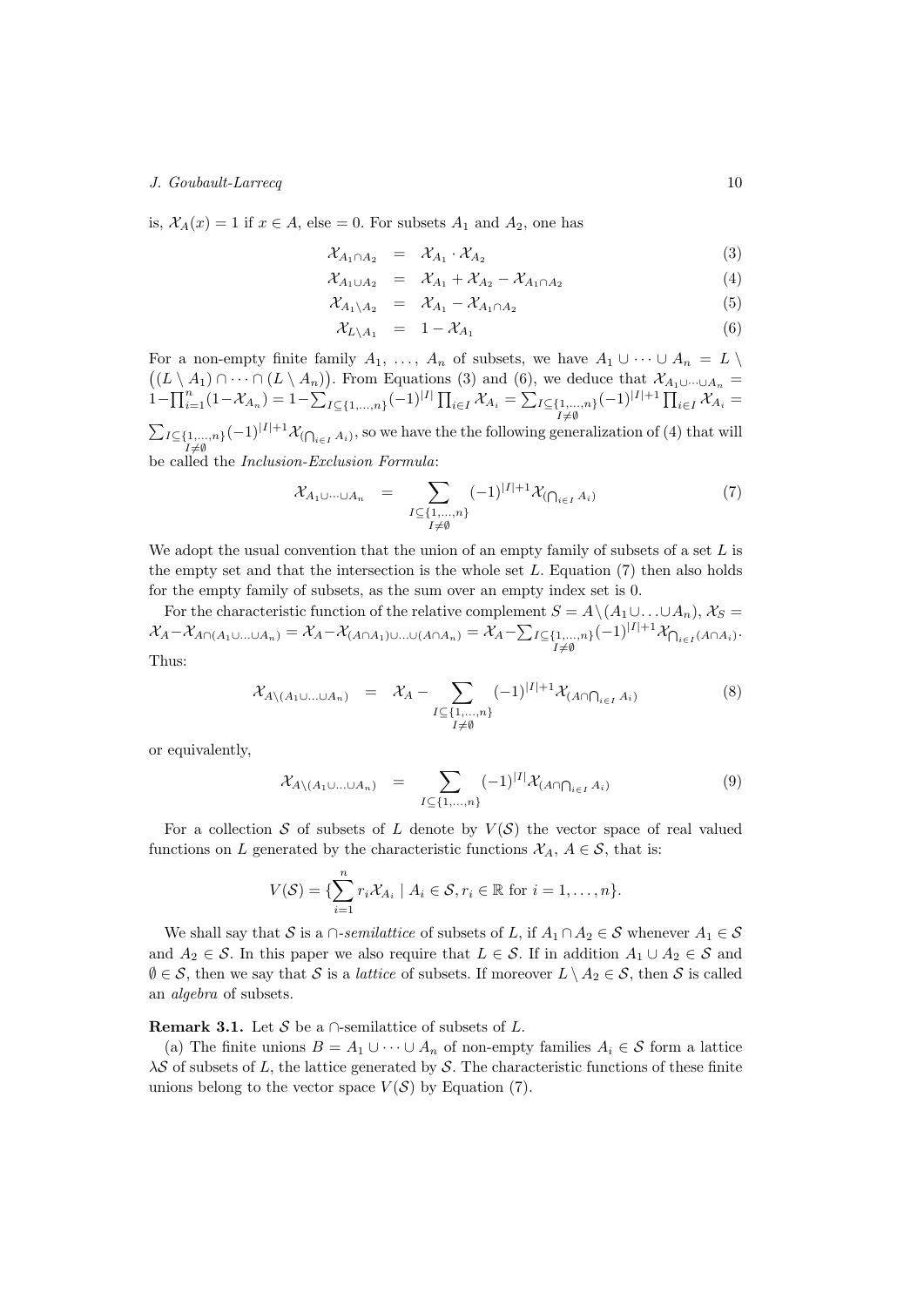## Choquet-Kendall-Matheron 11

(b) For  $A \in \mathcal{S}$  and for any finite (possibly empty) family  $A_1, \ldots, A_n$  in  $\mathcal{S}$ , the characteristic function of the relative complement

$$
S = A \setminus (A_1 \cup \cdots \cup A_n)
$$

also belongs to the vector space  $V(S)$  by Equation (5).

(c) Every  $B \in \lambda S$  and every relative complement  $B \backslash B'$  of members of the lattice  $\lambda S$  can be represented as a finite union of disjoint sets of the form S. (Indeed let  $B = A_1 \cup \cdots \cup A_n$ with  $A_i$  in S, let  $S_1 = A_1 \setminus B'$  and  $S_i = A_i \setminus (A_1 \cup \cdots \cup A_{i-1} \cup B')$  for  $i = 2, \ldots, n$ . Then the  $S_i$  are pairwise disjoint and their union is  $B \setminus B'$ .

(d) The finite unions of sets of the form S form an algebra  $\rho S$ , the algebra of subsets generated by S. The characteristic functions of sets  $C \in \rho S$  all belong to the vector space  $V(S)$ . In fact, the characteristic function  $\mathcal{X}_C$  of a set C belongs to  $V(S)$  if and only if  $C \in \rho S$ .

Let us consider now a real valued function  $\nu$  defined on a collection  $S$  of subsets of  $L$ . Slightly relaxing our previous definition, we will say that  $\nu$  is *strict* if  $\nu(\emptyset) = 0$  as soon as  $\emptyset \in \mathcal{S}$ , and that  $\nu$  is monotone if  $\nu(A_1) \leq \nu(A_2)$  whenever  $A_1 \subseteq A_2$  in  $\mathcal{S}$ . If  $\mathcal{S}$  is a lattice, we again say that  $\nu$  is *modular* if the equation

$$
\nu(U \cup V) + \nu(U \cap V) = \nu(U) + \nu(V)
$$

holds for all  $U, V \in \mathcal{S}$ . If  $\mathcal{S}$  is an algebra, then  $\nu$  is said to be *additive*, if  $\nu(\bigcup_{i=1}^{n} A_i) =$  $\sum_{i=1}^{n} \nu(A_i)$  for all finite families of pairwise disjoint members  $A_i \in \mathcal{S}$ . An additive map on an algebra is easily seen to be modular and strict, thus it induces a strict modular map on each sublattice.

Remark 3.2. There are canonical bijections between

(i) the [monotone] linear functionals  $\mu: V(\mathcal{S}) \to \mathbb{R}$ ,

(ii) the [monotone] additive maps  $\mu: \rho S \to \mathbb{R}$ ,

(iii) the strict [monotone] modular maps  $\mu: \lambda S \to \mathbb{R}$ .

Indeed, if  $\mu$  is a [monotone] linear functional on the vector space  $V(S)$ , we define its 'restriction' to the algebra  $\rho S$  by considering the values on the characteristic functions, that is, we set  $\mu(C) = \mu(\mathcal{X}_C)$  for  $C \in \rho \mathcal{S}$ ; the linearity of  $\mu$  on  $V(\mathcal{S})$  implies the additivity of its 'restriction' to  $\rho S$  and, if  $\mu$  is monotone on  $V(S)$ , it is also monotone on  $\rho S$ . Restricting further yields a strict [monotone] modular function on the lattice  $\lambda S$ . Conversely, every strict [monotone] modular map on  $\lambda S$  extends uniquely to a [monotone] additive map on the algebra  $\rho S$  according to the well-known Smiley-Horn-Tarski Theorem (see, e.g., (König, 1997, Theorem 3.4)). And any [monotone] additive map  $\mu$  on  $\rho S$  defines a [monotone] linear functional by considering the integral  $\int f d\mu = \sum_{i=1}^n r_i \mu(A_i)$  for  $f = \sum_{i=1}^{n} r_i \mathcal{X}_{A_i} \in V(\mathcal{S})$  with respect to  $\mu$  (Klain and Rota, 1997, Theorem 2.2.1).

In the following we will always identify additive maps on  $\rho S$  and modular maps on  $\lambda S$ according to the previous remark.

We now note that an extension of a function  $\nu : \mathcal{S} \to \mathbb{R}$  to a linear functional on  $V(\mathcal{S})$ (to an additive function on  $\rho S$ , a modular function on  $\lambda S$ , respectively) is unique, if it exists.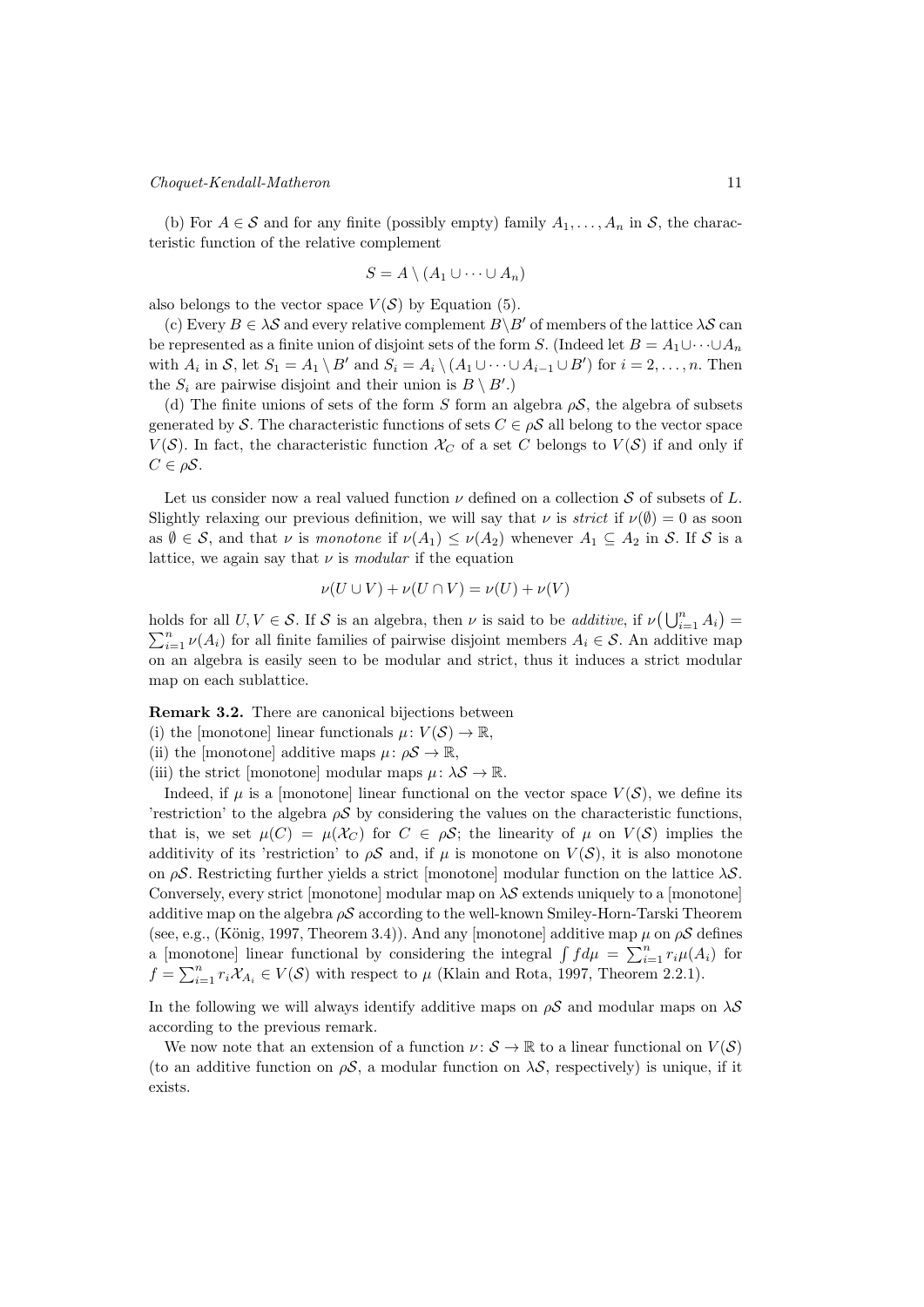**Remark 3.3.** (a) As the characteristic functions  $X_A$ ,  $A \in \mathcal{S}$ , generate the vector space  $V(S)$ , a linear functional  $\mu$  on  $V(S)$  is uniquely determined by its values on these characteristic functions. Thus, for a function  $\nu: \mathcal{S} \to \mathbb{R}$  there is at most one linear functional  $\nu^*: V(\mathcal{S}) \to \mathbb{R}$  such that  $\nu^*(\mathcal{X}_A) = \nu(A)$  for all  $A \in \mathcal{S}$ .

(b) As the linear functionals on  $V(S)$  are in bijective correspondence with the strict modular maps on the lattice  $\lambda S$  (with the additive maps on the Boolean ring  $\rho S$ , respectively), a function  $\nu: \mathcal{S} \to \mathbb{R}$  has at most one strict modular extension  $\nu^*: \lambda \mathcal{S} \to \mathbb{R}$  (at most one additive extension  $\nu^*$ :  $\rho S \to \mathbb{R}$ , respectively). If such an extension exists, it is given by:

$$
\nu^*(A_1 \cup \ldots \cup A_n) = \sum_{\substack{I \subseteq \{1,\ldots,n\} \\ I \neq \emptyset}} (-1)^{|I|+1} \nu(\bigcap_{i \in I} A_i)
$$
(10)

$$
\nu^*(A \setminus (A_1 \cup \ldots \cup A_n)) = \sum_{I \subseteq \{1,\ldots,n\}} (-1)^{|I|} \nu(A \cap \bigcap_{i \in I} A_i)
$$
(11)

This is seen by applying the functional  $\nu^*$  to Equations (7) and (8).

For the existence of an extension in the general case we refer to Groemer's Integral Theorem (Klain and Rota, 1997, Theorem 2.2.1). We will only use it in a special case for which we will include a simple proof: see Theorem 3.3 below.

**Definition 3.1.** A member A of a ∩-semilattice S of subsets will be called ∪-irreducible if it cannot be represented as a finite union of strictly smaller members of  $\mathcal{S}$ . We will say that S is  $\cup$ -irredundant, if all of its members are  $\cup$ -irreducible.

**Lemma 3.2.** Suppose S is a ∪-irredundant ∩-semilattice. Then the characteristic functions  $\mathcal{X}_A, \emptyset \neq A \in \mathcal{S}$ , are linearly independent, hence, form a basis for the vector space  $V(S)$ .

*Proof.* Suppose that  $\sum_{i=1}^{n} r_i \mathcal{X}_{A_i} = 0$  for pairwise distinct non-empty  $A_i \in \mathcal{S}$  and  $0 \neq r_i \in \mathbb{R}$ . Among the sets  $A_i$  choose a maximal one, say  $A_1$ . As  $A_1$  is supposed to be ∪-irreducible, it contains an element x not contained in  $A_2 \cup \cdots \cup A_n$ . Thus  $\mathcal{X}_{A_1}(x) = 1$ and  $\mathcal{X}_{A_i}(x) = 0$  for  $i = 2, \ldots, n$ , whence  $0 = \sum_{i=1}^n r_i \mathcal{X}_{A_i}(x) = r_1$ , a contradiction.  $\Box$ 

**Theorem 3.3.** Suppose that S is a ∪-irredundant  $\cap$ -semilattice of subsets of a set L and  $\nu: \mathcal{S} \to \mathbb{R}$  a strict real valued function. Then:

(i) There is a unique linear functional  $\nu^*: V(\mathcal{S}) \to \mathbb{R}$  such that  $\nu^*(\mathcal{X}_A) = \nu(A)$  for all  $A \in \mathcal{S}$ .

(ii) There is a unique additive function  $\nu^* \colon \rho S \to \mathbb{R}$  extending  $\nu$ .

(iii) There is a unique strict modular function  $\nu^*$ :  $\lambda S \to \mathbb{R}$  extending  $\nu$ .

The extension  $\nu^*$  is given by the formulas (10) and (11).

Property (i) follows from the preceding Lemma since any real valued function defined on a basis of a vector space has a unique extension to a linear map. Properties (ii) and (iii) follow by restricting the linear extension  $\nu^*$  from (i) to the characteristic functions of members of  $\lambda S$  and  $\rho S$ , respectively, that is,  $\nu^*(B) = \nu^*(\mathcal{X}_B)$  for B in  $\lambda S$  or  $\rho S$ .

Groemer's Integral Theorem has the same conclusion as Theorem 3.3, but is more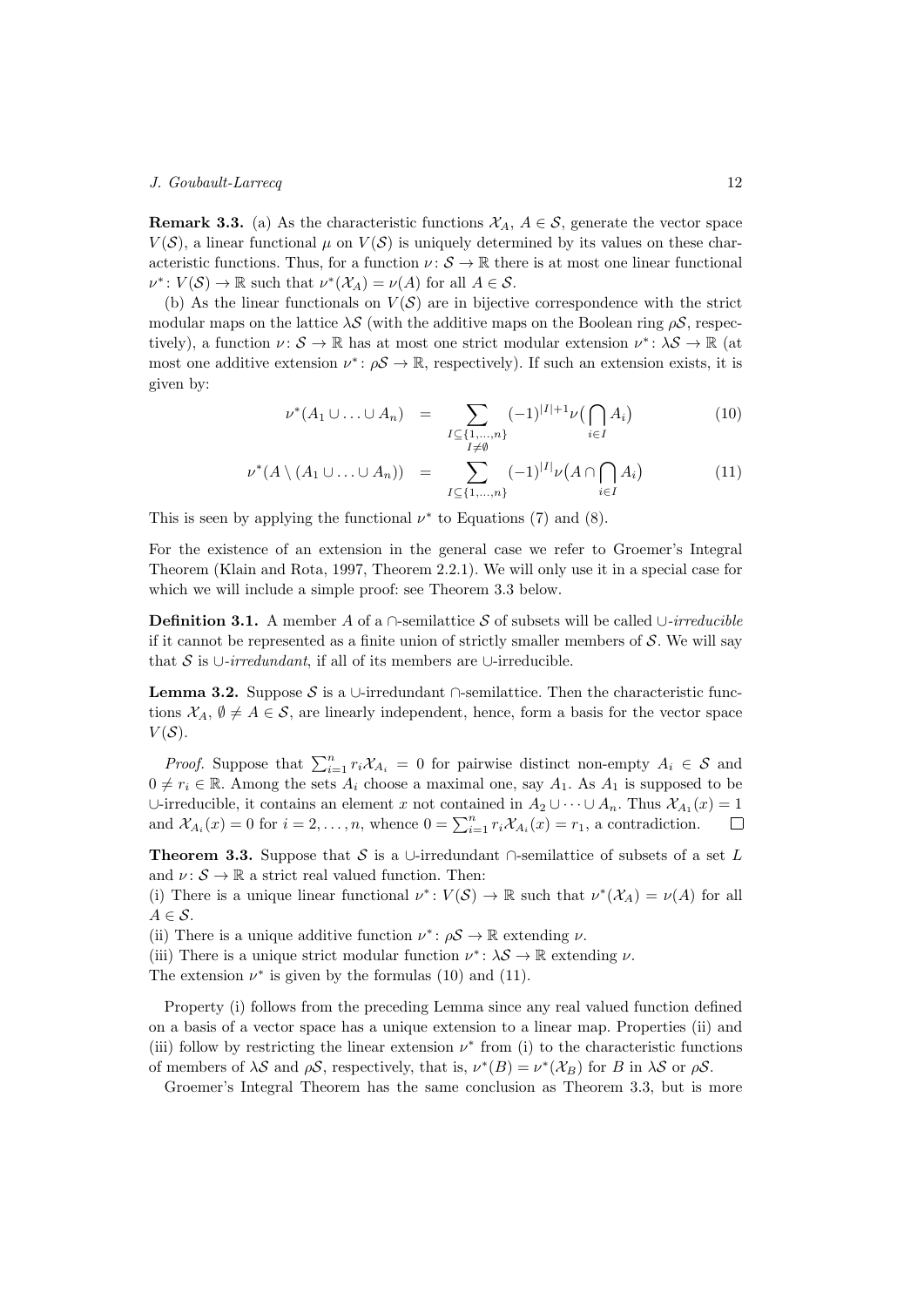general. Instead of  $\lambda S$  it assumes a general lattice of sets, and S is only assumed to be a ∩-semilattice that is also a generating subset for this lattice, in the sense that every element of the lattice should be a finite union of elements of  $\mathcal{S}$ . On the other hand, Groemer's Theorem requires one to check that the inclusion-exclusion formula  $\nu(\bigcup_{i=1}^n A_i) = \sum_{I \subseteq \{1,\ldots,n\}, I \neq \emptyset} (-1)^{|I|+1} \nu(\bigcap_{i \in I} A_i)$  is satisfied for all  $A_1, \ldots, A_n$  in S such that  $\bigcup_{i=1}^n A_i$  is also in S. Theorem 3.3 is the special case where S is ∪-irredundant, in which case the latter condition is vacuously true.

The modular extension  $\nu^*$  of  $\nu$  from S to  $\lambda S$  need not be monotone, even when  $\nu$  is monotone on  $\mathcal S$ . As a simple example one may consider the three element set  $a, b, c$  with the ∩-semilattice  $\mathcal{S} = \{\emptyset, \{a\}, \{b\}, \{a, b, c\}\}\$ and the function  $\nu(\emptyset) = 0, \nu(\{a\} = \nu(\{b\}) = 0\)$  $\nu({a,b,c}=1$  which is monotone on S, but its extension is not monotone as it satisfies  $\nu^*(\{a, b\}) = 2 > \nu(\{a, b, c\}) = 1.$ 

We want to characterize those  $\nu$  for which the extension  $\nu^*$  is also monotone. For this we consider the pointwise order of functions in the vector space  $V(S)$  and the inclusion order on  $\lambda S$  and  $\rho S$ . Note that an additive function on a ring of sets is monotone if and only if all its values are non-negative and, similarly, a linear functional on the vector space  $V(S)$  is monotone if and only if non-negative elements have non-negative values. Such functionals are often called *positive*.

**Lemma 3.4.** Let S be a ∩-semilattice of subsets of a set L and  $\lambda S$  the lattice generated by S. If a modular function  $\mu: \lambda S \to \mathbb{R}$  is monotone its restriction  $\nu$  to S satisfies the following property: For every  $A \in \mathcal{S}$  and every finite family  $A_1, \ldots, A_n$  in  $\mathcal{S}$  such that  $A_1 \cup \ldots \cup A_n \subseteq A$ , the following inequality holds:

$$
\nu(A) \geq \sum_{\substack{I \subseteq \{1,\ldots,n\} \\ I \neq \emptyset}} (-1)^{|I|+1} \nu\left(\bigcap_{i \in I} A_i\right). \tag{12}
$$

*Proof.* If  $A_1 \cup \ldots \cup A_n \subseteq A$  in S, the monotonicity of  $\mu$  implies  $\mu(A_1 \cup \ldots \cup A_n) \leq$  $\mu(A) = \nu(A)$ . Calculating  $\mu(A_1 \cup \ldots \cup A_n)$  according to Equation (10) yields the desired inequality.  $\Box$ 

The previous lemma gives rise to the following definition:

**Definition 3.5.** A real valued function  $\nu$  defined on a  $\cap$ -semilattice S of subsets of a set L is called totally convex, iff it satisfies the inequality (12) for all  $A, A_1, \ldots, A_n$  in S such that  $A_1 \cup ... \cup A_n \subseteq A$ . This is tantamount to saying that, for every  $A \in \mathcal{S}$  and every finite family  $A_1, \ldots, A_n$  in S the following inequality holds:

$$
\sum_{I \subseteq \{1,\dots,n\}} (-1)^{|I|} \nu(A \cap \bigcap_{i \in I} A_i) \ge 0.
$$
 (13)

In the inequalities (12) and (13) the case  $n = 0$  is admitted which implies that a totally convex function has only non-negative values. The case  $n = 1$  shows that totally convex functions are monotone.

The following is the main result of this section:

**Theorem 3.6.** For a ∪-irredundant  $\cap$ -semilattice S of subsets of a set L there is a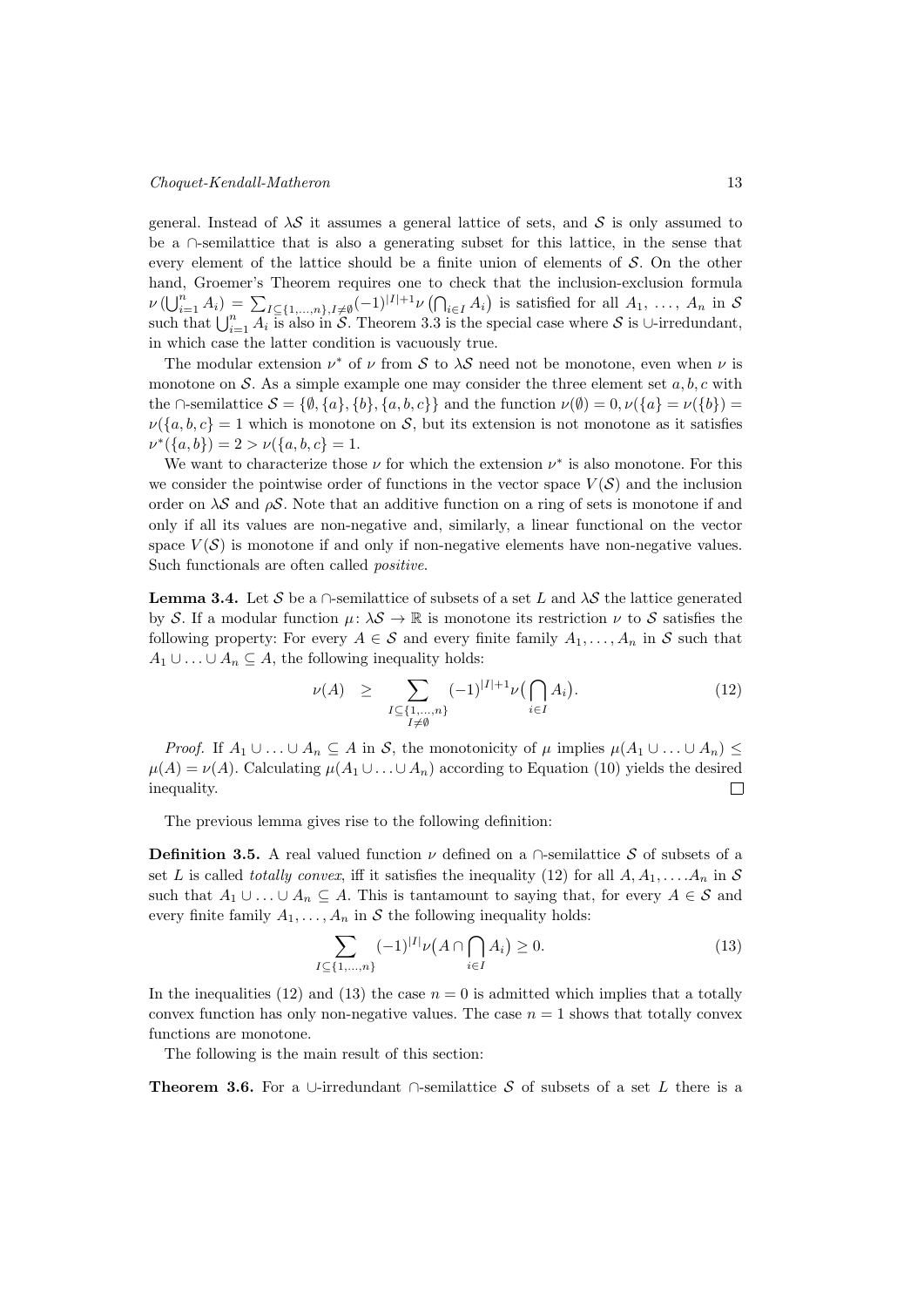canonical bijection between:

- (i) monotone additive real valued functions  $\mu$  on the algebra  $\rho S$  generated by  $S$ ,
- (ii) valuations on the lattice  $\lambda S$  generated by  $S$ ,
- (iii) totally convex strict real valued functions  $\nu$  defined on  $\mathcal{S}$ .

*Proof.* Every monotone additive real valued function  $\mu$  on  $\rho S$  restricts to a monotone strict modular function on  $\lambda S$  and every monotone strict modular function on  $\lambda S$  restricts to a strict totally convex function on  $\mathcal S$  by the preceding lemma. It remains to show that every strict totally convex real valued function  $\nu$  on  $\mathcal S$  extends uniquely to a monotone additive real valued function  $\nu^*$  on  $\rho S$ .

By Theorem 3.3,  $\nu$  has a unique extension  $\nu^*$  to an additive real valued function on  $\rho S$ . The value of every set of the form  $S = A \setminus (A_1 \cup \ldots \cup A_n)$  with  $A, A_1, \ldots, A_n$  in S is given by Equation (11). If  $\nu$  is totally convex, then  $\nu^*(S) \geq 0$ . As every set C belonging to the algebra  $\rho S$  is a disjoint union of sets of the form S, the additivity of  $\nu^*$  implies that  $\nu^*(C) \geq 0$ . But additive functions with non-negative values on an algebra are monotone.  $\Box$ 

We can dualize the developments of this section in the following way: Complementation  $A \mapsto L \setminus A$  is an anti-isomorphism of the algebra of subsets of a set L. It interchanges ∩ and ∪. It allows to transfer every statement about a collection S of subsets of L to a dual statement about the complementary collection  $\mathcal{S}^c = \{ L \setminus A \mid A \in \mathcal{S} \}.$ 

For a real valued map  $\nu$  on a collection S of subsets the *conjugate* map  $\nu^c$  is defined on the complementary collection  $S^c$  by  $\nu^c(B) = \nu(L) - \nu(L \setminus B)$  provided that  $L \in S$ . The following properties are straightforward:

**Remark 3.4.** Let S be a collection of subsets of L containing L itself, and  $\nu$  be a real valued function defined on  $L$ .

(1) S is a ∩-semilattice if and only if  $S^c$  is a ∪-semilattice,  $\nu^c$  is always strict, and  $\nu$ is monotone if and only if  $\nu^c$  is.

(2) If S is a ∩-semilattice, then  $\nu$  is totally convex on S if and only if  $\nu^c$  is totally concave on  $\mathcal{S}^c$ , which means that, for all  $B \in \mathcal{S}^c$  and for each finite non-empty family  $B_1, \ldots, B_n$  in  $\mathcal{S}^c$ , with  $n \geq 1$ , the following inequality holds:

$$
\sum_{I \subseteq \{1,\dots,n\}} (-1)^{|I|} \nu^{c} (B \cup \bigcup_{i \in I} B_i) \leq 0. \tag{14}
$$

(3)  $\mathcal S$  is a lattice if and only if  $\mathcal S^c$  is a lattice, too, and then  $\nu$  is modular if and only if  $\nu^c$  is.

(4) If S is an algebra, then  $S^c = S$  and, if  $\nu$  is additive on S, then  $\nu = \nu^c$ .

Only the second statement needs a proof. We first note that  $\nu^c$  is always strict and that (14) with  $n = 1$  implies that  $\nu^{c}$  is monotone, hence that  $\nu^{c}(B) \geq 0$  by definition. Note also that, contrarily to  $(13)$ , we do not allow n to be 0 in  $(14)$ : this would require  $\nu^{c}(B) \leq 0$ ; since already  $\nu^{c}(B) \geq 0$ , this would force  $\nu^{c}$  to be identically zero, hence  $\nu$ to be constant.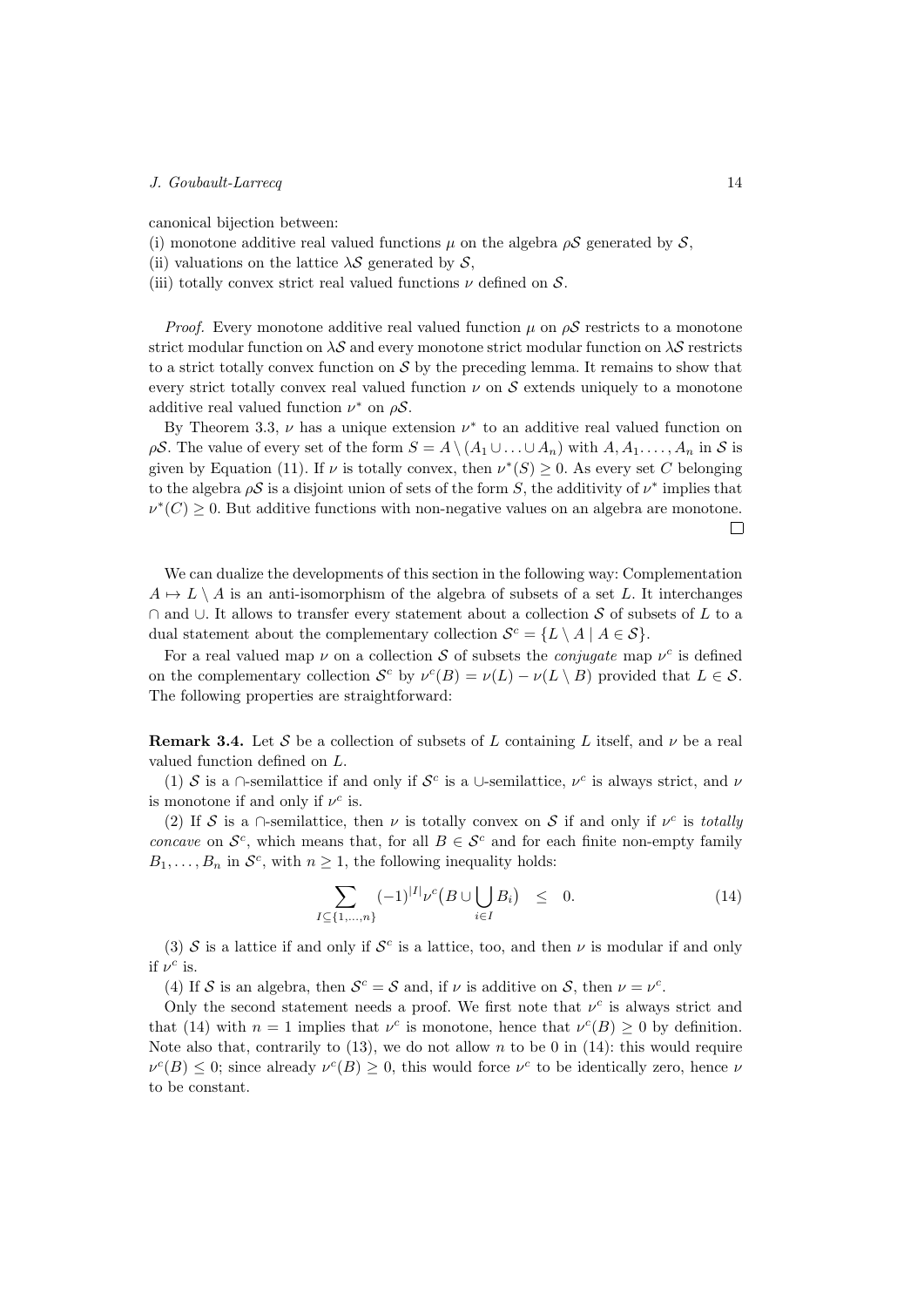Let  $A = L \setminus B$  and  $A_i = L \setminus B_i$  for each *i*. We compute:

$$
\sum_{I \subseteq \{1,\ldots,n\}} (-1)^{|I|} \nu^{c} (B \cup \bigcup_{i \in I} B_{i}) = \sum_{I \subseteq \{1,\ldots,n\}} (-1)^{|I|} \left( \nu(L) - \nu(A \cap \bigcap_{i \in I} A_{i}) \right)
$$
  

$$
= \left( \sum_{I \subseteq \{1,\ldots,n\}} (-1)^{|I|} \right) \nu(L) - \sum_{I \subseteq \{1,\ldots,n\}} (-1)^{|I|} \nu(A \cap \bigcap_{i \in I} A_{i}).
$$

When  $n \geq 1$ ,  $\sum_{I \subseteq \{1,\ldots,n\}} (-1)^{|I|} = 0$ , as the development of  $(1-1)^n$  shows. So  $(14)$ holds in this case if and only if  $\sum_{I \subseteq \{1,\ldots,n\}} (-1)^{|I|} \nu(A \cap \bigcap_{i \in I} A_i) \geq 0$ , which is just (13) in the case  $n \geq 1$ . In particular, if  $\nu$  is totally convex, then (14) is satisfied whenever  $n \geq 1$ . Conversely, if  $\nu^c$  is totally concave, then (13) is satisfied whenever  $n \geq 1$ . We must show that it is also satisfied when  $n = 0$ , i.e., that  $\nu(A) \geq 0$ . (14) with  $n = 1$  yields  $\nu^{c}(B) - \nu^{c}(B \cup B_1) \leq 0$  for any  $B_1$ . For  $B_1 = L$ , we obtain  $\nu^{c}(B) - \nu(L) \leq 0$ , which is the desired inequality.

Dualizing our theorems 3.3 and 3.6, and in particular using the obvious dual notions of ∪-semilattice, ∩-irreducibility, and ∩-irredundancy, we obtain:

**Theorem 3.7.** Let S be a ∩-irredundant ∪-semilattice of subsets of L. Then every strict real valued function  $\nu$  defined on S extends uniquely to a modular function  $\nu_*$  on the lattice  $\lambda S$  generated by S. The extension is a valuation if and only if  $\nu$  is totally concave.

The members of the lattice  $\lambda S$  are the finite intersections  $B_1 \cap \ldots \cap B_n$  of sets  $B_1 \ldots, B_n \in$ S, and the extension  $\nu_*$  on such sets is given by

$$
\nu_*(B_1 \cap \ldots \cap B_n) = \sum_{\substack{I \subseteq \{1,\ldots,n\} \\ I \neq \emptyset}} (-1)^{|I|+1} \nu\Big(\bigcup_{i \in I} B_i\Big). \tag{15}
$$

## 4. The Demonic Case: Continuous Credibilities

Throughout this section we consider a topological space  $X$ . Recall that we denote by  $\mathcal{O}(X)$  the lattice of all open subsets of X and by  $\mathcal{Q}_V(X)$  the set of all non-empty compact saturated subsets  $Q \subseteq X$  with the upper Vietoris topology which is given by the *basic* open sets

$$
\Box U = \{ Q \in \mathcal{Q}(X) \mid Q \in U \}, \ U \in \mathcal{O}(X).
$$

Let us note in passing that  $\mathcal{Q}_{\mathcal{V}}(X)$  is sober provided that X is, see (Schalk, 1993, Proposition 7.20). We start with a useful lemma on the basic open sets  $\Box U$ .

**Lemma 4.1.** (1)  $\Box \emptyset = \emptyset$  and  $\Box X = \mathcal{Q}_{\mathcal{V}}(X);$  (2)  $\Box U \cap \Box V = \Box (U \cap V);$  (3)  $\Box (\bigcup_{i \in I} U_i) =$  $\bigcup_{i \in I} \Box U_i$  for every directed family of opens  $(U_i)_{i \in I}$ .

*Proof.* For (1) we use that the empty set is excluded from  $\mathcal{Q}_{\mathcal{V}}(X)$ . (2) and the  $\supseteq$ direction of (3) are obvious. For any  $Q \in \Box$  ( $\bigcup_{i \in I} U_i$ ), i.e.,  $Q \subseteq \bigcup_{i \in I} U_i$ , there is an  $i \in I$ such that  $Q \subseteq U_i$  since  $Q$  is compact; so  $Q \in \Box U_i$ , hence  $Q \in \bigcup_{i \in I} \Box U_i$ .  $\Box$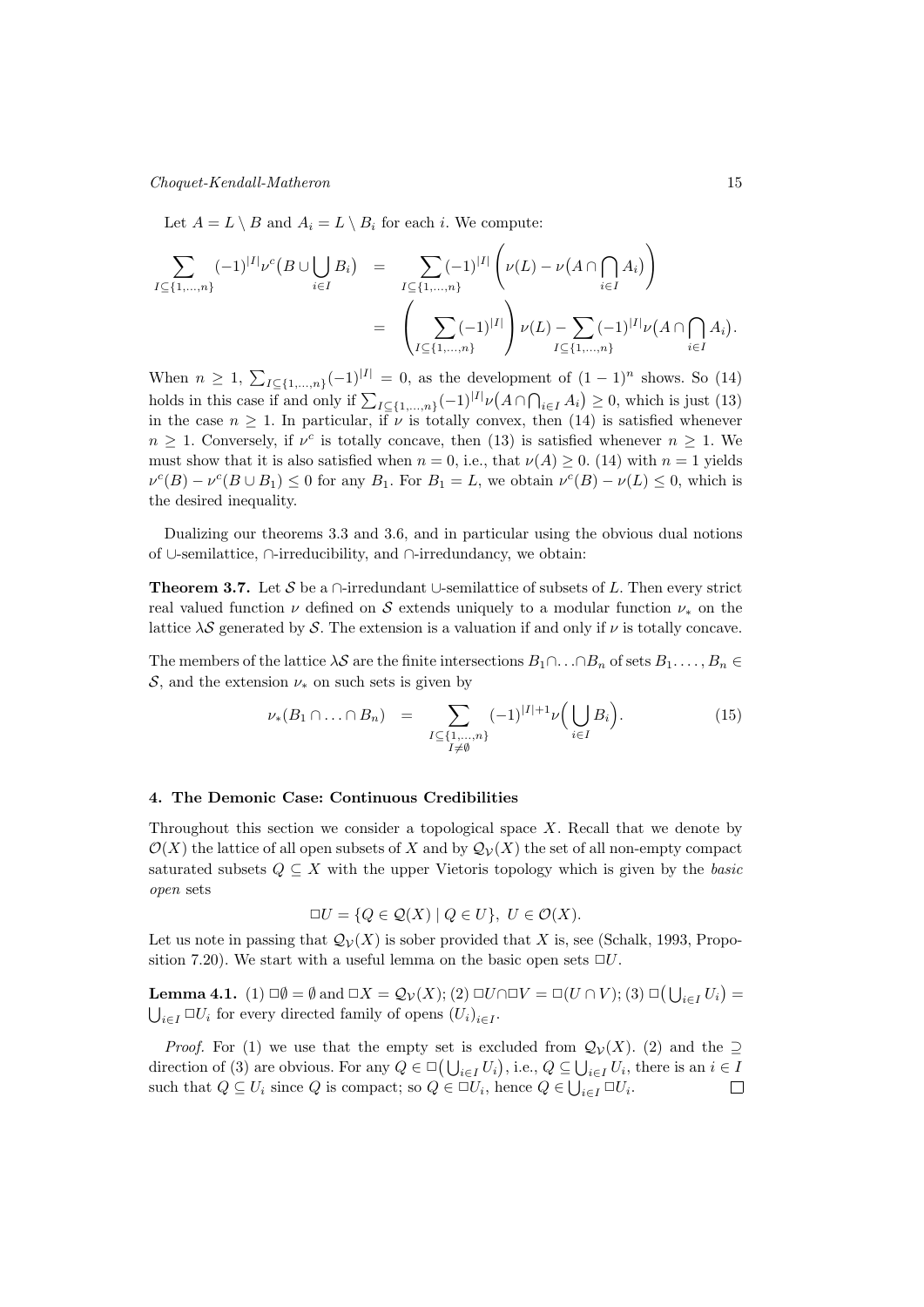It is item (2) that allowed us to claim that the sets of the form  $\Box U$  formed not just a subbase, but a base of the topology of  $\mathcal{Q}_{\mathcal{V}}(X)$ .

**Lemma 4.2.** The basic open sets  $\Box U$  form a ∪-irredundant  $\cap$ -semilattice S of subsets of  $\mathcal{Q}(X)$  and the map  $U \mapsto \Box U : \mathcal{O}(X) \to \mathcal{S}$  is an isomorphism of  $\cap$ -semilattices.

*Proof.* Property (2) in Lemma 4.1 tells us that  $U \mapsto \Box U$  is a  $\cap$ -semilattice homomorphism. If  $U, V$  are different open sets, for example  $U \nsubseteq V$ , then there is an element  $x \in U \setminus V$ ; hence  $\uparrow x$  is a compact saturated set contained in  $\Box U \setminus \Box V$ , which implies that  $\Box U \neq \Box V$ . Thus  $U \mapsto \Box U : \mathcal{O}(X) \to \mathcal{S}$  is injective and, hence, a  $\cap$ -semilattice isomorphism.

In order to show that S is ∪-irredundant, we take an open set U and we suppose that  $U_1, \ldots, U_n$  are open sets such that  $\Box U_i$  is a proper subset of  $\Box U$  for every *i*. By the previous paragraph we can find an  $x_i \in U \setminus U_i$  for every *i*. The saturation  $\uparrow \{x_1, \ldots, x_n\}$  is a compact saturated subset of U not contained in any  $U_i$ . Thus the union  $\Box U_1 \cup \ldots \cup \Box U_n$ is properly contained in  $\Box U$  which shows that  $\Box U$  is ∪-irreducible.  $\Box$ 

The preceding lemma allows us to apply Theorem 3.3 and Theorem 3.6. The finite unions  $\Box U_1 \cup \ldots \cup \Box U_n$  of basic open sets with  $U_i \in \mathcal{O}(X)$  will be called *elementary open* sets; they form the lattice  $\lambda S$  generated by the basic open sets. And we obtain:

Corollary 4.3. For every strict map  $\nu: \mathcal{O}(X) \to \mathbb{R}$  there is a unique strict modular function  $\nu^* \colon \lambda S \to \mathbb{R}$  such that  $\nu^*(\square U) = \nu(U)$  for every open U in X. The extension is given by

$$
\nu^*(\Box U_1 \cup \ldots \cup \Box U_n) = \sum_{\substack{I \subseteq \{1,\ldots,n\} \\ I \neq \emptyset}} (-1)^{|I|+1} \nu(\bigcap_{i \in i} U_i).
$$

The extension  $\nu^*$  is a valuation if and only if  $\nu$  is a credibility on X.

We would like to extend the valuation  $\nu^*$  on the elementary open sets to a continuous valuation on the lattice of all open subsets of  $\mathcal{Q}_{\mathcal{V}}(X)$ . We first observe that the continuity of the credibility  $\nu$  is a necessary condition.

**Lemma 4.4.** For any continuous valuation P on  $\mathcal{Q}_{\mathcal{V}}(X)$ , the game  $P_{|X}$  defined by  $P_{\downarrow X}(U) = P(\square U)$ , for all opens U of X, is a continuous credibility on X.

*Proof.* It is clear that  $\nu = P_{\vert X}$  is a game, and  $\nu$  is continuous, as it is the composition of the map  $U \mapsto \Box U$ , which is continuous by Lemma 4.1 (3), followed by the continuous map P. Clearly,  $\nu$  is totally convex by Corollary 4.3, as the restriction of P to the lattice  $\lambda S$  is a valuation.  $\Box$ 

The notation  $P_{|X}$  is meant to be a reminder that it is obtained by *restriction*. If we equate X with the subspace of  $\mathcal{Q}_{\mathcal{V}}(X)$  of all elements of the form  $\uparrow x, x \in X$ , the opens U of X are exactly the opens of the form  $\Box U \cap X$ , so that we have actually defined  $P_{\vert X}$ by the restriction formula  $P_{|X}(\Box U \cap X) = P(\Box U)$ .

Our goal in this section is to show that, under mild conditions on  $X$ , the converse holds: any continuous credibility on  $X$  can be *extended* to a continuous valuation on the whole of  $\mathcal{Q}_{\mathcal{V}}(X)$ . Moreover, the extension is unique.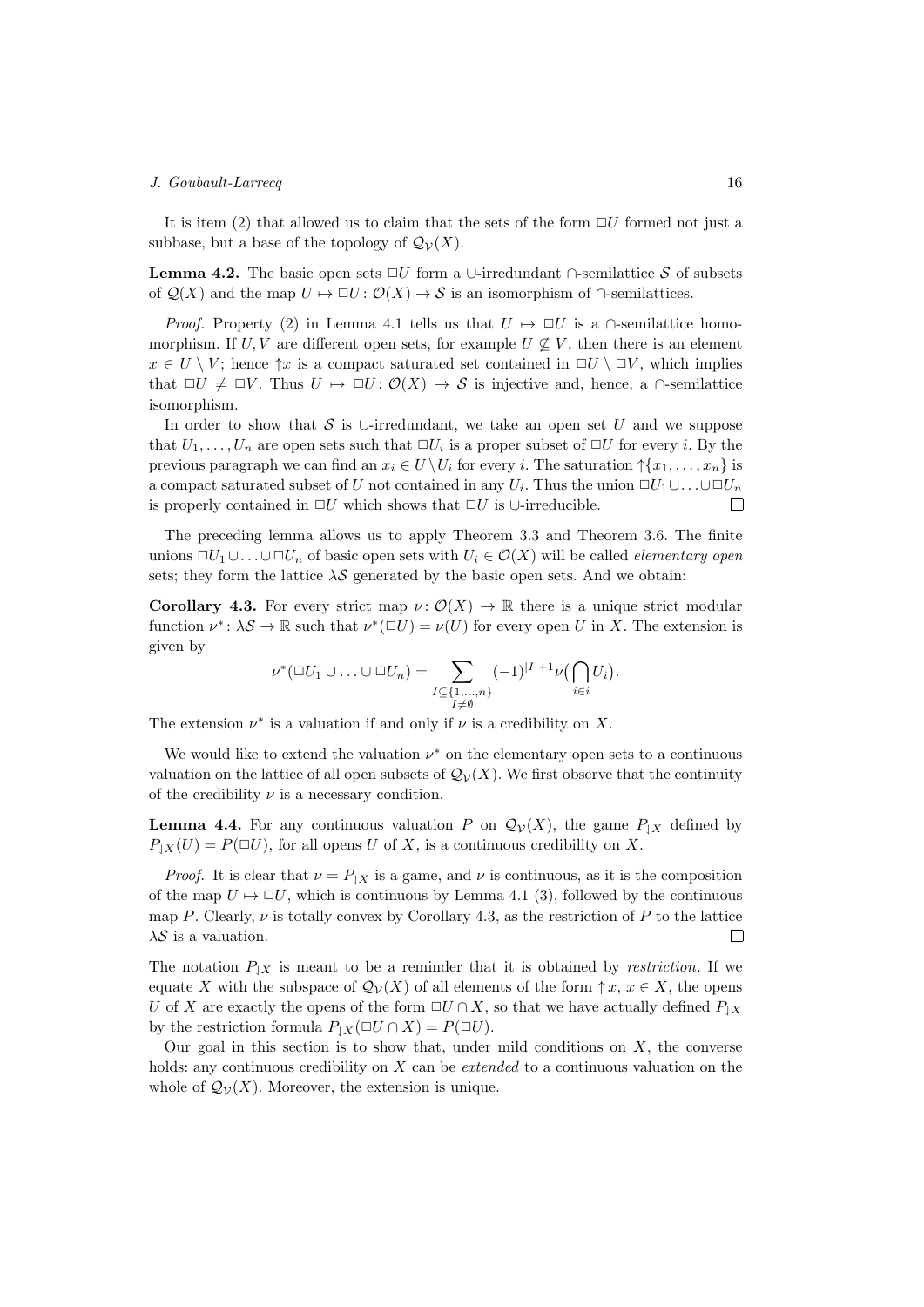#### Choquet-Kendall-Matheron 17

This can be interpreted in many ways. In economics, this theorem is a refinement of the "completion of a misspecified model" result of (Gilboa and Schmeidler, 1992), where games really are games between players, namely the elements of the space  $X$ . When  $X$  is finite at least, valuations are naturally identified with games (in the usual sense) where each player plays independently of (or against) each other, expecting some payoff for herself (utility). Capacities model situations where players can form coalitions, where payoff will be allotted to coalitions as a whole: this is the so-called cooperative game with transferable utility model. (Utility is transferable because we don't care how the players in a given coalition will share their earnings, and don't prefer any way of sharing among the coalition over any other.) Coalitions are non-empty sets of players. When  $X$  is topologized, our constructions show that coalitions should be refined to mean non-empty compact saturated sets of players, although this may now lack some of the economic intuition.

In mathematics, this is a representation theorem for random sets. This states that it is equivalent to give oneself a distribution over subsets of  $X$  (here, non-empty compact saturated subsets), or to give oneself a continuous credibility on  $X$  directly (Molchanov, 2005).

In a computer science context, the first author has argued elsewhere (Goubault-Larrecq, 2007a) that continuous credibilities provided a semantic model for mixed probabilistic choice and demonic non-determinism. Remember that  $\mathcal{Q}_{\mathcal{V}}(X)$  is the standard powerdomain for demonic non-determinism. Our theorem then states that continuous credibilities are in one-to-one correspondence with continuous valuations on  $\mathcal{Q}_{\mathcal{V}}(X)$ . This model is one where probabilistic choice is resolved first, then non-determinism, i.e., the opposite of some other models (Mislove, 2000; Tix et al., 2005; Goubault-Larrecq, 2007b). I.e., you first draw some non-empty compact saturated subset  $Q \in \mathcal{Q}_{\mathcal{V}}(X)$  at random, then pick non-deterministically some element from  $Q$ .

The following lemma probably illustrates the point more concretely. Let  $\delta_x$  be the Dirac mass at x:  $\delta_x(U)$  is 1 if  $x \in U$ , 0 otherwise; this is a continuous valuation. Let  $\mathfrak{u}_Q$  be the unanimity game on Q:  $\mathfrak{u}_Q(U)$  is 1 if  $Q \subseteq U$ , 0 otherwise. Unanimity games generalize Dirac masses in that  $\delta_x = \mathfrak{u}_{\uparrow x} = \mathfrak{u}_{\eta_{\mathcal{Q}}(x)}$ . Call a valuation *simple* iff it is of the form  $\sum_{i=1}^{n} a_i \delta_{x_i}, a_1, \ldots, a_n \in \mathbb{R}^+$ ; every simple valuation is a continuous valuation. Call simple credibility any game of the form  $\sum_{i=1}^n a_i u_{Q_i}, a_1, \ldots, a_n \in \mathbb{R}^+$ ,  $Q_1, \ldots, Q_n \in \mathcal{Q}_\mathcal{V}(X)$ . Then we have:

Lemma 4.5. Any simple credibility is a continuous credibility. Moreover, every restriction of a simple valuation on  $\mathcal{Q}_{\mathcal{V}}(X)$  is a simple credibility on X; namely, for any  $a_1, \ldots, a_n \in \mathbb{R}^+, Q_1, \ldots, Q_n \in \mathcal{Q}_\mathcal{V}(X),$ 

$$
\left(\sum_{i=1}^n a_i \delta_{Q_i}\right)_{|X} = \sum_{i=1}^n a_i \mathfrak{u}_{Q_i}.
$$

Proof. The first claim follows from the second one and Lemma 4.4. The second one is immediate: on the open U, the two sides of the equality simplify to  $\sum_{1 \leq i \leq n} a_i$ .  $\Box$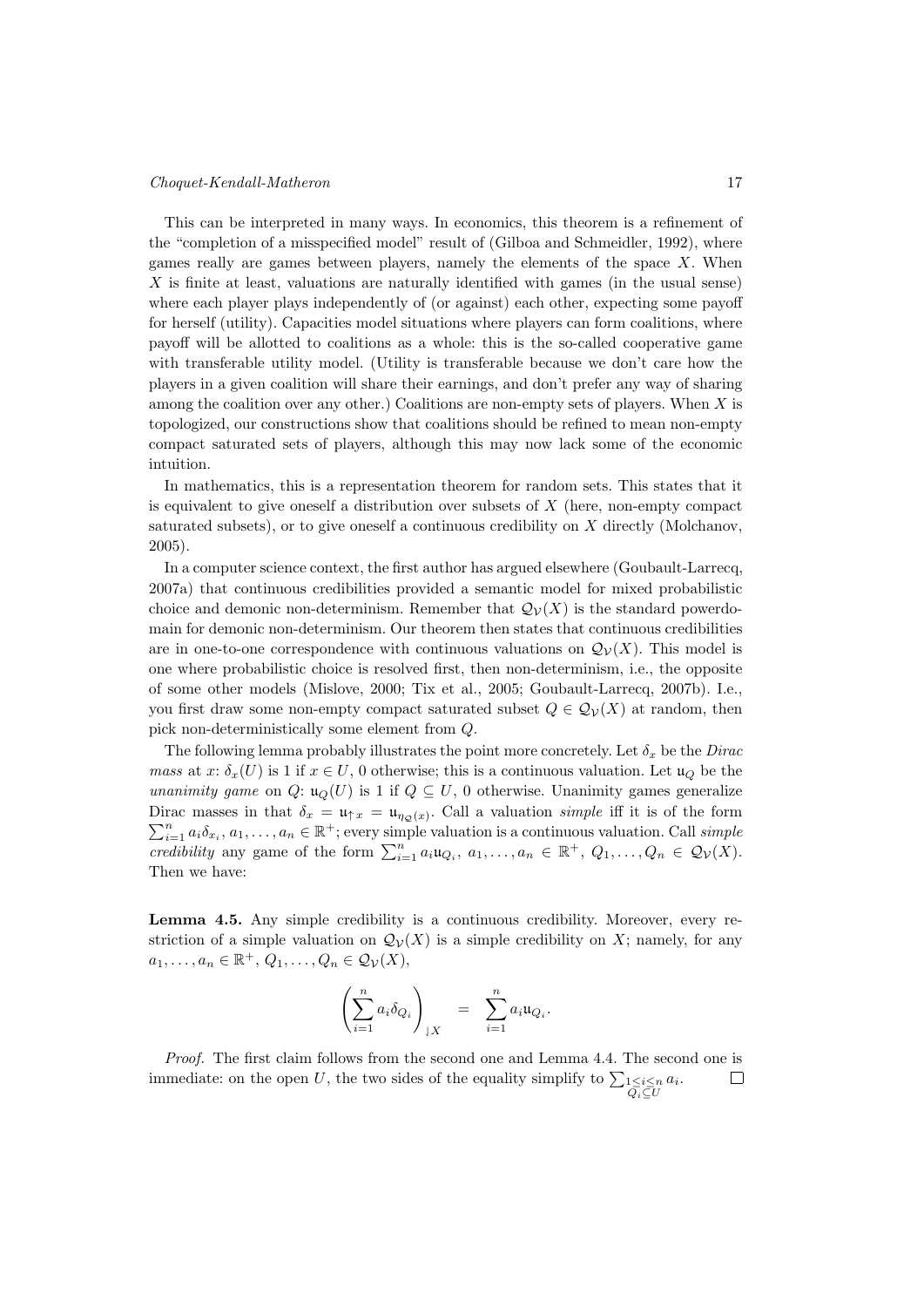Unanimity games  $u_Q$  are in bijection with elements of  $\mathcal{Q}(X)$ , and are accordingly models of pure demonic non-deterministic choice, among all continuous credibilities. Pure nondeterministic choice can be characterized by the fact that the game takes the values 0 or 1 only:

**Proposition 4.6.** Let X be a sober space. Any continuous credibility  $\nu$  with  $\nu(X) = 1$ and such that  $\nu$  only takes values 0 or 1 is of the form  $u_Q, Q \in \mathcal{Q}_\mathcal{V}(X)$ . In fact, this already holds of all convex games that take values 0 or 1 only and such that  $\nu(X) = 1$ , where  $\nu$  is convex iff  $\nu(U \cup V) + \nu(U \cap V) \geq \nu(U) + \nu(V)$  for all opens U, V.

*Proof.* We first check that every continuous credibility is convex: this is the case  $n = 2$ in (1). Next, assume  $\nu$  is a convex game,  $\nu(X) = 1$ , and  $\nu$  only takes values 0 or 1. Let  $\mathcal F$  be the collection of all opens U such that  $\nu(U) = 1$ . This is a filter of opens, i.e., it is non-empty (since  $\nu(X) = 1$ ),  $U \subset V$  and  $U \in \mathcal{F}$  imply  $V \in \mathcal{F}$  and  $U, V \in \mathcal{F}$  imply  $U \cap V \in \mathcal{F}$ . The latter is because  $\nu(U \cap V) > \nu(U) + \nu(V) - \nu(U \cup V) > 1 + 1 - 1 = 1$ , and  $\nu(U \cap V)$  is either 0 or 1. F is Scott-continuous, i.e., for any directed family of opens  $(U_i)_{i \in I}$ , if  $\bigcup_{i \in I} U_i \in \mathcal{F}$  then  $U_i \in \mathcal{F}$  already for some  $i \in I$ . And  $\mathcal{F}$  is non-trivial, i.e., not the whole of  $\mathcal{O}(X)$ , since  $\emptyset \notin \mathcal{F}$ . The Hofmann-Mislove Theorem, see (Abramsky and Jung, 1994, Theorem 7.2.9) or (Gierz et al., 2003, Theorem II-1.20), implies that the intersection  $Q$  of all elements of  $\mathcal F$  is a non-empty compact saturated subset of  $X$ , and that  $Q \subseteq U$  iff  $U \in \mathcal{F}$ , whence  $\nu = \mathfrak{u}_Q$ .  $\Box$ 

We come finally to our demonic extension of the Choquet-Kendall-Matheron theorem. We need some facts about the upper Vietoris topology. It will be convenient to use the following notation for compact saturated sets  $Q$  in  $X: \blacksquare Q = \{Q' \in \mathcal{Q}_\mathcal{V}(X) \mid Q' \subseteq Q\}.$ 

**Lemma 4.7.** The set  $\Box Q$  is compact and saturated in  $Q_{\mathcal{V}}(X)$  for every compact saturated set  $Q$  in  $X$ ,

*Proof.* Consider a family of basic open sets  $(\Box U_i)_i$ ,  $U_i \in \mathcal{O}(X)$ , such that  $\blacksquare Q \subseteq$  $\bigcup_i \Box U_i$ . Then  $Q \in \bigcup_i \Box U_i$ . Thus, there is an i such that  $Q \in \Box U_i$  which means that  $Q \subseteq U_i$  that is,  $\blacksquare Q \subseteq \square U_i$ .  $\Box$ 

Among the elementary open sets we consider those of the form  $\Box int(Q_1) \cup \ldots \cup$  $\Box int(Q_n)$  where  $Q_1, \ldots, Q_n$  are compact saturated sets. We call them special elementary open sets.

**Lemma 4.8.** If X is locally compact, then every elementary open set  $\Box U_1 \cup \ldots \cup \Box U_n$  is the union of the directed family of special elementary open sets  $\Box int(Q_1) \cup \Box int(Q_n)$ with  $Q_1 \subseteq U_1, \ldots, Q_n \subseteq U_n$ . In particular, the sets  $\Box int(Q)$ , where Q ranges over all compact saturated sets of  $X$  form a basis of the upper Vietoris topology.

*Proof.* It suffices to show that  $\Box U = \bigcup \{\Box int(Q) \mid Q \in \Box U\}$ . As X is locally compact, an open subset U of X is the union of the  $int(Q)$  where Q ranges over the compact saturated sets contained in U, i.e.,  $U = \bigcup \{ int(Q) \mid Q \in \Box U \}$ . As the union of finitely many compact saturated sets contained in  $U$  is again a compact saturated set contained in  $U$ ,  $\Box U$  is directed and Lemma 4.1 (3) implies that  $\Box U = \bigcup \{ \Box int(Q) \mid Q \in \Box U \}.$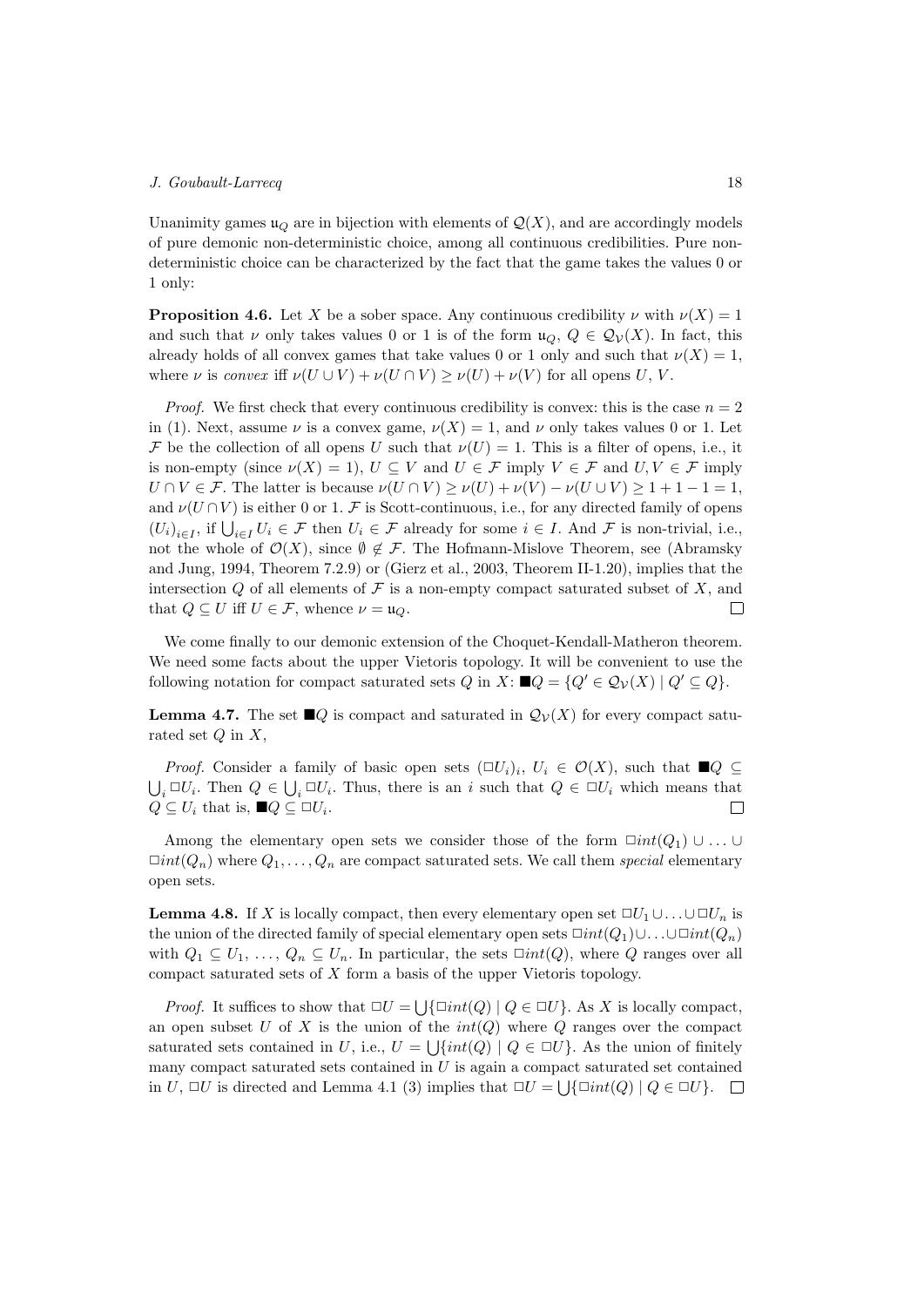Lemma 4.8 shows that if X is locally compact, then  $\mathcal{Q}_{\mathcal{V}}(X)$  is a C-space in the sense of Erné (Erné, 1991), that is, a space Z in which for every  $z \in Z$ , for every open neighborhood V of z, there is a further element  $z' \in V$  such that z is in the interior of the upward-closure of  $z'$ . Specifically, for every  $Q \in \mathcal{Q}_{\mathcal{V}}(X)$ , for every open neighborhood U of Q in  $\mathcal{Q}_{\mathcal{V}}(X)$ , there is a basic open  $\Box int(Q')$  containing Q and included in U. But  $\Box int(Q')$  is included in  $\Box Q'$ , which is precisely the upward-closure of  $Q'$  in the specialization ordering of  $\mathcal{Q}_{\mathcal{V}}(X)$ , which is reversed inclusion.

Every C-space is, by definition, locally compact. Moreover, the lattice of open subsets of any C-space is completely distributive, hence in particular continuous.

**Lemma 4.9.** Let X be a locally compact space. Then  $\mathcal{Q}_{\mathcal{V}}(X)$  is locally compact, too. The lattice of open subsets of  $\mathcal{Q}_{\mathcal{V}}(X)$  is continuous; for two open subsets  $\mathcal{U}$  and  $\mathcal{V}$ we have  $\mathcal{U} \in \mathcal{V}$  if and only if there are finitely many  $Q_1, \ldots, Q_n \in \mathcal{V}$  such that  $\mathcal{U} \subseteq$  $\Box int(Q_1) \cup \ldots \cup \Box int(Q_n).$ 

*Proof.* Only the last statement remains to be proved. Let  $\mathcal{U}$  and  $\mathcal{V}$  be open subsets for the upper Vietoris topology. If there are  $Q_1, \ldots, Q_n \in \mathcal{V}$  such that  $\mathcal{U} \subseteq \Box int(Q_1) \cup$ ... ∪  $\Box int(Q_n)$ , then  $\mathcal{U} \subseteq \blacksquare Q_1 \cup \ldots \cup \blacksquare Q_n \subseteq \mathcal{V}$ . Being a finite union of compact sets  $\blacksquare Q_1 \cup \ldots \cup \blacksquare Q_n$  is compact. It follows that  $\mathcal{U} \Subset \mathcal{V}$ . Suppose conversely that  $\mathcal{U} \Subset \mathcal{V}$ . The open set  $\mathcal V$  is a union of basic open sets  $\Box U$ , and each of those is a union of basic open sets  $\Box int(Q)$  with  $Q \subseteq U$ . Hence,  $V$  a union of sets of the form  $\Box int(Q)$  with  $Q \in V$ . Thus, if  $\mathcal{U} \in \mathcal{V}$ , there are finitely many  $Q_1, \ldots, Q_n \in \mathcal{V}$  such that  $\mathcal{U} \subseteq \text{Cint}(Q_1) \cup \ldots \cup \text{Cint}(Q_n)$ as desired.  $\Box$ 

As an immediate consequence of the previous lemma we have:

**Corollary 4.10.** Suppose that  $X$  is locally compact. The special elementary opens  $\Box int(Q_1) \cup \Box int(Q_n)$ , where  $Q_1, \ldots, Q_n$  range over finite families of compact saturated subsets of X, form a basis of the continuous poset  $\mathcal{O}(\mathcal{Q}_{\mathcal{V}}(X)).$ 

**Proposition 4.11.** For every continuous credibility  $\nu$  on X, there is at most one continuous valuation  $\nu^*$  on  $\mathcal{Q}_{\mathcal{V}}(X)$  such that  $\nu(U) = \nu^*(\square U)$  for every open U of X; and such a  $\nu^*$  exists whenever X is locally compact.

*Proof.* Assume  $\nu$  is a continuous credibility on X. By Corollary 4.3, there a unique valuation  $\nu^*$  defined on the lattice  $\lambda S$  of elementary opens such that  $\nu^*(\Box U) = \nu(U)$  for every open  $U$  of  $X$ .

As every open subset  $\mathcal U$  of  $\mathcal Q_{\mathcal V}(X)$  is the union of elementary opens contained in  $\mathcal U$  and as this family is directed, a continuous extension of  $\nu^*$  to  $\mathcal{O}(\mathcal{Q}_{\mathcal{V}}(X))$  must satisfy

$$
\nu^*(\mathcal{U}) = \sup \{ \nu^*(\mathcal{V}) \mid \mathcal{V} \in \lambda \mathcal{S}, \mathcal{V} \subseteq \mathcal{U} \}
$$

and hence is uniquely determined by the values of  $\nu^*$  on the elementary opens.

In order to show the existence, we suppose that  $X$  is locally compact. By Lemma 4.9, the lattice of open subsets of  $\mathcal{Q}_{\mathcal{V}}(X)$  is continuous, the elementary opens form a basis and we have identified the way-below relation there. According to the Extension Lemma recorded in the Preliminaries, we obtain a continuous map  $\nu^{**} : \mathcal{O}(\mathcal{Q}_{\mathcal{V}}(X)) \to \mathbb{R}$  by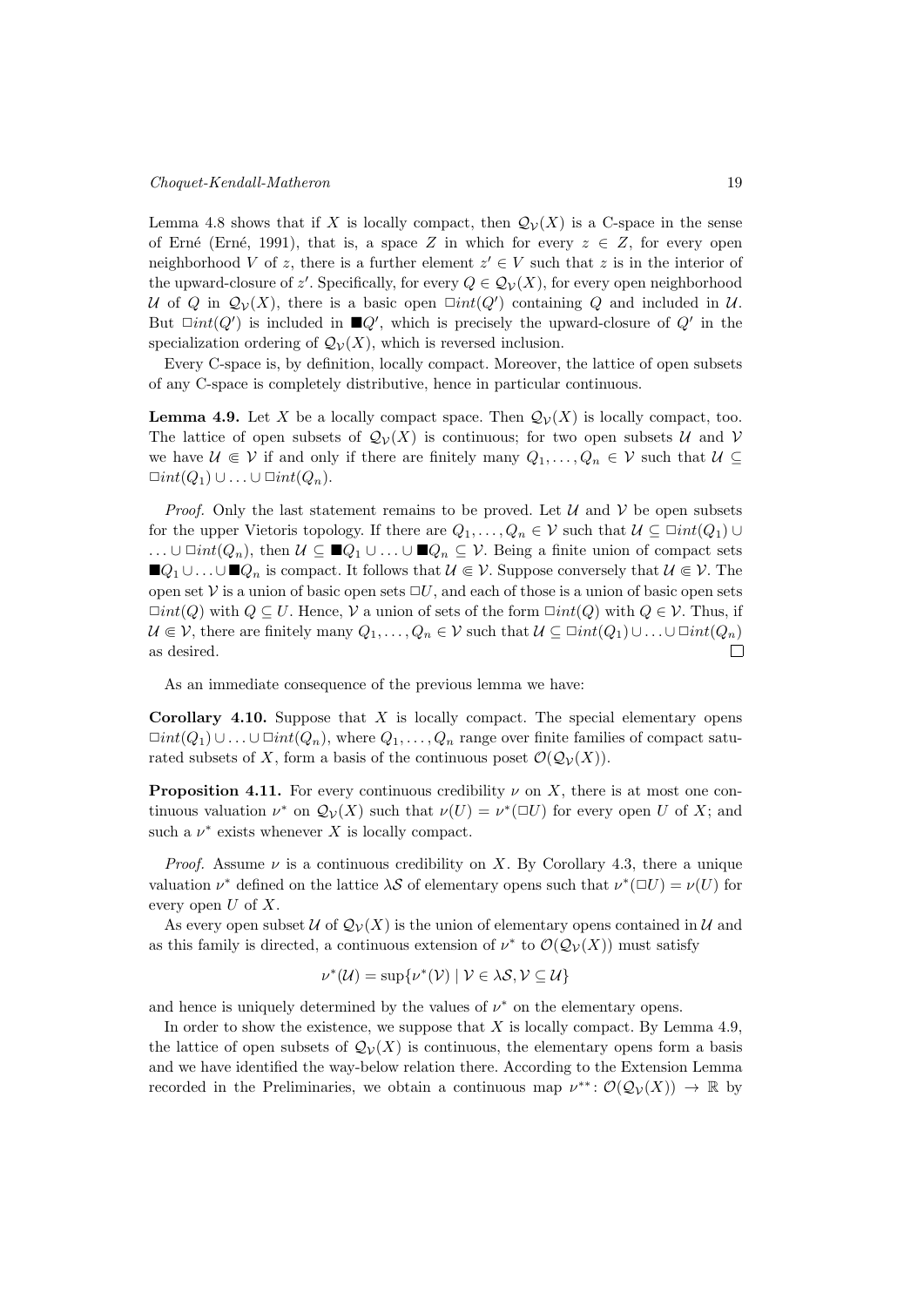defining

$$
\nu^{**}(\mathcal{U})=\sup_{\mathcal{J} \text{ finite }\subseteq \mathcal{U}} \nu^*\big(\bigcup_{Q\in \mathcal{J}} \square int(Q)\big).
$$

Let us show that  $\nu^{**}$  is indeed an extension of  $\nu^*$ , that is,  $\nu^{**}(\mathcal{U}) = \nu^*(\mathcal{U})$  holds for elementary opens  $\mathcal{U} = \Box U_1 \cup \ldots \cup \Box U_n$  where  $U_1, \ldots, U_n$  are open in X. Without loss of generality, assume  $U_1, \ldots, U_n$  to be non-empty.

By Lemma 4.8 and Lemma 4.9, the definition of  $\nu^{**}(\mathcal{U})$  can be simplified for elementary opens:

$$
\nu^{**}(\Box U_1 \cup \ldots \cup \Box U_n) = \sup_{Q_1 \subseteq U_1, \ldots, Q_n \subseteq U_n} \nu^* \bigl( \Box int(Q_1) \cup \ldots \cup \Box int(Q_n) \bigr).
$$

Using the definition of  $\nu^*$  (see Corollary 4.3),

$$
\nu^* \big(\Box int(Q_1) \cup \ldots \cup \Box int(Q_n)\big) + \sum_{\substack{I \subseteq \{1,\ldots,n\}, I \neq \emptyset \\ |I| \text{ even}}} \nu\Big(\bigcap_{i \in I} int(Q_i)\Big) = \sum_{\substack{I \subseteq \{1,\ldots,n\}, I \neq \emptyset \\ |I| \text{ odd}}} \nu\Big(\bigcap_{i \in I} int(Q_i)\Big).
$$

The family of all tuples  $(Q_1, \ldots, Q_n)$  of non-empty compact saturated subsets such that  $Q_1 \subseteq U_n, \ldots, Q_n \subseteq U_n$ , ordered by pointwise inclusion, is directed. Take sups in the above equality, using the fact that  $+$  is Scott-continuous, and that  $\nu$  is continuous:

$$
\nu^{**}(\square U_1 \cup \ldots \cup \square U_n) + \sum_{\substack{I \subseteq \{1,\ldots,n\}, I \neq \emptyset \\ |I| \text{ even}}} \nu(V_I) = \sum_{\substack{I \subseteq \{1,\ldots,n\}, I \neq \emptyset \\ |I| \text{ odd}}} \nu(V_I),
$$

where  $V_I$  stands for  $\bigcup_{Q_1 \subseteq U_1, ..., Q_n \subseteq U_n} \bigcap_{i \in I} int(Q_i)$ . Now, using Lemma 4.8,  $V_I = \bigcap_{i \in I} U_i$ : in the  $\supseteq$  direction, let  $x \in \bigcap_{i \in I} U_i$ , pick a compact saturated subset  $Q$  such that  $x \in$  $int(Q) \subseteq Q \subseteq \bigcap_{i \in I} U_i$ , let  $Q_i = Q$  for all  $i \in I$ , and  $Q_i \subseteq U_i$  arbitrary otherwise (remember that each  $U_i$  is non-empty). So

$$
\nu^{**}(\square U_1 \cup \ldots \cup \square U_n) + \sum_{\substack{I \subseteq \{1,\ldots,n\}, I \neq \emptyset \\ |I| \text{ even}}} \nu\left(\bigcap_{i \in I} U_i\right) = \sum_{\substack{I \subseteq \{1,\ldots,n\}, I \neq \emptyset \\ |I| \text{ odd}}} \nu\left(\bigcap_{i \in I} U_i\right).
$$

By Corollary 4.3, a similar equation holds with  $\nu^*$  in place of  $\nu^{**}$ , so indeed  $\nu^{**}(\mathcal{U})$  =  $\nu^*(\mathcal{U})$  where  $\mathcal{U} = \Box U_1 \cup \ldots \cup \Box U_n$ .

As  $\nu^{**}$  is an extension of  $\nu^{*}$  we may use the notation  $\nu^{*}$  instead of  $\nu^{**}$  also for the extended map.

We finally claim that  $\nu^*$  is modular on  $\mathcal{O}(\mathcal{Q}_{\mathcal{V}}(X))$ . Let  $\mathcal U$  and  $\mathcal U'$  be two arbitrary opens of  $\mathcal{Q}_{\mathcal{V}}(X)$ , and write them as unions of directed families of elementary opens  $(\mathcal{U}_i)_{i \in I}$  and  $(U'_j)_{j\in J}$  respectively. Then  $\mathcal{U}\cup\mathcal{U}'$  is the union of the directed family of elementary opens  $(\mathcal{U}_i \cup \mathcal{U}'_j)_{i \in I, j \in J}$ , and similarly for  $\mathcal{U} \cap \mathcal{U}'$ . Since  $\nu^*$  is continuous and since  $+$  is Scottcontinuous,  $\nu^*(\mathcal{U}\cup\mathcal{U}')+\nu^*(\mathcal{U}\cap\mathcal{U}')$  is the least upper bound of all  $\nu^*(\mathcal{U}_i\cup\mathcal{U}'_j)+\nu^*(\mathcal{U}_i\cap\mathcal{U}'_j)$ , where  $i \in I$ ,  $j \in J$ , which equals  $\nu^*(\mathcal{U}_i) + \nu^*(\mathcal{U}'_j)$  as  $\nu^*$  is a valuation. It follows that  $\nu^*(\mathcal{U} \cup \mathcal{U}') + \nu^*(\mathcal{U} \cap \mathcal{U}') = \nu^*(\mathcal{U}) + \nu^*(\mathcal{U}').$  $\Box$ 

Putting Lemma 4.4 and Proposition 4.11 together, we get:

**Theorem 4.12 (Representation, Demonic Case).** Let  $X$  be locally compact. The function that maps any continuous valuation P on  $\mathcal{Q}_{\mathcal{V}}(X)$  to the continuous credibility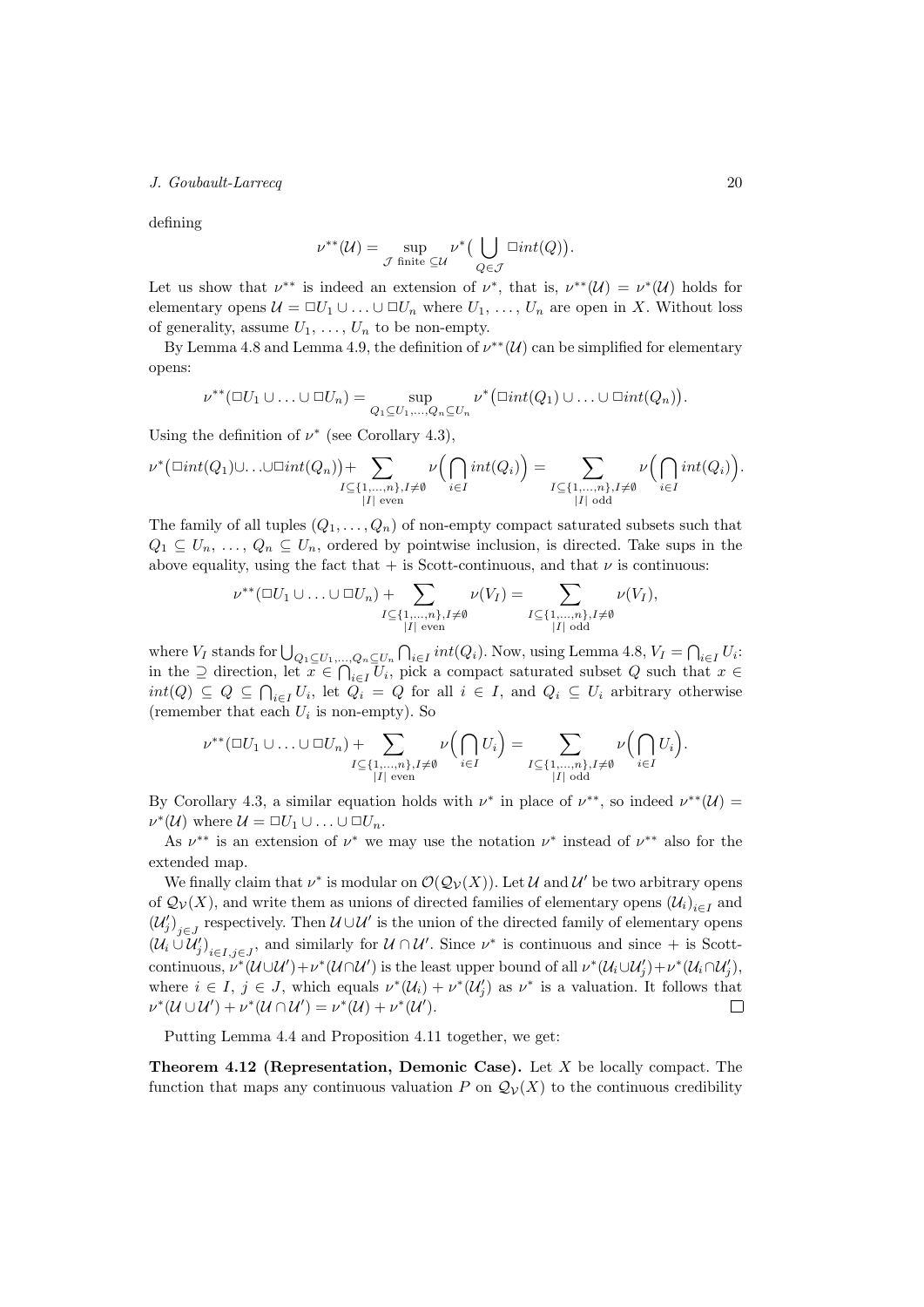$P_{|X}$  on X is one-to-one. For every continuous credibility  $\nu$  on X, there is a unique continuous valuation  $\nu^*$  on  $\mathcal{Q}_\mathcal{V}(X)$  such that  $\nu^*_{|X} = \nu$ , i.e., such that  $\nu^*(\Box U) = \nu(U)$  for all open subsets  $U$  of  $X$ .

To give an illustration of what  $\nu^*$  is, it follows immediately from Lemma 4.5 and the uniqueness of  $\nu^*$  that  $\left(\sum_{i=1}^n a_i u_{Q_i}\right)^*$  is just the simple valuation  $\sum_{i=1}^n a_i \delta_{Q_i}$  on  $\mathcal{Q}_{\mathcal{V}}(X)$ . For those who have a preference for measures as compared to continuous valuations,

we obtain:

**Corollary 4.13.** Let  $X$  be locally compact and well-filtered. Any weakly Radon measure  $\mu$  on  $\mathcal{Q}_{\mathcal{V}}(X)$  restricts to a continuous credibility  $\mu_{\mathcal{X}}$  on X. Conversely, for every continuous credibility  $\nu$  on X, there is a unique weakly Radon measure  $\mu$  on  $\mathcal{Q}_{\mathcal{V}}(X)$  such that  $\mu(\Box U) = \nu(U)$  for all opens U of X.

Proof. This follows from the above using the Keimel-Lawson result that continuous valuations and weakly Radon measures are in one-to-one correspondence on any locally compact and well-filtered space, and from the fact that  $\mathcal{Q}_{\mathcal{V}}(X)$  is indeed locally compact and well-filtered, since  $\mathcal{Q}_{\mathcal{V}}(X) = \mathcal{Q}(X)$  is a continuous dcpo under our assumptions.

We shall later argue for a representation theorem for the angelic case, which only assumes  $X$  core-compact, not locally compact (Theorem 5.12). A similar generalization can be obtained here by replacing  $\mathcal{Q}_{\mathcal{V}}(X)$  by the space  $\mathcal{F}_{V}(X)$  of all non-trivial (i.e., not containing the empty open) Scott-open filters of open subsets of  $X$ . When  $X$  is sober, the Hofmann-Mislove Theorem states that these two spaces are order-isomorphic through the isomorphism that sends each  $Q \in \mathcal{Q}_{\mathcal{V}}(X)$  to its filter of open neighborhoods, where we agree to order  $\mathcal{Q}_{\mathcal{V}}(X)$  by its specialization ordering  $\supseteq$  and  $\mathcal{F}_{V}(X)$  by inclusion. This easily extends to a homeomorphism provided we equip  $\mathcal{F}_V(X)$  with the topology having as basic open subsets those of the form  $\{\mathcal{F} \in \mathcal{F}_V(X) \mid U \in \mathcal{F}\}\$  when U ranges over the open subsets of X. We decide to write the latter, again,  $\Box U$ .

For any space  $X$ , let the *sobrification*  $X^s$  of X be the space of all irreducible closed subsets  $C$  of  $X$ , with the so-called hull-kernel topology. This is none other than the lower Vietoris topology on  $X^s$ , whose subbasic open sets are  $\diamond U = \{C \in X^s \mid C \cap U \neq \emptyset\}$ , U open in X. Irreducibility entails that the latter are the only open subsets of  $X<sup>s</sup>$ . In particular, the topologies  $\mathcal{O}(X)$  and  $\mathcal{O}(X^s)$  are order-isomorphic, through the map  $U \mapsto \diamond U.$ 

It is remarkable that  $X^s$  is locally compact as soon as X is core-compact. This is an instance of the Hofmann-Lawson duality between continuous distributive lattices and locally compact sober spaces, see (Abramsky and Jung, 1994, Theorem 7.2.16) or (Gierz et al., 2003, Theorem V-5.5). So, if  $X$  is core-compact, then  $X^s$  is locally compact, and we can apply Theorem 4.12 on  $X^s$  instead of X. Since  $X^s$  is also sober,  $\mathcal{Q}_{\mathcal{V}}(X^s)$  is homeomorphic to  $\mathcal{F}_V(X^s)$ . However, there is an order-isomorphism between the opens of  $X^s$  and those of X, which implies that  $\mathcal{F}_V(X^s)$  is homeomorphic to  $\mathcal{F}_V(X)$ . Putting all this together, we obtain the following result.

**Corollary 4.14.** Let  $X$  be core-compact. The function that maps any continuous valuation P on  $\mathcal{F}_V(X)$  to the continuous credibility  $P_{|X}$  on X, defined by  $P_{|X}(U) = P(\Box U)$ ,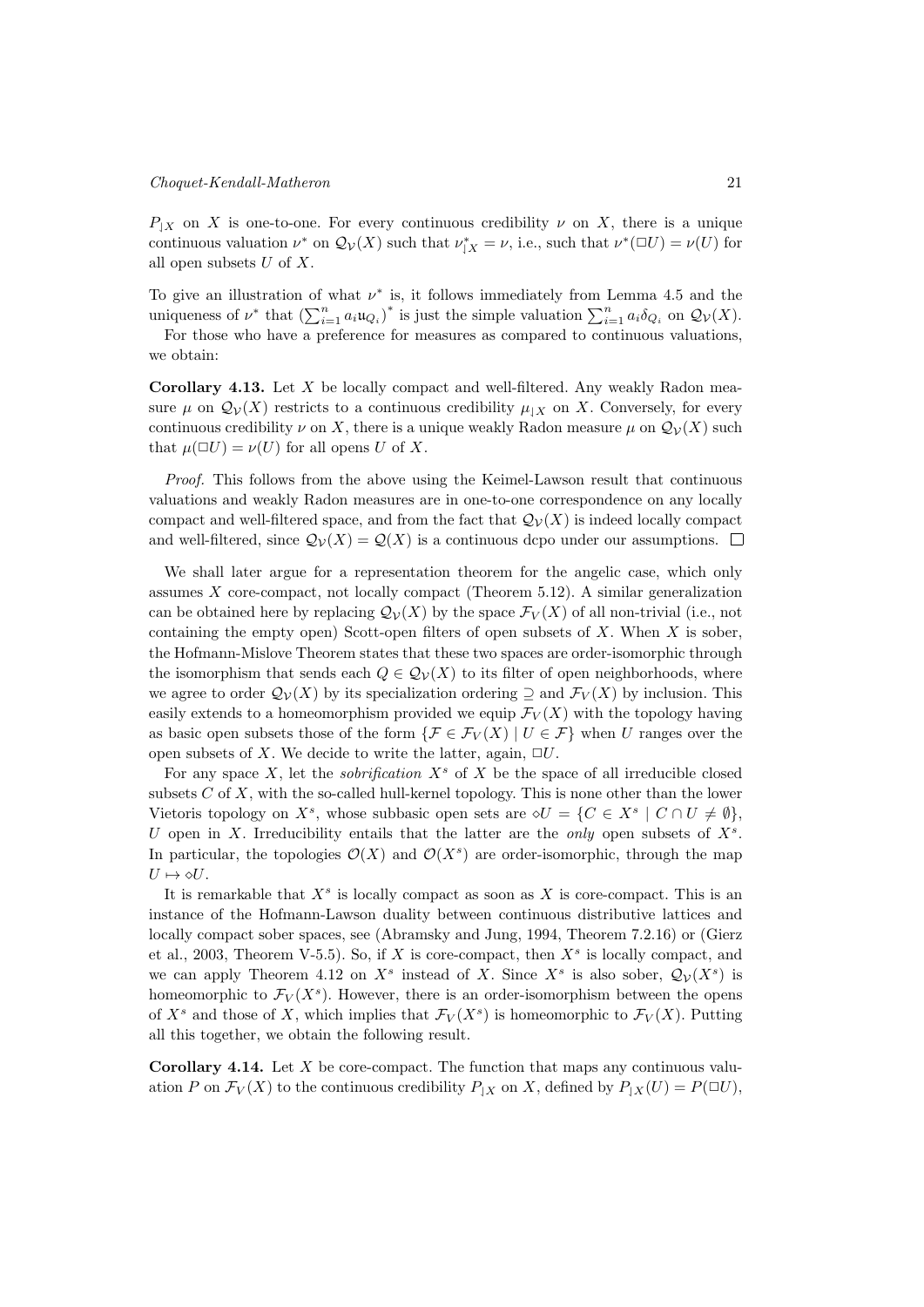is one-to-one. For every continuous credibility  $\nu$  on X, there is a unique continuous valuation  $\nu^*$  on  $\mathcal{F}_V(X)$  such that  $\nu^*_{|X} = \nu$ , i.e., such that  $\nu^*(\Box U) = \nu(U)$  for all open subsets  $U$  of  $X$ .

We finish this section with an application to integration. We use *Choquet integration* (Choquet, 54) of any continuous map  $f: X \to \mathbb{R}^+_{\sigma}$  (i.e., any lower semi-continuous map from X to  $\mathbb{R}^+$ ) along any game  $\nu$ , which we write  $\oint_{x \in X} f(x) dx$ :

$$
\oint_{x \in X} f(x) d\nu = \int_0^{+\infty} \nu(f^{-1}(t, +\infty)) dt \tag{16}
$$

Denneberg (Denneberg, 1994, Chapters 5, 6) gives an in-depth treatment of the Choquet integral, in a more standard, measure-theoretic fashion, where  $f$  above does not need to be continuous, but the resulting integral only commutes with limits of increasing sequences, not of directed families. Tix (Tix, 1995) also used the same formula (16), in the restricted case where  $\nu$  is a continuous valuation. The integral on the right is an ordinary improper Riemann integral, and is well-defined, since  $f^{-1}(t, +\infty)$  is open for every  $t \in \mathbb{R}$  by assumption, and  $\nu$  measures opens. Also, since f is bounded, the improper integral above really is an ordinary Riemann integral over some closed interval. The function  $t \mapsto \nu(f^{-1}(t, +\infty))$  is non-increasing, and every non-increasing function is Riemann-integrable.

It is immediate from (16) that Choquet integration satisfies the change of variables formula:  $\oint_{x\in X} f(g(x))d\nu = \oint_{y\in Y} f(y)dg[\nu]$ , whenever g is continuous from X to Y, f is continuous from Y to  $\mathbb{R}^+$ , and  $\nu$  is any game on X. Recall that the image game  $g[\nu]$  is defined by  $g[\nu](V) = \nu(g^{-1}(V)).$ 

It is easy to see that the Choquet integral is monotonic in both the  $f$  and the  $\nu$  argument. It is Scott-continuous in  $\nu$ , because Riemann integrals of non-increasing functions are Scott-continuous in the integrated function, see for example (Tix, 1995, Lemma 4.2), or use elementary reasoning on Darboux sums; we leave this as an exercise. Similarly, the Choquet integral is Scott-continuous in  $f$  as soon as  $\nu$  is a continuous game, meaning that if f is continuous bounded and the sup of the directed family  $(f_i)_{i \in I}$  of continuous bounded maps, then  $\oint_{x \in X} f(x) d\nu = \sup_{i \in I} \oint_{x \in X} f_i(x) d\nu$ : again, reason on the formula (16).

The Choquet integral is also linear in the game, in the sense that  $\oint_{x \in X} f(x) d \sum_{i=1}^{n} a_i \nu_i =$  $\sum_{i=1}^{n} a_i \oint_{x \in X} f(x) d\nu_i$ . This is because the Riemann integral is linear in the integrated function. The Choquet integral is not in general linear in  $f$  (integration along unanimity games provides easy counterexamples, see Lemma 4.17 below), although it is certainly positively homogeneous: whenever  $a \in \mathbb{R}^+$ ,  $\oint_{x \in X} af(x) d\nu = a \oint_{x \in X} f(x) d\nu$  (do the change of variables  $t \mapsto t/a$  in (16), at least when  $a \neq 0$ ).

An alternate definition consists in observing that any *step function*  $\sum_{i=1}^{n} a_i \chi_{U_i}$ , where  $a_1, \ldots, a_n \in \mathbb{R}^+, X \supseteq U_1 \supseteq \ldots \supseteq U_n$  is a decreasing sequence of opens, and  $\chi_U$  is the indicator function of  $U(\chi_U(x)) = 1$  if  $x \in X$ ,  $\chi_U(x) = 0$  otherwise) is continuous from X to  $\mathbb{R}^+$ , and of integral along  $\nu$  equal to  $\sum_{i=0}^n a_i \nu(U_i)$ —for any game  $\nu$ :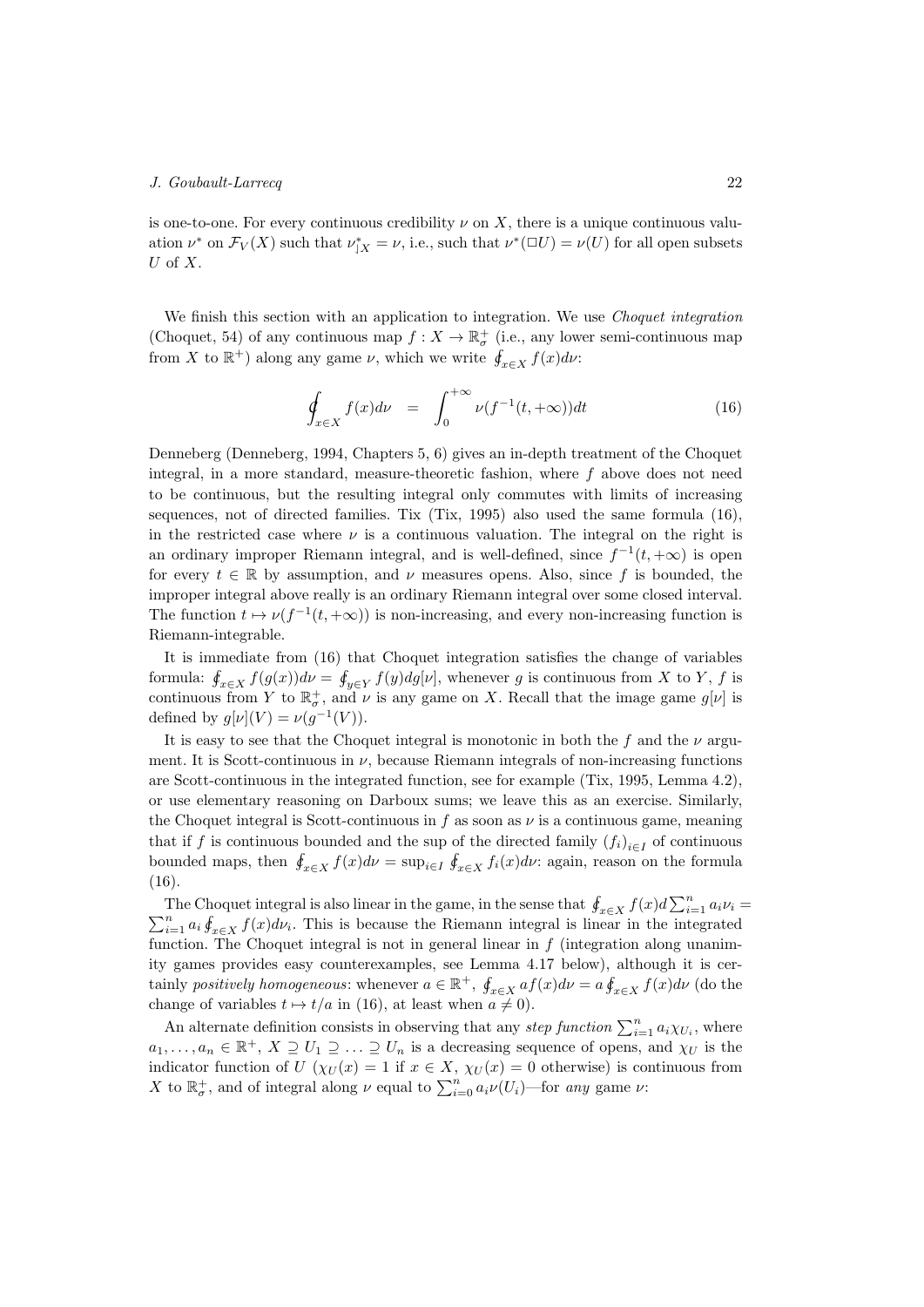## Choquet-Kendall-Matheron 23

**Lemma 4.15.** Let  $\nu$  be any game on X. For any step function  $\sum_{i=1}^{n} a_i \chi_{U_i}$ , where  $a_1, \ldots, a_n \in \mathbb{R}^+, X \supseteq U_1 \supseteq \ldots \supseteq U_n$ 

$$
\oint_{x \in X} f(x) d\nu = \sum_{i=1}^n a_i \nu(U_i).
$$

*Proof.* Without loss of generality, assume  $a_1, \ldots, a_n > 0$ . For every  $t \in \mathbb{R}^+, \nu(f^{-1}(t, +\infty))$ equals  $\nu(U_1)$  for all  $t \in [0, a_1)$ ,  $\nu(U_2)$  for all  $t \in [a_1, a_1 + a_2)$ , ...,  $\nu(U_n)$  for all  $t \in$  $[a_1 + \ldots + a_{n-1}, a_1 + \ldots + a_{n-1} + a_n)$ , and 0 for all  $t \in [a_1 + \ldots + a_n, +\infty)$ . So, splitting the Riemann integral of (16) at the corresponding boundaries,  $\oint_{x \in X} f(x) d\nu =$  $a_1\nu(U_1) + a_2\nu(U_2) + \ldots + a_n\nu(U_n).$  $\Box$ 

It is well-known that every bounded continuous function  $f: X \to \mathbb{R}^+_{\sigma}$  can be written as the least upper bound of a sequence of step functions  $f_K = \frac{1}{2^K} \sum_{k=1}^{\lfloor b2^K \rfloor} \chi_{f^{-1}(\frac{k}{2^K}, +\infty)}(x)$ ,  $K \in \mathbb{N}$ , where  $b = \sup_{x \in X} f(x)$ . Then the integral of f along  $\nu$  is the least upper bound of the increasing sequence of the integrals of  $f_K$  along  $\nu$  (even if  $\nu$  is not continuous). The resulting formula is known as Jones' integral when  $\nu$  is a continuous valuation:

**Lemma 4.16.** Let  $\nu$  be any game on X. For every bounded continuous function  $f$ :  $X \to \mathbb{R}^+_\sigma$ , the sequence  $(f_K)_{K \in \mathbb{N}}$  is non-decreasing,  $f_K$  tends uniformly to f in the sense that  $f(x) - \frac{1}{2^K} \leq f_K(x) \leq f(x)$  for all  $x \in X$ , and:

$$
\oint_{x \in X} f(x) d\nu = \sup_{K \in \mathbb{N}} \oint_{x \in X} f_K(x) d\nu
$$

*Proof.* If  $b = \sup_{x \in X} f(x)$  is zero, then this is obvious. So assume  $b > 0$ . Let more generally  $f_{(\epsilon)}(x) = \epsilon \sum_{k=1}^{\lfloor b/\epsilon \rfloor} \chi_{f^{-1}]k\epsilon, +\infty}(x)$  for any  $\epsilon > 0$ ;  $f_{(\epsilon)}$  is a step function, and  $f_K = f_{(1/2^K)}$ . It is standard that  $f_{(\epsilon)}$  is non-increasing in  $\epsilon$ , and below f; moreover, it is easy to see that  $f(x) - f_{(\epsilon)}(x) \leq \epsilon$  for all  $x \in X$ .

Moreover, by Lemma 4.15,  $\oint_{x \in X} f_{(\epsilon)}(x) d\nu = \sum_{k=1}^{\lfloor b/\epsilon \rfloor} \epsilon \nu(f^{-1}(k\epsilon, +\infty))$ . Since Choquet integration is monotonic in the integrated function, this is less than or equal to  $\oint_{x \in X} f(x) d\nu$ . Since  $f^{-1}(t, +\infty)$  is non-increasing in t, for every  $k \geq 1$ ,  $\epsilon \nu(f^{-1}(k\epsilon, +\infty)) \geq$  $\int_{k\epsilon}^{(k+1)\epsilon} \nu(f^{-1}(t,+\infty)) dt$ . So:

$$
\int_{x \in X} f_{(\epsilon)}(x) d\nu = \sum_{k=1}^{\lfloor b/\epsilon \rfloor} \epsilon \nu(f^{-1}(k\epsilon, +\infty))
$$
\n
$$
\geq \sum_{k=1}^{\lfloor b/\epsilon \rfloor} \int_{k\epsilon}^{(k+1)\epsilon} \nu(f^{-1}(t, +\infty)) dt
$$
\n
$$
= \int_{\epsilon}^{(\lfloor b/\epsilon \rfloor + 1)\epsilon} \nu(f^{-1}(t, +\infty)) dt
$$
\n
$$
= \int_{\epsilon}^{+\infty} \nu(f^{-1}(t, +\infty)) dt \quad \text{since } f^{-1}(t, +\infty) = \emptyset \text{ whenever } t \geq b
$$
\n
$$
= \oint_{x \in X} f(x) d\nu - \int_{0}^{\epsilon} \nu(f^{-1}(t, +\infty)) dt \geq \oint_{x \in X} f(x) d\nu - \epsilon \nu(X)
$$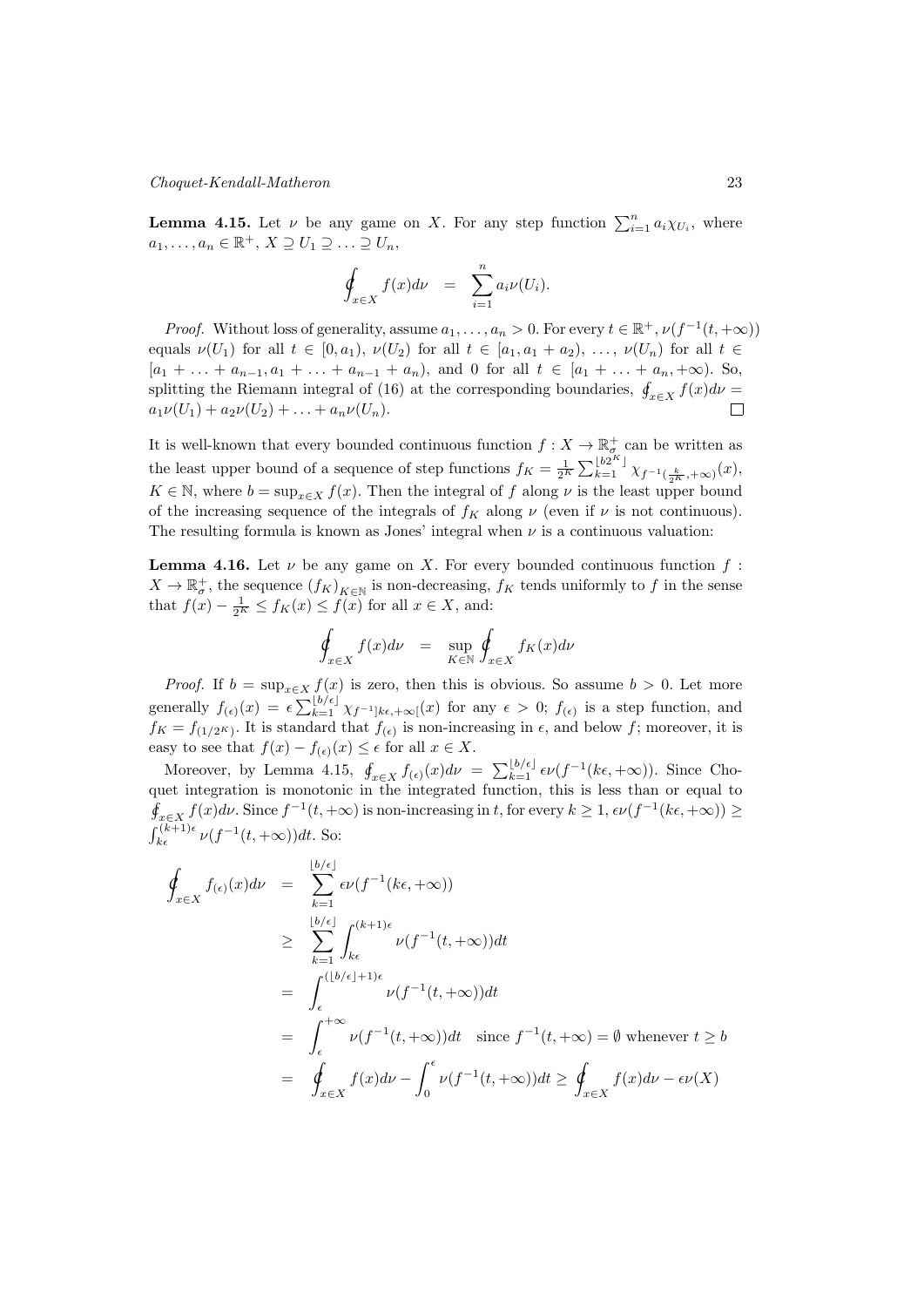since  $f^{-1}(t, +\infty) \subseteq X$  and  $\nu$  is monotone.

Choquet integration has other properties, notably that the integral of  $f + g$  does indeed coincide with the sums of the integrals of  $f$  and  $g$  when  $f$  and  $g$  are comonotonic, i.e., when there is no pair  $x, x' \in X$  such that  $f(x) < f(x')$  and  $g(x) > g(x')$ . See (Gilboa and Schmeidler, 1992) for the finite case, (Goubault-Larrecq, 2007, chapitre 4) for the topological case, or (Molchanov, 2005, Theorem 5.5).

We are more interested here in integrating along continuous credibilities. We first note the following, which is probably the most intuitive reason why picking from a compact saturated set Q should be called *demonic* non-determinism: taking the average along  $\mathfrak{u}_{\mathcal{O}}$ means *minimizing* your earnings  $f(x)$  over all possible choices  $x \in Q$ .

**Lemma 4.17.** For every non-empty compact saturated set  $Q$  of  $X$ , for every bounded continuous map  $f: X \to \mathbb{R}^+_\sigma$ , let  $f_*(Q) = \min_{x \in Q} f(x)$ . Then  $\oint_{x \in X} f(x) du_Q = f_*(Q)$ .

*Proof.* First, the minimum  $\min_{x \in Q} f(x)$  is indeed attained: since Q is compact (and non-empty), the image  $f(Q)$  is compact in  $\mathbb{R}^+_{\sigma}$  (and non-empty), so  $\uparrow f(Q)$  is non-empty compact saturated, hence of the form  $[t, +\infty)$  for some real t: then  $t = \min_{x \in Q} f(x)$ . Now observe that  $\mathfrak{u}_Q(f^{-1}(t,+\infty))=1$  iff  $Q \subseteq f^{-1}(t,+\infty)$  iff  $\min_{x \in Q} f(x) > t$  iff  $t < f_*(Q)$ , and  $\mathfrak{u}_Q(f^{-1}(t,+\infty))=0$  otherwise. By (16),  $\oint_{x\in X} f(x)du_Q = \int_0^{+\infty} \mathfrak{u}_Q(f^{-1}(t,+\infty))dt$  $\int_0^{f_*(Q)} 1 dt = f_*(Q).$  $\Box$ 

It follows that integrating along simple credibilities means taking "means of mins" (Gilboa and Schmeidler, 1992):  $\oint_{x \in X} f(x) d \sum_{i=1}^{n} a_i du_{Q_i} = \sum_{i=1}^{n} a_i \min_{x \in Q_i} f(x)$ . This is another way to see that picking  $x$  at random along a credibility means picking a nonempty compact saturated subset  $Q_i$  at random with probability  $a_i$ , then picking some element from  $Q_i$  in a demonic way. This generalizes to all continuous, not just simple credibilities:

**Proposition 4.18.** For every continuous valuation P on  $\mathcal{Q}_{\mathcal{V}}(X)$ , for every bounded continuous map  $f: X \to \mathbb{R}^+$ ,  $\oint_{x \in X} f(x) dP_{|X} = \oint_{Q \in \mathcal{Q}_{\mathcal{V}}(X)} f_*(Q) dP$ .

Let X be locally compact. For every continuous credibility  $\nu$  on X, for every bounded continuous map  $f: X \to \mathbb{R}^+$ ,  $\oint_{x \in X} f(x) d\nu = \oint_{Q \in \mathcal{Q}_{\mathcal{V}}(X)} f_*(Q) d\nu^*$ .

*Proof.* Note that  $f_*^{-1}(t, +\infty) = \{Q \mid \min_{x \in Q} f(x) > t\} = \{Q \mid Q \subseteq f^{-1}(t, +\infty)\}$  $\Box f^{-1}(t, +\infty)$ . (That the minimum is attained is important.) Then  $\oint_{O \in \mathcal{O}_{\mathcal{V}}(X)} f_*(Q) dP =$  $\int_0^{+\infty} P(f_*^{-1}(t,+\infty)) dt = \int_0^{+\infty} P(\Box f^{-1}(t,+\infty)) dt = \int_0^{+\infty} P(f_*^{-1}(t,+\infty)) dt$ . The latter is just  $\oint_{x \in X} f(x) dP_{|X}$ . The second part then follows from Theorem 4.12.

Using Lemma 4.17, one can also see this as a form of disintegration, viz.  $\oint_{x \in X} f(x) d\nu =$  $\oint_{Q \in \mathcal{Q}_{\mathcal{V}}(X)} \left( \oint_{x \in Q} f(x) d\mathfrak{u}_Q \right) d\nu^*.$ 

## 5. The Angelic Case: Continuous Plausibilities

There is an easy way in which we can reduce the case of continuous plausibilities to that of continuous credibilities, at least when  $X$  is stably compact. In this case indeed, there is

 $\Box$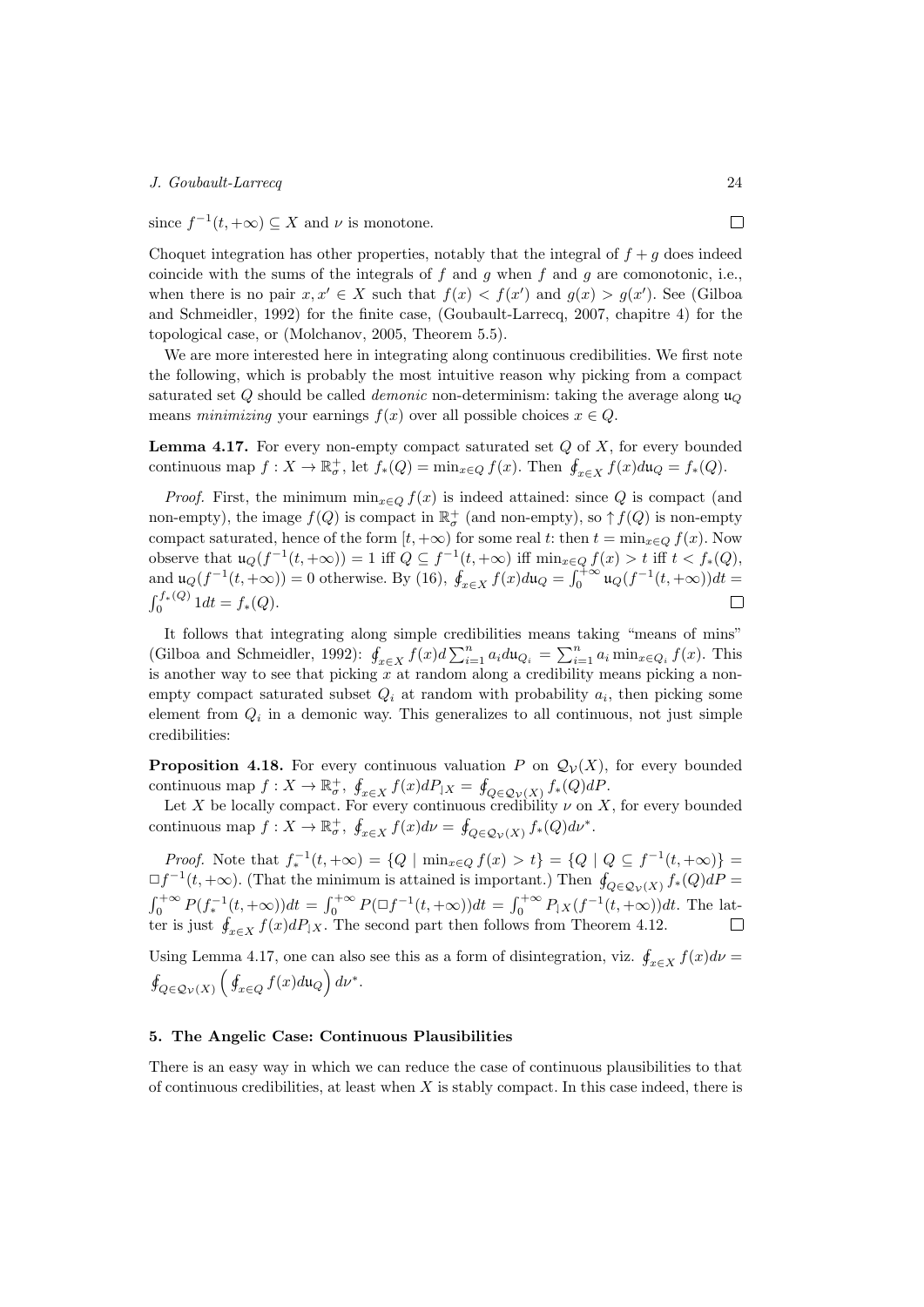a form of duality between angelic and demonic non-determinism that immediately entails that there is a one-to-one correspondence between continuous (normalized) plausibilities on X and continuous (normalized) valuations on the Hoare powerdomain  $\mathcal{H}_{\mathcal{V}}(X)$  of all non-empty closed subsets of  $X$ . This is the subject of (Goubault-Larrecq, 2010, Section 6).

However, we can also prove the same result under weaker assumptions on  $X$ . The procedure is parallel to that in Section 4.

The upshot is that, dually to continuous credibilities, continuous plausibilities provide a semantic model for mixed probabilistic choice and angelic non-determinism, where one draws some non-empty closed subset  $F \in \mathcal{H}_{\mathcal{V}}(X)$  at random, then picks nondeterministically some element from  $F$ .

The topology of  $\mathcal{H}_{\mathcal{V}}(X)$  is the lower Vietoris topology the opens of which are unions of finite intersections of subbasic open sets

$$
\Diamond U = \{ F \in \mathcal{H}_\mathcal{V}(X) \mid F \cap U \neq \emptyset \}.
$$

Contrarily to the case of  $\mathcal{Q}_{\mathcal{V}}(X)$ , they only form a subbase, not a base. Let us notice in passing that  $\mathcal{H}_{\mathcal{V}}(X)$  is always sober as remarked by (Schalk, 1993, Proposition 1.7). Some obvious properties of the subbasic opens are:

**Lemma 5.1.** (1)  $\Diamond \emptyset = \emptyset$  and  $\Diamond X = \mathcal{H}_{\mathcal{V}}(X);$  (2)  $\Diamond U \cup \Diamond V = \Diamond (U \cup V);$  (3)  $\Diamond (\bigcup_{i \in I} U_i) =$  $\bigcup_{i\in I} \Diamond U_i$  for every directed family of opens  $(U_i)_{i\in I}$ .

Note (2):  $\diamond$  commutes with finite unions, while  $\Box$  commutes with finite intersections.

**Lemma 5.2.** The subbasic open sets  $\Diamond U$  for U open in X form a  $\cap$ -irredundant ∪semilattice S of subsets of  $\mathcal{H}_{\mathcal{V}}(X)$  and  $U \mapsto \Diamond U$  is a ∪-semilattice isomorphism from the set  $\mathcal{O}(X)$  of all open subsets of X onto the semilattice S of subbasic open sets in  $\mathcal{H}_{\mathcal{V}}(X)$ .

*Proof.* For the second claim it suffices to show that  $U \mapsto \Diamond U$  is injective. Indeed, if U and U' are two different open sets, say  $U \not\subseteq U'$ , then there is an element  $x \in U \setminus U'$ . The closure of the singleton  $\{x\}$  meets U but not U' and, hence, is then a member of  $\Diamond U$  but not of  $\Diamond U'$ .

It remains to show that the members of  $\mathcal S$  are  $\cap$ -irreducible. This is the case in a strong sense: Consider collection of open subsets  $U_i$  of X such that  $\Diamond U_i$  properly contains  $\Diamond U$ for each *i*. Then for each *i* there is a closed set  $F_i$  meeting  $U_i$  but disjoint from U The closure F of the union of all the sets  $F_i$  meets every  $U_i$  but is still disjoint from the open set U, which implies that  $F \in \bigcap_i \Diamond U_i \setminus \Diamond U$ .  $\Box$ 

The finite intersections  $\Diamond U_1 \cap \ldots \cap \Diamond U_n$  of subbasic opens are the *basic open* sets of the lower Vietoris topology and they form a lattice of subsets of  $\mathcal{H}_{\mathcal{V}}(X)$ . The preceding lemma allows us to apply Theorem 3.7 and we obtain:

Corollary 5.3. For every strict map  $\nu: \mathcal{O}(X) \to \mathbb{R}$  there is a unique strict modular function  $\nu_*$  defined on the lattice of basic opens of  $\mathcal{H}_{\mathcal{V}}(X)$  such that  $\nu^*(\Diamond U) = \nu(U)$  for every open set  $U$  in  $X$ . The extension is given by

$$
\nu_*(\diamondsuit U_1 \cap \ldots \cap \diamondsuit U_n) = \sum_{\substack{I \subseteq \{1,\ldots,n\} \\ I \neq \emptyset}} (-1)^{|I|+1} \nu\big(\bigcup_{i \in i} U_i\big).
$$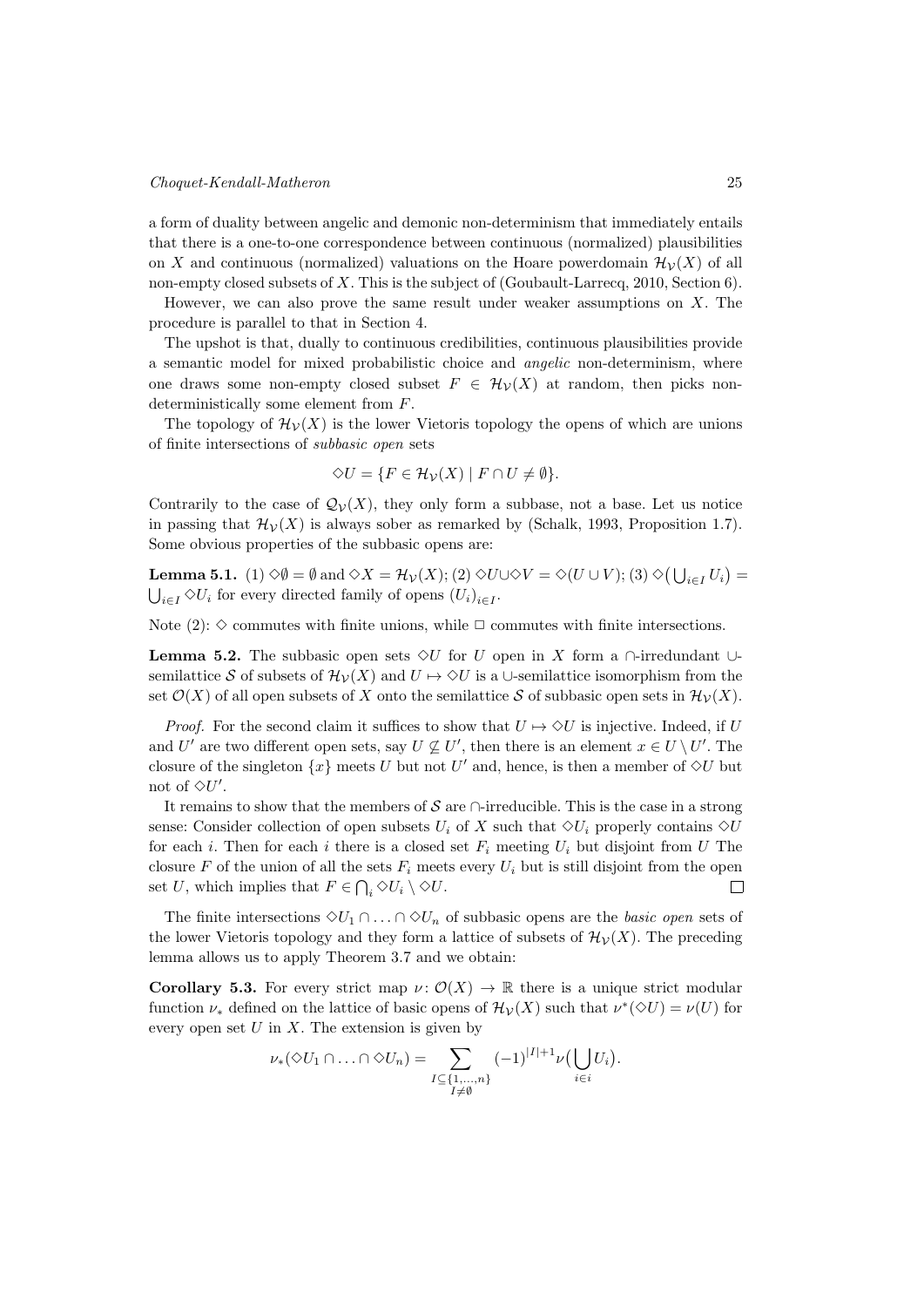The extension  $\nu_*$  is a valuation if and only if  $\nu$  is a plausibility on X.

We would like to extend  $\nu$  to a continuous valuation on  $\mathcal{H}_{\mathcal{V}}(X)$ . We observe:

**Lemma 5.4.** For any continuous valuation P on  $\mathcal{H}_{\mathcal{V}}(X)$ , the game  $P_{\upharpoonright X}$  defined by  $P_{\upharpoonright X}(U) = P(\lozenge U)$ , for all opens U of X, is a continuous plausibility on X.

*Proof.* Continuity is by Lemma 5.1 (3). As the restriction of  $P$  to the lattice of elementary opens is a valuation,  $\nu$  is totally concave by Corollary 5.3  $\Box$ 

Again,  $P_{\upharpoonright X}$  is obtained by restriction, considering X as a subspace of  $\mathcal{H}_{\mathcal{V}}(X)$ . The canonical embedding justifying this is  $\eta_{\mathcal{H}} : X \to \mathcal{H}_{\mathcal{V}}(X), x \mapsto \downarrow x$ , assuming X is  $T_0$ .

Dually to unanimity games  $\mathfrak{u}_Q$ , let  $\mathfrak{e}_F$  be the *example game* on the non-empty closed set  $F: \mathfrak{e}_F(U)$  is 1 if  $F \cap U \neq \emptyset$ , 0 otherwise. Example games also generalize Dirac masses, since  $\delta_x = \mathfrak{e}_{\downarrow x}$ .

Call simple plausibility any game of the form  $\sum_{i=1}^{n} a_i \mathfrak{u}_{F_i}, a_1, \ldots, a_n \in \mathbb{R}^+, F_1, \ldots, F_n \in$  $\mathcal{H}_{\mathcal{V}}(X)$ . Then we have:

Lemma 5.5. Any simple plausibility is a continuous plausibility. Moreover, every restriction of a simple valuation on  $\mathcal{H}_{\mathcal{V}}(X)$  is a simple plausibility on X; namely, for any  $a_1, \ldots, a_n \in \mathbb{R}^+, F_1, \ldots, F_n \in \mathcal{H}_\mathcal{V}(X),$ 

$$
\left(\sum_{i=1}^n a_i \delta_{F_i}\right)_{|X} = \sum_{i=1}^n a_i \mathfrak{e}_{F_i}.
$$

Proof. The first claim follows from the second one and Lemma 5.4. The second one is immediate: on the open U, the two sides of the equality simplify to  $\sum_{\substack{1 \leq i \leq n \\ F_i \cap U \neq \emptyset}} a_i$ .  $\Box$ 

Similarly to Proposition 4.6, example games can be justified as models of pure angelic non-determinism, where again pure non-determinism is characterized by games taking values 0 or 1 only:

**Proposition 5.6.** Let X be a topological space. Any continuous plausibility  $\nu$  with  $\nu(X) = 1$  and such that  $\nu$  only takes values 0 or 1 is of the form  $\mathfrak{e}_F$ ,  $F \in \mathcal{H}_\mathcal{V}(X)$ . In fact, this already holds of all concave games that take values 0 or 1 only and such that  $\nu(X) = 1$ , where  $\nu$  is concave iff  $\nu(U \cup V) + \nu(U \cap V) \leq \nu(U) + \nu(V)$  for all opens U, V.

*Proof.* We first check that every continuous plausibility is convex: this is the case  $n = 2$ in (2). Next, consider the union  $U_{\infty}$  of all opens U such that  $\nu(U) = 0$ . Note that this is a directed union: if  $\nu(U) = 0$  and  $\nu(V) = 0$  then  $\nu(U \cup V) \leq \nu(U) + \nu(V) - \nu(U \cap V) = 0$ . Since  $\nu$  is continuous,  $\nu(U_{\infty}) = 0$ . Let F be the complement of  $U_{\infty}$ . F is non-empty, otherwise  $\nu(X) = \nu(U_{\infty}) = 0$ . For every open set U, if U does not intersect F then  $U \subseteq U_{\infty}$ , so  $\nu(U) = 0$ ; if U does, then U is not contained in  $U_{\infty}$ , so  $\nu(U) \neq 0$ , whence  $\nu(U) = 1$ . So  $\nu = \mathfrak{e}_F$ .  $\Box$ 

To establish a converse to Lemma 5.4, we will need to study the topology of  $\mathcal{H}_{\mathcal{V}}(X)$ . It will be convenient to use the following notation for every compact subset  $Q$  of  $X$ :  $\blacklozenge Q = \{ F \in \mathcal{H}_\mathcal{V}(X) \mid F \cap Q \neq \emptyset \}$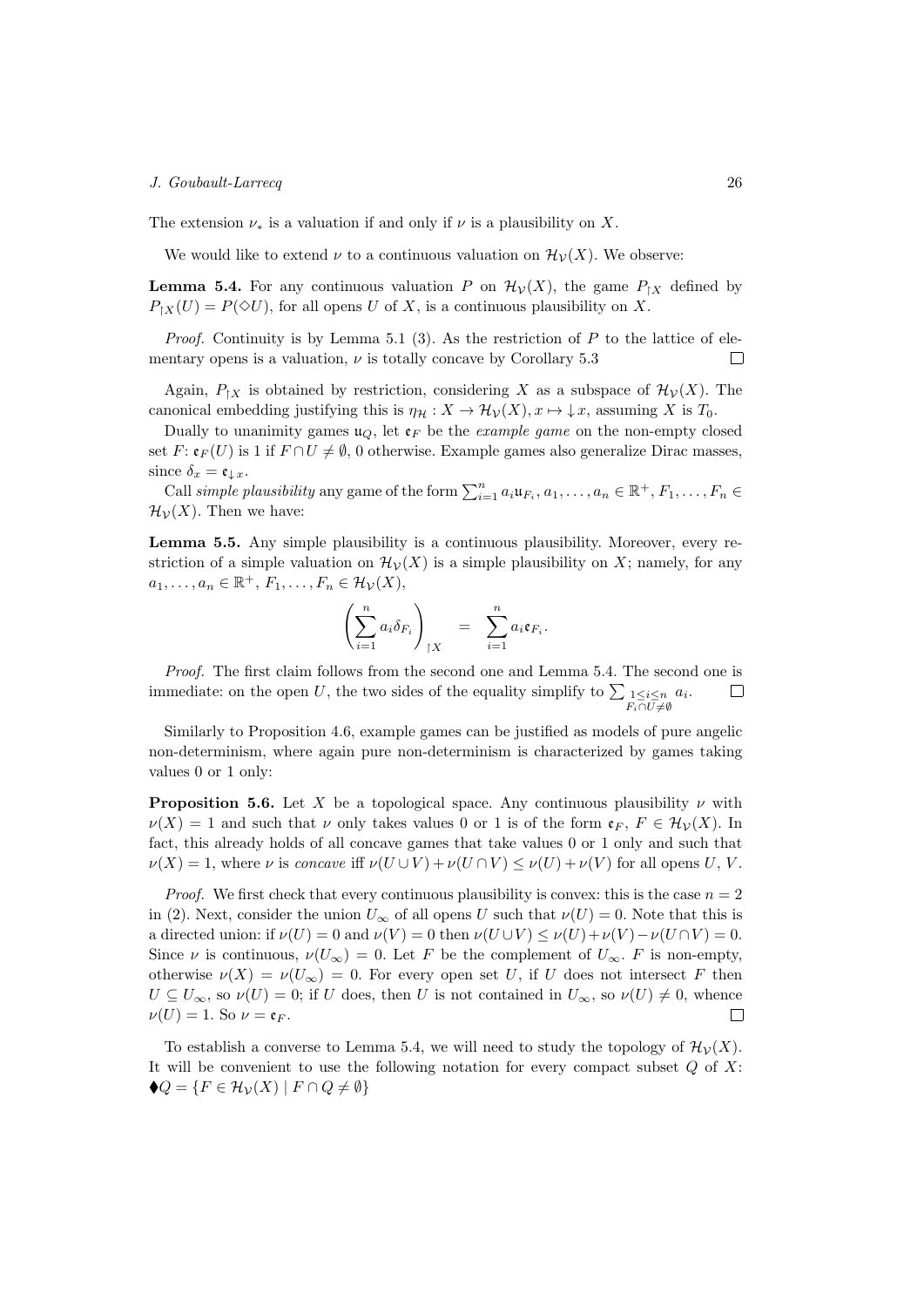**Lemma 5.7.**  $\blacklozenge_{Q_1} \cap \ldots \cap \blacklozenge_{Q_n}$  is compact and saturated in  $\mathcal{H}_{\mathcal{V}}(X)$  for any non-empty finite family  $Q_1, \ldots, Q_n$  of non-empty compact subsets of X.

Proof. It is certainly saturated. By Alexander's Subbase Lemma, it is enough to show that for every family  $(U_j)_{j\in J}$  of opens of X, such that  $\bigcap_{i=1}^n \blacklozenge Q_i \subseteq \bigcup_{j\in J} \lozenge U_j$ , there is a finite subset J' of J such that  $\bigcap_{i=1}^n \blacklozenge Q_i \subseteq \bigcup_{j \in J'} \lozenge U_j$ . Since  $\bigcap_{i=1}^n \blacklozenge Q_i \subseteq \bigcup_{j \in J} \lozenge U_j$ , consider the closed set F, complement of  $\bigcup_{j\in J}U_j$ . F is certainly not in  $\bigcup_{j\in J}\Diamond U_j$ , so it is not in  $\bigcap_{i=1}^n \blacklozenge Q_i$  either. It follows that F does not intersect some  $Q_i$ ,  $1 \leq i \leq$ *n*. Equivalently,  $Q_i$  is contained in the complement of  $F$ , namely  $\bigcup_{j\in J} U_j$ . Since  $Q_i$ is compact, there is a finite subset  $J'$  of  $J$  such that  $Q_i \subseteq \bigcup_{j \in J'} U_j$ . We claim that  $\bigcap_{i=1}^n \blacklozenge Q_i \subseteq \bigcup_{j \in J'} \Diamond U_j$ : every closed set F in the left hand side must meet  $Q_i$ , hence also  $\bigcup_{j\in J'} U_j$ . So F meets  $U_j$  for some  $j\in J'$ , whence  $F\in \bigcup_{j\in J'} \Diamond U_j$ .  $\Box$ 

Among the basic open sets of  $\mathcal{H}_{\mathcal{V}}(X)$  we consider those of the form  $\Diamond int(Q_1) \cap \dots \cap$  $\Diamond int(Q_n)$  where  $Q_1, \ldots, Q_n$  are compact saturated sets in X. We call them special basic open sets.

**Lemma 5.8.** If X is locally compact, then every basic open set  $\Diamond U_1 \cap \ldots \cap \Diamond U_n$  is the union of the directed family of special basic open sets  $\Diamond int(Q_1) \cap ... \cap \Diamond int(Q_n)$  with  $Q_1 \subseteq U_1, \ldots, Q_n \subseteq U_n$ . In particular, the sets  $\Diamond int(Q)$  form a subbasis of the lower Vietoris topology, when  $Q$  ranges over the compact saturated sets in  $X$ .

*Proof.* As X is locally compact, an open subset  $U_i$  of X is the union of the  $int(Q_i)$ where  $Q_i$  ranges over the compact saturated sets in X contained in  $U_i$ , i.e.,  $U_i$  $\bigcup \{ int(Q_i) \mid Q_i \subseteq U_i \}$ . As the union of finitely many compact saturated set contained in  $U_i$  is again a compact saturated sets contained in  $U_i$ , the family of  $Q_i \subseteq U_i$  is directed. Lemma 5.1 (3) implies that  $\Diamond U_i = \bigcup \{ \Diamond int(Q)_i \mid Q_i \subseteq U_i \}$ . We deduce  $\Diamond U_1 \cap \ldots \cap \Diamond U_n =$  $\bigcup_{Q_1 \subseteq U_1} \Diamond int(Q_1) \cap \ldots \cap \bigcup_{Q_n \subseteq U_n} \Diamond int(Q_n) = \bigcup_{Q_1 \subseteq U_1, \ldots, Q_n \subseteq U_n} \Diamond int(Q_1) \cap \ldots \cap \Diamond int(Q_n),$ where we have used that directed unions commute with finite intersections.

It is known (Schalk, 1993, Proposition 6.11) that for a locally compact space  $X$ , the Hoare powerdomain is locally compact and sober. We reprove local compactness and give some additional information:

**Lemma 5.9.** Let X be a locally compact space. Then  $\mathcal{H}_{\mathcal{V}}(X)$  is locally compact. The lattice of open subsets of  $\mathcal{H}_{\mathcal{V}}(X)$  is continuous; for two open subsets  $\mathcal{U}$  and  $\mathcal{V}$  we have  $\mathcal{U} \in \mathcal{V}$  if and only if there are finitely many compact saturated sets  $Q_1, \ldots, Q_n$  such that  $\mathcal{U} \subseteq \Diamond int(Q_1) \cap \ldots \cap \Diamond int(Q_n)$  and  $\blacklozenge Q_1 \cap \ldots \cap \blacklozenge Q_n \subseteq \mathcal{V}$ 

*Proof.* We first show that  $\mathcal{H}_{\mathcal{V}}(X)$  is locally compact. For this, consider any  $F \in \mathcal{H}_{\mathcal{V}}(X)$ and any basic open neighborhood  $\Diamond U_1 \cap \ldots \cap \Diamond U_n$  of F. Then  $F \cap U_i \neq \emptyset$  whence there are points  $x_i \in F \cap U_i$  for  $i = 1, ..., n$ . As X is locally compact, we may find open sets  $V_i$  and compact saturated sets  $Q_i$  such that  $x_i \in V_i \subseteq Q_i \subseteq U_i$  for each i. Then  $F \in \Diamond V_1 \cap \ldots \cap \Diamond V_n$  as  $x_i \in F \cap V_i$  for each  $i$  and  $\Diamond V_1 \cap \ldots \cap \Diamond V_n \subseteq \blacklozenge Q_1 \cap \ldots \cap \blacklozenge Q_n \subseteq$  $\Diamond U_1 \cap \ldots \cap \Diamond U_n$ . As  $\blacklozenge Q_1 \cap \ldots \cap \blacklozenge Q_n$  is compact by Lemma 5.7, we have found a compact neighborhood of  $F$  contained in the given basic neighborhood.

For any locally compact space—hence also for  $\mathcal{H}_{\mathcal{V}}(X)$ —the lattice of open subsets is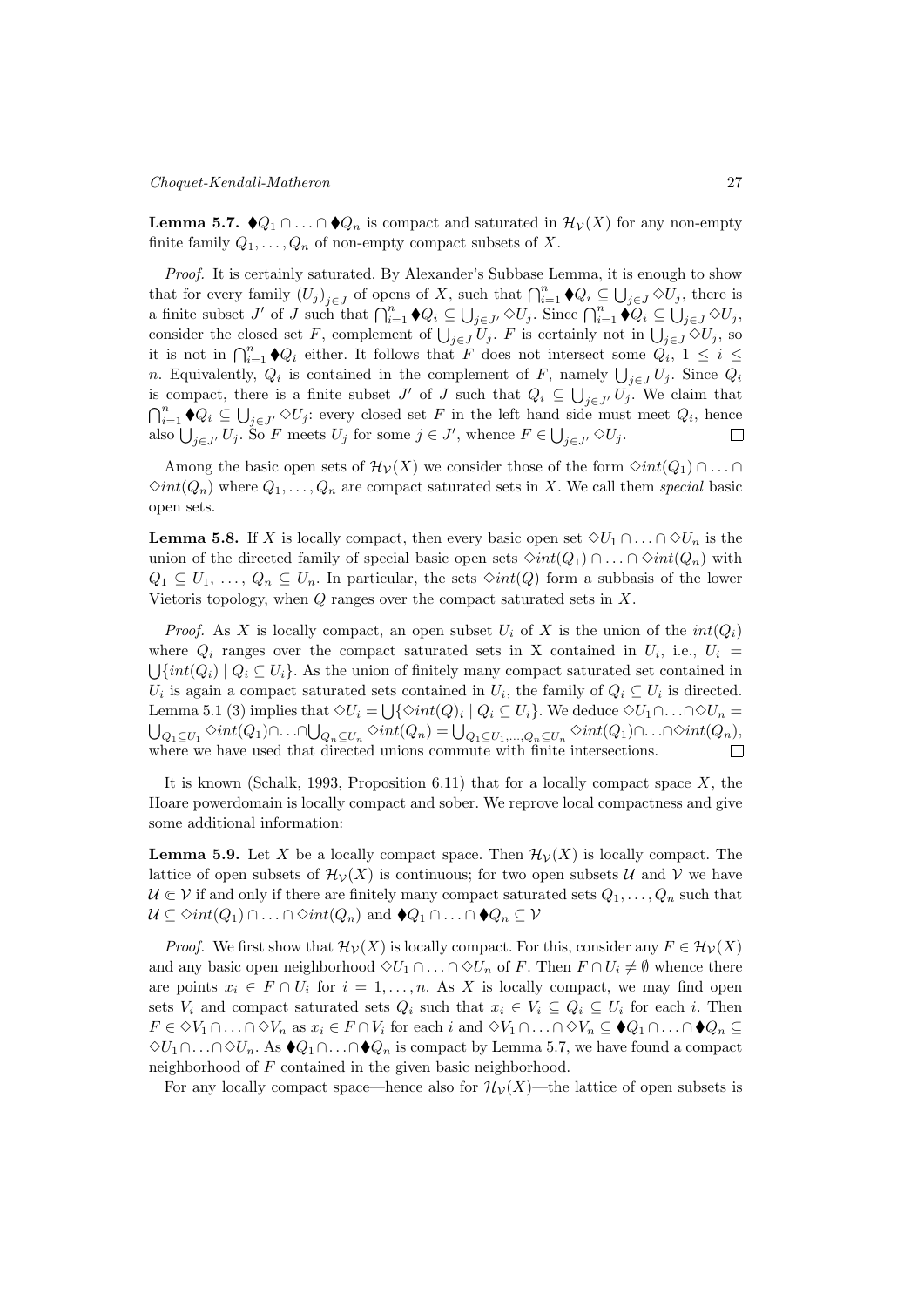continuous and, for open subsets  $\mathcal{U}$  and  $\mathcal{V}$ , one has  $\mathcal{U} \in \mathcal{V}$  if and only of there is a compact set K such that  $\mathcal{U} \subseteq \mathcal{K} \subseteq \mathcal{V}$ . Thus, if there are compact saturated sets  $Q_1, \ldots, Q_n$  such that  $\mathcal{U} \subseteq \Diamond int(Q_1) \cap \ldots \cap \Diamond int(Q_n)$  and  $\blacklozenge Q_1 \cap \ldots \cap \blacklozenge Q_n \subseteq \mathcal{V}$ , then  $\mathcal{U} \in \mathcal{V}$ , as by Lemma 5.7  $\blacklozenge Q_1 \cap \ldots \cap \blacklozenge Q_n$  is compact. Suppose conversely that  $\mathcal{U} \in \mathcal{V}$ . The open set V is a union of basic open sets  $\Diamond U_1 \cap \cdots \cap \Diamond U_n$ , and each of those is a union of special basic open sets  $\Diamond int(Q_1) \cap \ldots \cap \Diamond int(Q_n)$  with  $Q_i \subseteq U_i$  for  $i = 1, \ldots, n$ . Hence,  $V$  a union of special basic opens  $\Diamond int(Q_1) \cap \ldots \cap \Diamond int(Q_n)$  with  $\blacklozenge Q_1 \cap \ldots \cap \blacklozenge Q_n \subseteq V$ . Thus, if  $\mathcal{U} \in \mathcal{V}$ , there are finitely many compact saturated sets  $Q_1, \ldots, Q_n$  such that  $\mathcal{U} \subseteq \Diamond int(Q_1) \cap \ldots \cap \Diamond int(Q_n)$  and  $\blacklozenge Q_1 \cap \ldots \cap \blacklozenge Q_n \subseteq \mathcal{V}$ . as desired.  $\Box$ 

As an immediate consequence of the previous lemma we have;

**Corollary 5.10.** Suppose that X is locally compact. The special basic opens  $\Diamond int(Q_1) \cap$  $\ldots \cap \Diamond int(Q_n)$ , where  $Q_1, \ldots, Q_n$  range over finite families of compact saturated subsets of X, form a basis of the continuous lattice  $\mathcal{O}(\mathcal{H}_{\mathcal{V}}(X)).$ 

**Proposition 5.11.** For every continuous plausibility  $\nu$  on X, there is at most one continuous valuation  $\nu_*$  on  $\mathcal{H}_{\mathcal{V}}(X)$  such that  $\nu(U) = \nu_*(\Diamond U)$  for every open U of X; and such a  $\nu_*$  exists whenever X is locally compact.

*Proof.* Assume  $\nu$  is a continuous plausibility on X. By Corollary 5.3, there is a unique valuation  $\nu_*$  defined on the lattice of basic opens such that  $\nu_*(\Diamond U) = \nu(U)$  for every open  $U$  of  $X$ .

As every open subset U of  $\mathcal{H}_{\mathcal{V}}(X)$  is the union of its basic open subsets and as this family is directed, a continuous extension of  $\nu_*$  to  $\mathcal{O}(\mathcal{H}_\mathcal{V}(X))$  must satisfy

$$
\nu_*(\mathcal{U}) = \sup \{ \nu_*(\mathcal{V}) \mid \mathcal{V} \text{ basic open, } \mathcal{V} \subseteq \mathcal{U} \}
$$

and hence is uniquely determined by the values of  $\nu_*$  on the basic opens.

In order to show the existence, we suppose that  $X$  is locally compact. By Lemma 5.9 and Corollary 5.10, the lattice of open subsets of  $\mathcal{H}_{\mathcal{V}}(X)$  is continuous, the basic opens form a basis of this continuous lattice and we have identified the way-below relation there. According to the Extension Lemma recorded in the Preliminaries, we define  $\nu_{**}: \mathcal{O}(\mathcal{H}_\mathcal{V}(X)) \to \mathbb{R}$  by

$$
\nu_{**}(\mathcal{U}) = \sup_{\mathcal{J}} \nu_* \Big( \bigcap_{Q \in \mathcal{J}} \Diamond int(Q) \Big)
$$

where  $\mathcal J$  ranges over the finite sets of compact saturated sets  $Q$  such that  $\bigcap_{Q\in\mathcal J}\Diamond int(Q)\Subset$ U. The map  $\nu_{**}$  is always continuous. It is an extension of  $\nu_{*}$  if and only if  $\nu_{**}(\mathcal{U}) = \nu_{*}(\mathcal{U})$ for all basic opens  $U$  and, in this case,  $\nu_{**}$  is the unique continuous extension of  $\nu_{*}$ .

Thus, let us show that  $\nu_{**}(\mathcal{U}) = \nu_{*}(\mathcal{U})$  holds for  $\mathcal{U} = \Diamond U_1 \cap \ldots \cap \Diamond U_n$  where  $U_1, \ldots,$  $U_n$  are open in X. Without loss of generality, assume  $U_1, \ldots, U_n$  to be non-empty. By Lemma 5.8 and Lemma 5.9, the definition of  $\nu_{**}(\mathcal{U})$  can be simplified for basic opens:

$$
\nu_{**}(\Diamond U_1 \cap \ldots \cap \Diamond U_n) = \sup_{Q_1 \subseteq U_1, \ldots, Q_n \subseteq U_n} \nu_{*}(\Diamond int(Q_1) \cap \ldots \cap \Diamond int(Q_n)).
$$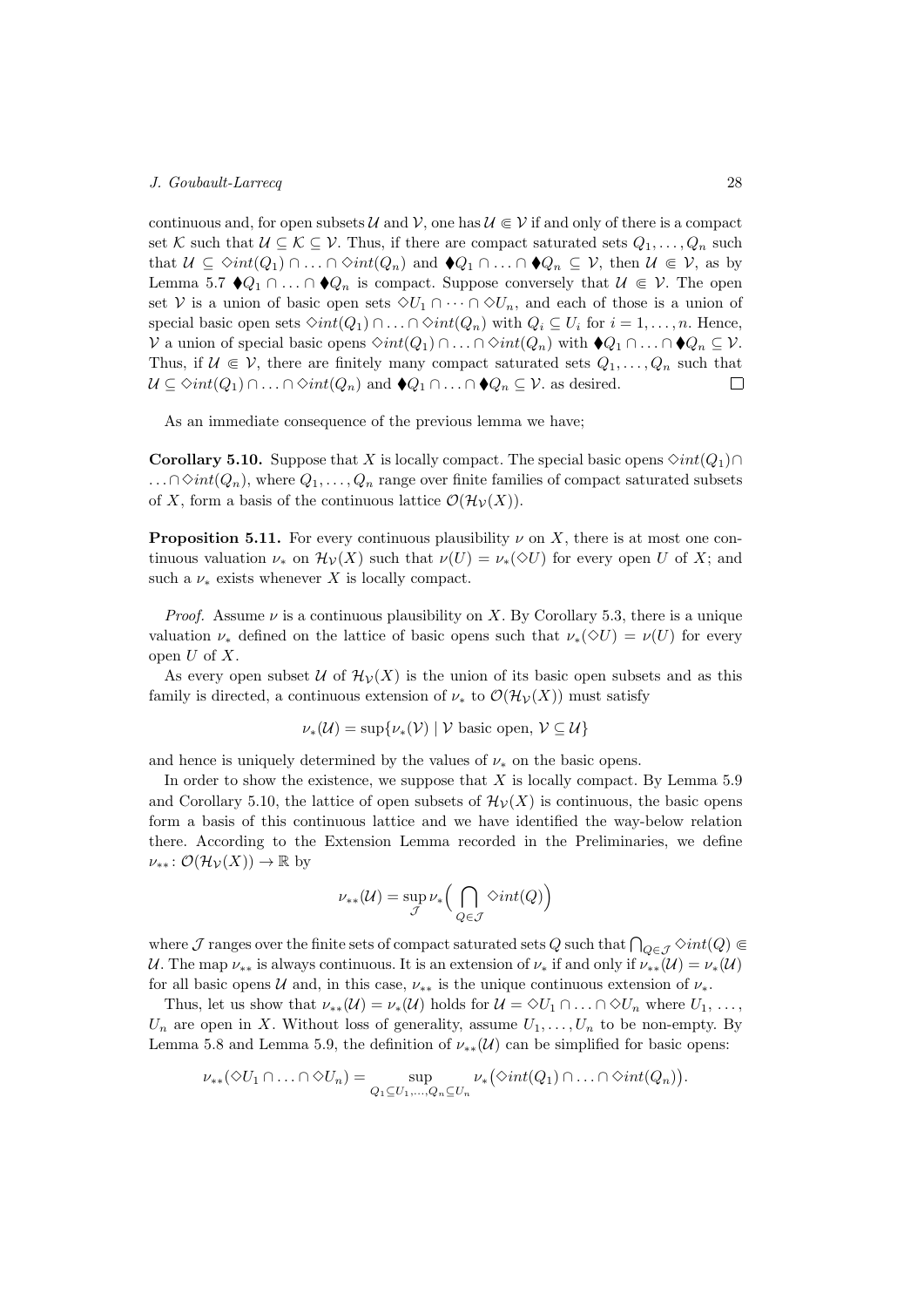## Choquet-Kendall-Matheron 29

Using the definition of  $\nu_{*}$  (see Corollary 5.3),

$$
\nu_*\big(\Diamond int(Q_1)\cap\ldots\cap\Diamond int(Q_n)\big)+\sum_{\substack{I\subseteq\{1,\ldots,n\},I\neq\emptyset \\ |I| \text{ even}}} \nu\Big(\bigcup_{i\in I} int(Q_i)\Big)=\sum_{\substack{I\subseteq\{1,\ldots,n\},I\neq\emptyset \\ |I| \text{ odd}}} \nu\Big(\bigcup_{i\in I} int(Q_i)\Big).
$$

The family of all tuples  $(Q_1, \ldots, Q_n)$  of non-empty compact saturated subsets such that  $Q_1 \subseteq U_n, \ldots, Q_n \subseteq U_n$ , ordered by pointwise inclusion, is directed. Take sups in the above equality, using the fact that  $+$  is Scott-continuous, and that  $\nu$  is continuous:

$$
\nu_{**}(\Diamond U_1 \cap \ldots \cap \Diamond U_n) + \sum_{\substack{I \subseteq \{1,\ldots,n\}, I \neq \emptyset \\ |I| \text{ even}}} \nu(V_I) = \sum_{\substack{I \subseteq \{1,\ldots,n\}, I \neq \emptyset \\ |I| \text{ odd}}} \nu(V_I),
$$

where  $V_I$  stands for  $\bigcup_{Q_1 \subseteq U_1, ..., Q_n \subseteq U_n} \bigcup_{i \in I} int(Q_i)$ . Now  $V_I = \bigcup_{i \in I} U_i$ , as in a locally compact space every element in an open set  $U_i$  is contained in the interior of some compact saturated set  $Q_i \subseteq U_i$ . So

$$
\nu_{**}(\diamond U_1 \cap \ldots \cap \diamond U_n) + \sum_{\substack{I \subseteq \{1,\ldots,n\}, I \neq \emptyset \\ |I| \text{ even}}} \nu\Big(\bigcup_{i \in I} U_i\Big) = \sum_{\substack{I \subseteq \{1,\ldots,n\}, I \neq \emptyset \\ |I| \text{ odd}}} \nu\Big(\bigcup_{i \in I} U_i\Big).
$$

By Corollary 5.3, a similar equation holds with  $\nu_*$  in place of  $\nu_{**}$ , so indeed  $\nu_{**}(\mathcal{U})$  $\nu_*(\mathcal{U})$  where  $\mathcal{U} = \Diamond U_1 \cap \ldots \cap \Diamond U_n$ .

As  $\nu_{**}$  is an extension of  $\nu_{*}$  we may use the notation  $\nu_{*}$  instead of  $\nu_{**}$  also for the extended map. To conclude, we show that  $\nu_*$  is modular exactly as for  $\nu^*$  in Proposition 4.11, using the facts that  $\nu_*$  is continuous and + is Scott-continuous.  $\Box$ 

Proposition 5.11 can be extended to the case of core-compact spaces. Remember that the topologies  $\mathcal{O}(X)$  of X and  $\mathcal{O}(X^s)$  of the sobrification  $X^s$  of X are order-isomorphic, through the map  $U \mapsto \diamond U$ .

It follows that  $\mathcal{H}_{\mathcal{V}}(X)$  is isomorphic to  $\mathcal{H}_{\mathcal{V}}(X^s)$ . The isomorphism is given, in one direction by the map  $box : F \in \mathcal{H}_{\mathcal{V}}(X) \mapsto F \in \mathcal{H}_{\mathcal{V}}(X^s)$ , where we define  $F$  as the complement of  $\diamond U$  where U is the complement of F (this is continuous since the inverse image of  $\Diamond \Diamond U$  is  $\Diamond U$ ; in the other direction by the map unbox sending  $\Box F$  (all closed sets of  $X^s$  are of this form) to F, which is continuous since the inverse image of  $\Diamond U$  is  $\Diamond \Diamond U$ .

If X is core-compact, then use Proposition 5.11 on the locally compact space  $X^s$ . For every continuous plausibility  $\nu$  on  $X, \nu'(\diamond U) = \nu(U)$  defines a continuous plausibility on  $X^s$ : this follows from the fact that not only  $\diamond$  commutes with finite unions, but also with finite intersections, a consequence of irreducibility. By Proposition 5.11,  $\nu'_{*}$  exists, in such a way that  $\nu'_*(\Diamond \Diamond U) = \nu'(\Diamond U)$  for all opens U of X. Then define  $\nu_*$  as the image game unbox $[\nu'_*]$ , where unbox maps  $\square F$  to F. As the image game of a continuous valuation by a continuous map,  $\nu_*$  is a continuous valuation, and  $\nu_*(\Diamond U) = \nu'_*(unbox^{-1}(\Diamond U)) =$  $\nu'_*(\Diamond \Diamond U) = \nu'(\Diamond U) = \nu(U)$ . Putting this together with Lemma 5.4, we get:

**Theorem 5.12 (Representation, Angelic Case).** Let  $X$  be core-compact. The function that maps any continuous valuation P on  $\mathcal{H}_{\mathcal{V}}(X)$  to the continuous plausibility  $P_{\mathcal{V}}(X)$ on X is one-to-one. For every continuous plausibility  $\nu$  on X, there is a unique continuous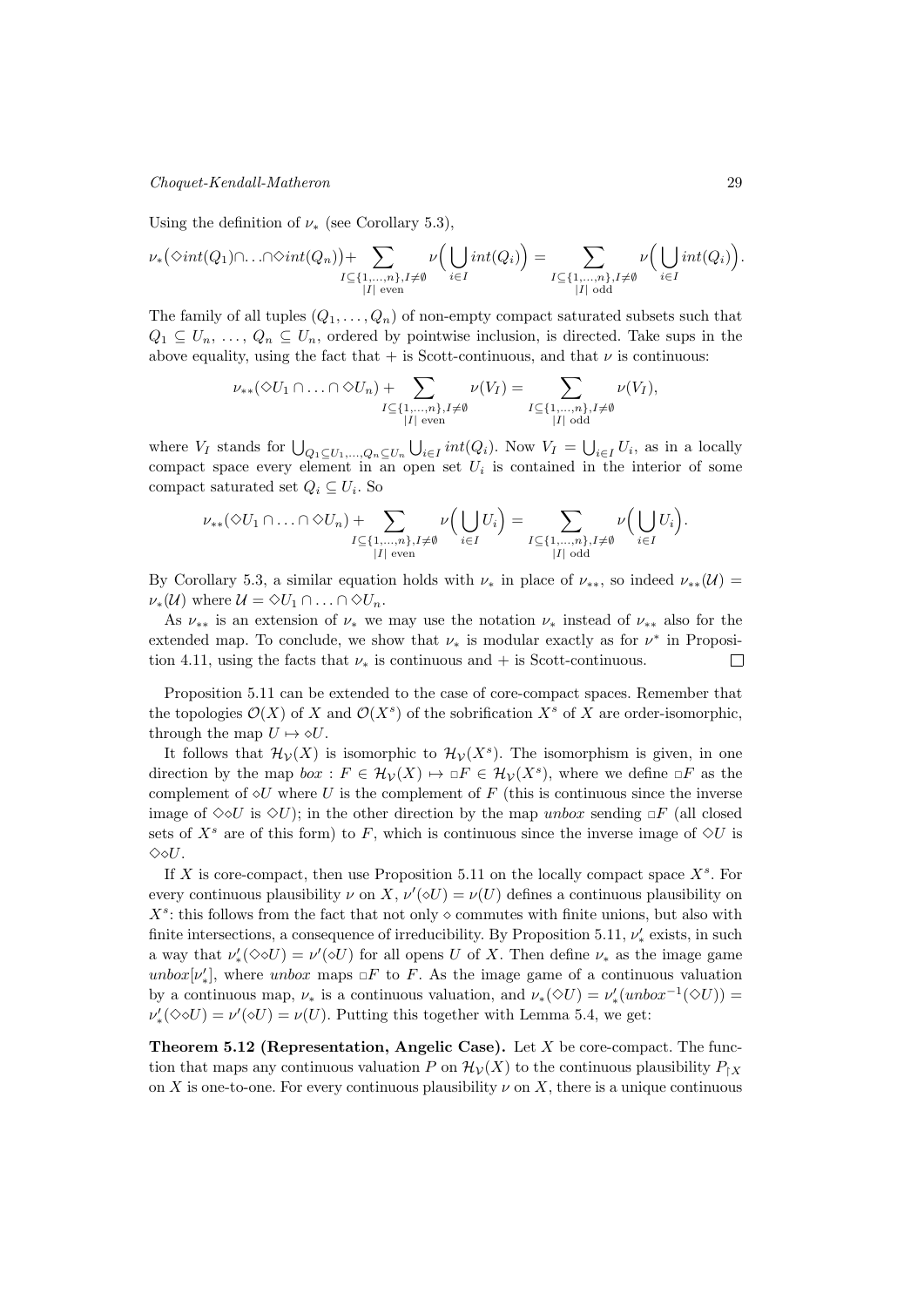valuation  $\nu_*$  on  $\mathcal{H}_{\mathcal{V}}(X)$  such that  $\nu_{*}(\infty,\mathcal{V}) = \nu(\mathcal{U})$  for all open subsets  $U$  of  $X$ .

Note that, from Lemma 5.5 and the uniqueness of  $\nu_*$ ,  $(\sum_{i=1}^n a_i \mathfrak{e}_{F_i})_*$  is just the simple valuation  $\sum_{i=1}^{n} a_i \delta_{F_i}$  on  $\mathcal{H}_{\mathcal{V}}(X)$ .

Again, this has the following measure-theoretic consequence.

**Corollary 5.13.** Let X be core-compact. Any weakly Radon measure  $\mu$  on  $\mathcal{H}_{\mathcal{V}}(X)$  restricts to a continuous plausibility  $\mu_{\upharpoonright X}$  on X. Conversely, for every continuous plausibility  $\nu$  on X, there is a unique weakly Radon measure  $\mu$  on  $\mathcal{H}_{\mathcal{V}}(X)$  such that  $\mu(\Diamond U) = \nu(U)$ for all opens  $U$  of  $X$ .

*Proof.* As  $\mathcal{H}_{\mathcal{V}}(X)$  is locally compact (by Lemma 5.9) and well-filtered (because sober, using the Hofmann-Mislove Theorem), we can apply the Keimel-Lawson result that continuous valuations and weakly Radon measures are in one-to-one correspondence on any locally compact and well-filtered space.  $\Box$ 

The latter result is closest to Norberg's Theorem (Norberg, 1989, Theorem 6.1). He requires  $X$  to be core-compact, second countable and sober, while we only need  $X$  to be core-compact, and not even  $T_0$ . Sobriety seems to be the price to pay for deducing topological facts from their localic counterparts. Second countability is also required by Norberg, however this can be accounted for by the fact that he deals with measures instead of valuations. The connection can be made explicit by using a measure extension theorem due to Norberg again (Norberg, 1989, Theorem 3.9), see also (Alvarez-Manilla et al., 1997, Corollary 5.2), instead of the Keimel-Lawson result we have been using so far: on a continuous dcpo  $L$  with a second countable Scott topology, for any locally finite map  $\mu: \mathcal{O}(L) \to \mathbb{R}^+ \cup \{+\infty\}$  (i.e.,  $\mu(U) < +\infty$  whenever  $U \in L$ ),  $\mu$  has a unique extension to a Borel measure on the Borel  $\sigma$ -algebra of L iff its is an  $\omega$ -continuous valuation (where  $\omega$ -continuous means that  $\mu(\bigcup_{n\in\mathbb{N}}U_n)=\sup_{n\in\mathbb{N}}\mu(U_n)$  for all non-decreasing sequences of opens  $(U_n)_{n\in\mathbb{N}}$ ).

Other small differences occur in the definition of the topology of  $\mathcal{H}_{\mathcal{V}}(X)$ , which Norberg takes as generated by the sets  $\blacklozenge Q$ , Q compact saturated in X in his Theorem 6.1.

As in the demonic case, we finish with a look at Choquet integration. The next lemma is an intuitive explanation why picking from a closed set  $F$  should be called *angelic* nondeterminism: taking the average along  $\mathfrak{e}_F$  means getting as high an earning  $f(x)$  as you can over all possible choices  $x \in F$  (and even a bit more, as this is a sup, not a max).

**Lemma 5.14.** For every non-empty closed set  $F$  of  $X$ , for every bounded continuous map  $f: X \to \mathbb{R}^+$ , let  $f^*(F) = \sup_{x \in F} f(x)$ . Then  $\oint_{x \in X} f(x) d\mathfrak{e}_F = f^*(F)$ .

*Proof.* Observe that  $\mathfrak{e}_F(f^{-1}(t,+\infty))=1$  iff  $F \cap f^{-1}(t,+\infty) \neq \emptyset$  iff  $\sup_{x \in F} f(x) > t$  iff  $t < f^*(F)$ , and  $\mathfrak{e}_F(f^{-1}(t,+\infty)) = 0$  otherwise. Using the definition (16),  $\oint_{x \in X} f(x) d\mathfrak{e}_F =$  $\int_0^{+\infty} {\bf e}_F(f^{-1}(t,+\infty))dt = \int_0^{f^*(F)}$  $j^{+}(F)$   $1dt = f^{*}(F).$  $\Box$ 

So integrating along simple plausibilities means taking means of sups: we obtain the equality  $\oint_{x \in X} f(x) d \sum_{i=1}^n a_i d \mathfrak{e}_{F_i} = \sum_{i=1}^n a_i \sup_{x \in F_i} f(x)$ . This is another way to see that picking  $x$  at random along a credibility means picking a non-empty closed subset  $F_i$  at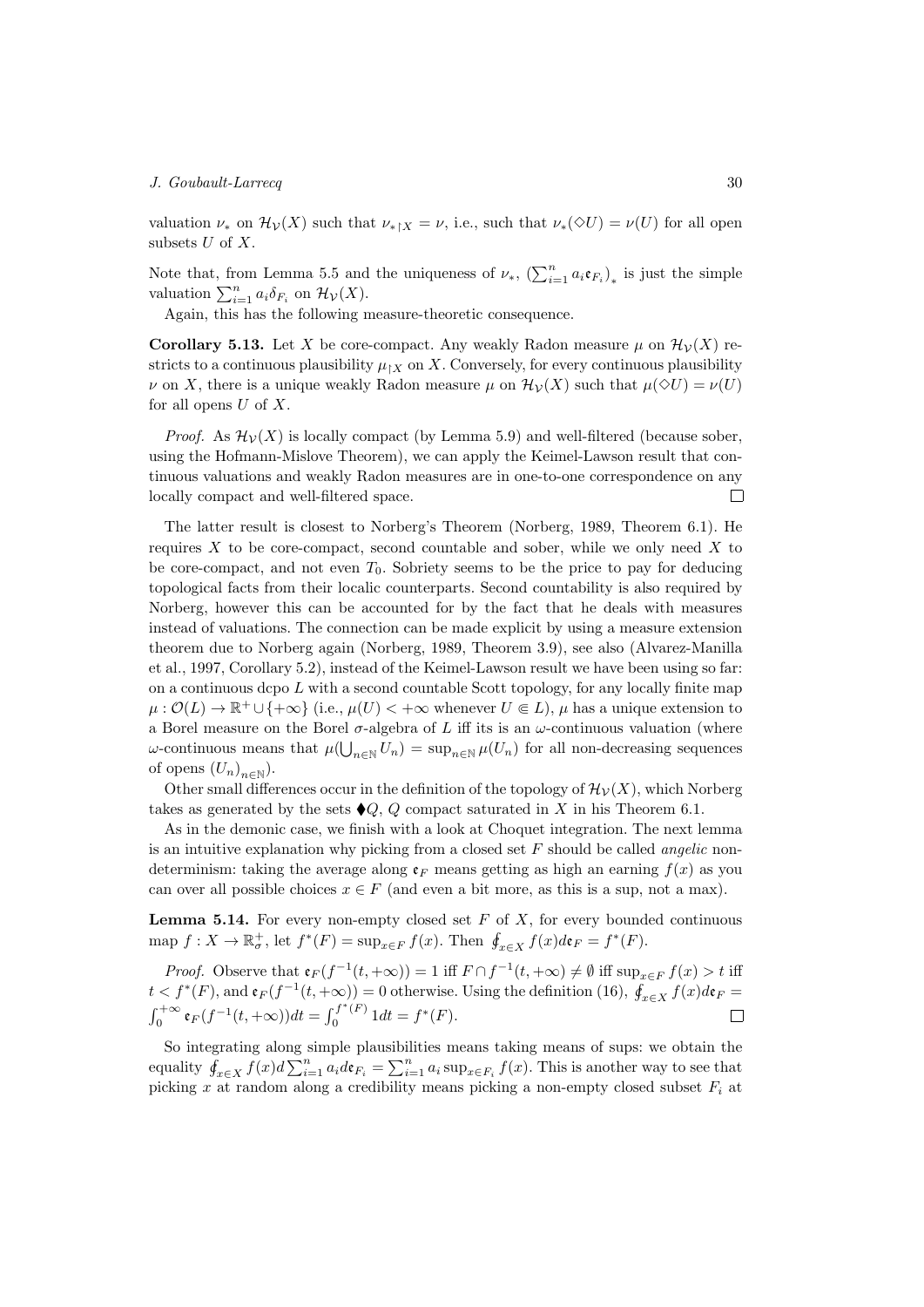random with probability  $a_i$ , then picking some element from  $F_i$  in an angelic way. This generalizes to all continuous, not just simple plausibilities:

**Proposition 5.15.** For every continuous valuation P on  $\mathcal{H}_{\mathcal{V}}(X)$ , for every bounded continuous map  $f: X \to \mathbb{R}^+$ ,  $\oint_{x \in X} f(x) dP_{|X} = \oint_{F \in \mathcal{H}_{\mathcal{V}}(X)} f^*(x) dP$ .

Let X be core-compact. For every continuous plausibility  $\nu$  on X, for every bounded continuous map  $f: X \to \mathbb{R}^+$ ,  $\oint_{x \in X} f(x) d\nu = \oint_{F \in \mathcal{H}_{\mathcal{V}}(X)} f^*(x) d\nu_*$ .

*Proof.* Note that  $f^{*-1}(t, +\infty) = \{F \mid \sup_{x \in F} f(x) > t\} = \{F \mid F \cap f^{-1}(t, +\infty) \neq 0\}$  $\emptyset$  =  $\diamond f^{-1}(t, +\infty)$ . Then  $\oint_{F \in \mathcal{H}_{\mathcal{V}}(X)} f^*(x) dP = \int_0^{+\infty} P(f^{*-1}(t, +\infty)) dt$  is equal to  $\int_0^{+\infty} P(\Diamond f^{-1}(t, +\infty)) dt = \int_0^{+\infty} P_{\vert X}(f^{-1}(t, +\infty)) dt$ . The latter is just  $\oint_{x \in X} f(x) dP_{\vert X}$ . The second part then follows from Theorem 5.12.

Using Lemma 5.14, one can also see this as a form of disintegration, viz.  $\oint_{x \in X} f(x) d\nu =$  $\oint_{F \in \mathcal{H}_{\mathcal{V}}(X)} \left( \oint_{x \in Q} f(x) d\mathfrak{e}_F \right) d\nu_*$ .

## 6. The Erratic Case: Sesqui-Continuous Estimates

We now turn to the third powerdomain, the Plotkin powerdomain  $\mathcal{P}\ell_{\mathcal{V}}(X)$ , which combines the angelic with the demonic one. If not specified otherwise,  $X$  will be an arbitrary topological space and  $\mathcal{O}(X)$  the lattice of open subsets. Our goal in this section is to elucidate what kind of game on  $X$  would be in a similar correspondence to continuous valuations on  $\mathcal{P}\ell_{\mathcal{V}}(X)$ . These will be the *estimates*, see below. However, be warned that estimates won't actually be games, since they won't measure opens, rather crescents. A crescent C is the difference  $U \setminus V$  of two opens U and V, equivalently, the intersection  $C = U \cap F$  of an open set U with a closed subset F; crescents are sometimes called locally closed subsets. In the literature the presentation of crescents as differences of open sets prevails. For our purposes it turns out that the presentation as an intersection of an open with a closed set is preferable for technical reasons. Note that open as well as closed sets are crescents. The intersection of finitely many crescents is again a crescent so that the crescents of X form a  $\cap$ -semilattice  $C(X)$  of subsets of X.

Crescents are usually mentioned to describe the smallest algebra of sets  $\mathcal{A}(X)$  containing the topology of  $X$ : the elements of this algebra are the finite, disjoint unions of crescents. The Smiley-Horn-Tarski Theorem, a.k.a., Pettis' Theorem, states that every real valued strict modular function  $\mu$  on  $\mathcal{O}(X)$  extends to a unique additive set function  $\mu^{\#}$  on  $\mathcal{A}(X)$ . (It is traditional to write simply  $\mu$  instead of  $\mu^{\#}$ , however we prefer to make it clear which is the valuation, and which is the extension.)

We draw the attention of the reader to the fact that, contrarily to  $\mu^{\#}$ , estimates will be defined not on finite disjoint unions of crescents, but only on crescents.

Recall that  $\mathcal{P}\ell_{\mathcal{V}}(X)$  is the set of all lenses, where a lens is the intersection  $L = Q \cap F$ of a compact saturated set  $Q$  with a closed set  $F$ , provided the intersection is non-empty.

 $\Box U = \{L \in \mathcal{P}\ell_{\mathcal{V}}(X) \mid L \subseteq U\}$  and  $\diamond V = \{L \in \mathcal{P}\ell_{\mathcal{V}}(X) \mid L \cap V \neq \emptyset\}$ 

are the subbasic open sets of the topology on  $\mathcal{P}\ell_{\mathcal{V}}(X)$ , where U and V range over the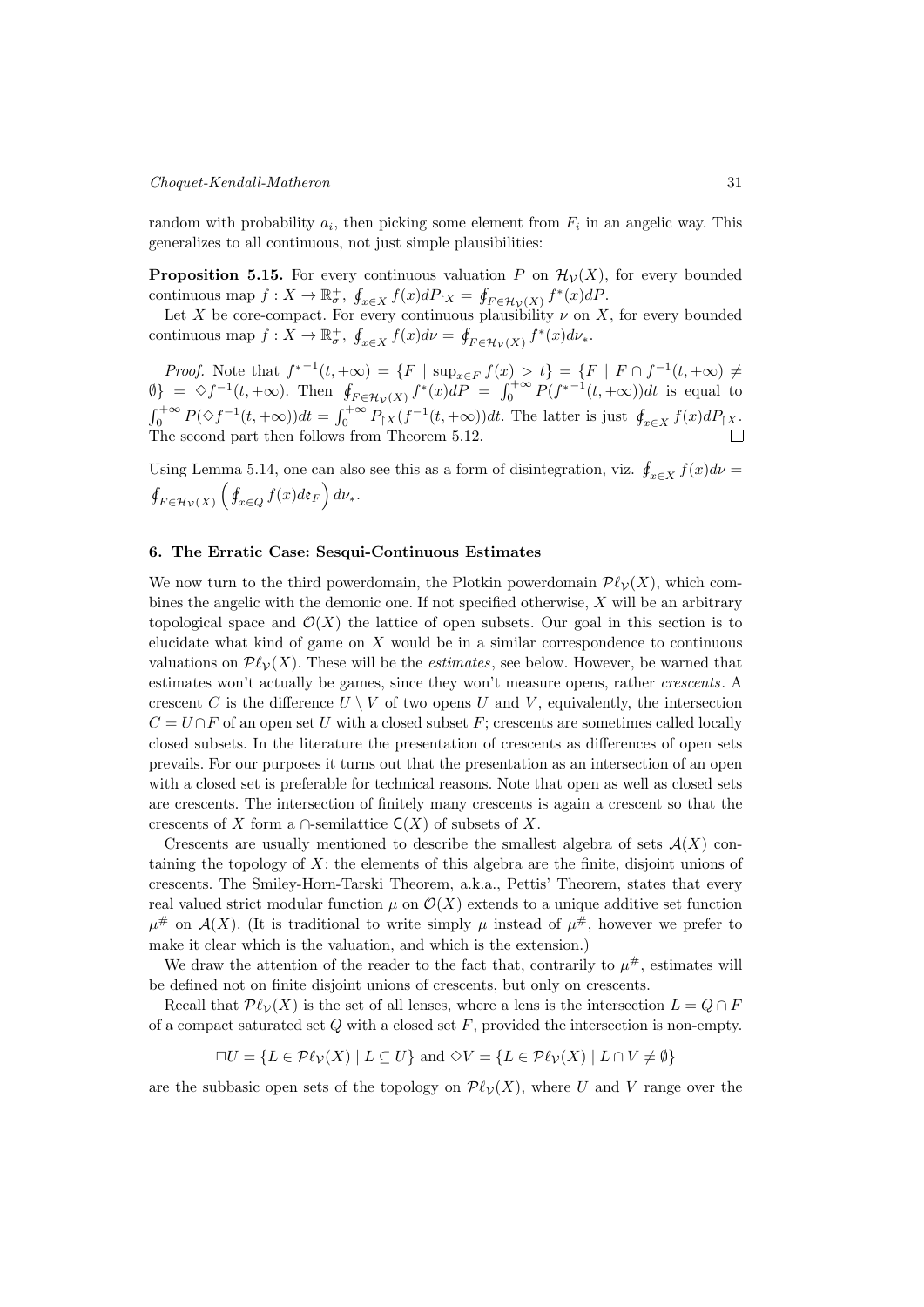open subsets of X. We extend these notations to crescents C of X:  $\Box C = \{L \in \mathcal{P}\ell_{\mathcal{V}}(X) \mid \Omega \in \mathcal{P}\ell_{\mathcal{V}}(X) \}$  $L \subseteq C$ } and  $\Diamond C = \{L \in \mathcal{P}\ell_{\mathcal{V}}(X) \mid L \cap C \neq \emptyset\}$ . As closed sets F are crescents,  $\Box F$  and  $\diamond F$  are defined for closed sets, too.

The operators  $\Box$  and  $\diamond$  have the following properties:

**Lemma 6.1.** (1) For any closed or open subset  $G$  of  $X$  one has

 $\Box G = \mathcal{P}\ell_{\mathcal{V}}(X) \setminus \Diamond(X \setminus G), \quad \Diamond G = \mathcal{P}\ell_{\mathcal{V}}(X) \setminus \Box(X \setminus G).$ 

In particular, for closed sets F in X, the sets  $\Box F$  and  $\Diamond F$  are (subbasic) closed sets in  $\mathcal{P}\ell_{\mathcal{V}}(X).$ 

(2) For crescents  $C, C'$  of  $X$ , one has

$$
\Box C \cap \Box C' = \Box (C \cap C').
$$

In particular, for every crescent  $C = U \cap F$  with U open and F closed in  $X$ ,  $\Box C$  $\Box U \cap \Box F$ ; hence,  $\Box C$  is a crescent in  $\mathcal{P}\ell(X)$ .

(3) The crescents in  $\mathcal{P}\ell_{\mathcal{V}}(X)$  of the form  $\Box C, C \in \mathsf{C}(X)$ , generate the same algebra  $\mathcal{A}_0$  of subsets as the subbasic open sets  $\Box U$  and  $\Diamond V, U, V \in \mathcal{O}(X)$ .

*Proof.* (1) For a lens L one has  $L \in \Box G$  iff  $L \subseteq G$  iff  $L \cap (X \setminus G) = \emptyset$  iff  $L \notin$  $\Diamond(X \setminus G)$  iff  $L \in \mathcal{P}\ell_{\mathcal{V}}(X) \setminus \Diamond(X \setminus G)$ . The second claim follows in the same way. (2) is straightforward. (3) The algebra generated by the  $\Box U$  and  $\Diamond V$  contains all differences  $\Box U \setminus \Diamond V = \Box (U \setminus V)$ . Conversely, the algebra generated by the  $\Box C$ , where C ranges over the crescents of X, contains  $\Box U$  and  $\Box F$  for all all open sets U and all closed sets F in X, as open and closed sets are crescents, hence it also contains  $\Diamond V = \mathcal{P}\ell_{\mathcal{V}}(X) \setminus \Box(X \setminus V)$ for open  $V$ .  $\Box$ 

Although crescents C of X are not ∪-irreducible in the ∩-semilattice  $C(X)$ , it is remarkable that the crescents  $\Box C$  are ∪-irreducible in  $\mathcal{P}\ell_{\mathcal{V}}(X)$ :

**Lemma 6.2.** The set  $\Box C(X) = {\Box C \mid C \in C(X)}$  of crescents of  $\mathcal{P}\ell_{\mathcal{V}}(X)$  is a  $\cup$ irredundant ∩-semilattice and  $C \rightarrow \Box C$  is a ∩-semilattice isomorphism from the set  $C(X)$  of all crescents in X to the semilattice  $\Box C(X)$ .

*Proof.* As singletons are lenses, every crescent C of X is the union of the lenses  $L \in \Box C$ . Thus, if we have two crescents  $C \neq C'$ , then also  $\Box C \neq \Box C'$ . Together with Lemma 6.1 (2) this implies that  $C \mapsto \Box C$  is a  $\cap$ -semilattice isomorphism.

We now show that every  $\Box C$  is ∪-irreducible. Suppose that  $C_1, \ldots, C_n$  are crescents in X such that  $\Box C_i$  is a proper subsets of  $\Box C$  for  $i = 1, \ldots, n$ . Then  $C_i$  is a proper subset of C. Choose  $x_i \in C \setminus C_i$ . Then the lens  $L = \uparrow \{x_1, \ldots, x_n\} \cap cl \{x_1, \ldots, x_n\}$  belongs to  $\Box C$ , but not to  $\Box C_i$  for  $i=1,\ldots,n$ , that is,  $\Box C_1 \cup \ldots \cup \Box C_n \neq \Box C$ .  $\Box$ 

Lemma 6.2 allows us to apply Theorem 3.3 and Theorem 3.6 and we obtain:

**Corollary 6.3.** Let X be a topological space. Let  $\mathcal{A}_0$  be the algebra of subsets of  $\mathcal{P}\ell_\mathcal{V}(X)$ generated by the crescents  $\Box C$ , where C is a crescent of X. Then, for every function  $\nu: C(X) \to \mathbb{R}$ , there is a unique additive map  $\nu^*: \mathcal{A}_0 \to \mathbb{R}$  with the property that  $\nu^*_*(\Box C) = \nu(C)$  for each crescent C of X. The map  $\nu^*_*$  is monotone if and only if  $\nu$  is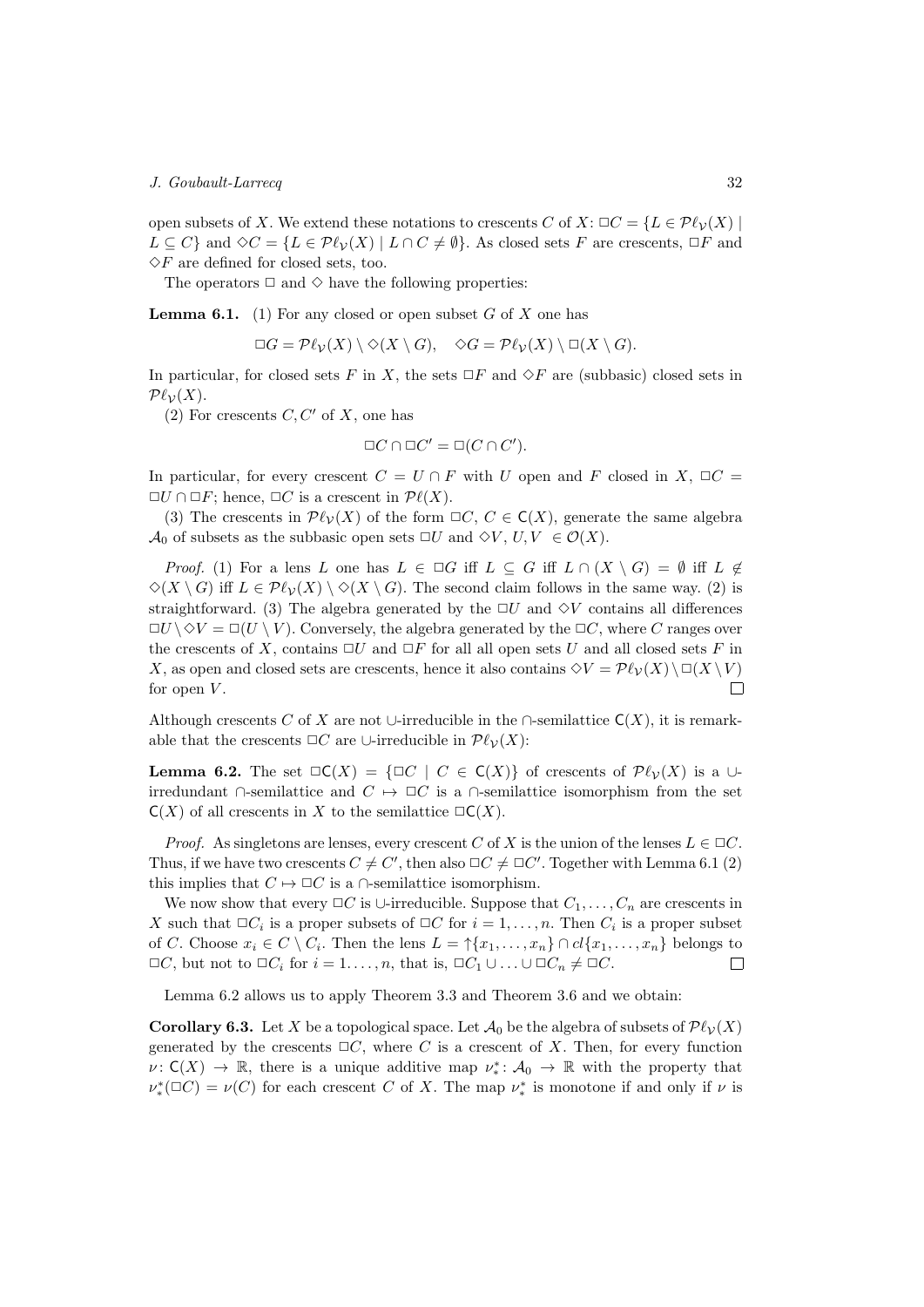## Choquet-Kendall-Matheron 33

totally convex, that is, if for all crescents  $C, C_1, \ldots, C_n$  of X the following inequality holds:

$$
\sum_{I \subseteq \{1,\dots,n\}} (-1)^{|I|} \nu(C \cap \bigcap_{i \in I} C_i) \geq 0. \tag{17}
$$

Thus, a map  $\nu: C(X) \to \mathbb{R}$  can be extended to a monotone additive map on the algebra generated by the crescents  $\Box C, C \in \mathsf{C}(X)$  if and only if it is an estimate according to the following definition;

**Definition 6.4 (Estimate).** Let X be a topological space. An *estimate* on X is a strict totally convex map  $\nu$  from the ∩-semilattice  $C(X)$  of all crescents of X to  $\mathbb{R}^+$ .

Let us comment on the relation between estimates on the one side and credibilities and plausibilities on the other side:

**Remark 6.1.** For every estimate  $\nu$  on X, define the maps:

$$
\nu^{\uparrow}(U) = \nu(U)
$$
  

$$
\nu^{\downarrow}(V) = \nu(X) - \nu(X \setminus V)
$$

for all opens U, V. Then  $\nu^{\uparrow}$  is a credibility on X and  $\nu^{\downarrow}$  is a plausibility on X.

Indeed, all open sets U are crescents. Thus, the restriction  $\nu^{\uparrow}$  of an estimate  $\nu$  to the open sets remains totally convex, i.e., a credibility on  $X$ . Also the closed sets  $F$  are crescents. So the restriction of an estimate to the closed sets remains totally convex. It follows that its conjugate  $\nu^{\downarrow}$  is totally concave on the open sets, i.e., a plausibility on X.

It is tempting to guess that an estimate  $\nu$  should be determined in a unique way by giving just the credibility  $\nu^{\uparrow}$  and the plausibility  $\nu^{\downarrow}$ . However, estimates carry more information than just a credibility and a plausibility together. We shall see this in Proposition 6.19.

In order to prepare the continuous version of Corollary 6.3 we define:

**Definition 6.5.** We say that a function  $\nu : C(X) \to \mathbb{R}$  is sesqui-continuous if it is monotone and satisfies

— for every directed family of opens  $(U_i)_{i \in I}$  and for every closed F in X,

$$
\nu\Big(\bigcup_{i\in I} U_i \cap F\Big) = \sup_{i\in I} \nu(U_i \cap F) \tag{18}
$$

— for every open U and for every filtered family of closed  $(F_j)_{j \in J}$  in X,

$$
\nu\Big(U\cap\bigcap_{j\in J}F_j\Big) = \inf_{j\in J}\nu(U\cap F_j) \tag{19}
$$

This definition is justified by the following lemmas and the subsequent proposition:

**Lemma 6.6.** If  $P$  is a continuous valuation on a space  $X$ , then its Smiley-Horn-Tarski extension  $P^{\#}$  is sesqui-continuous on the crescents of X.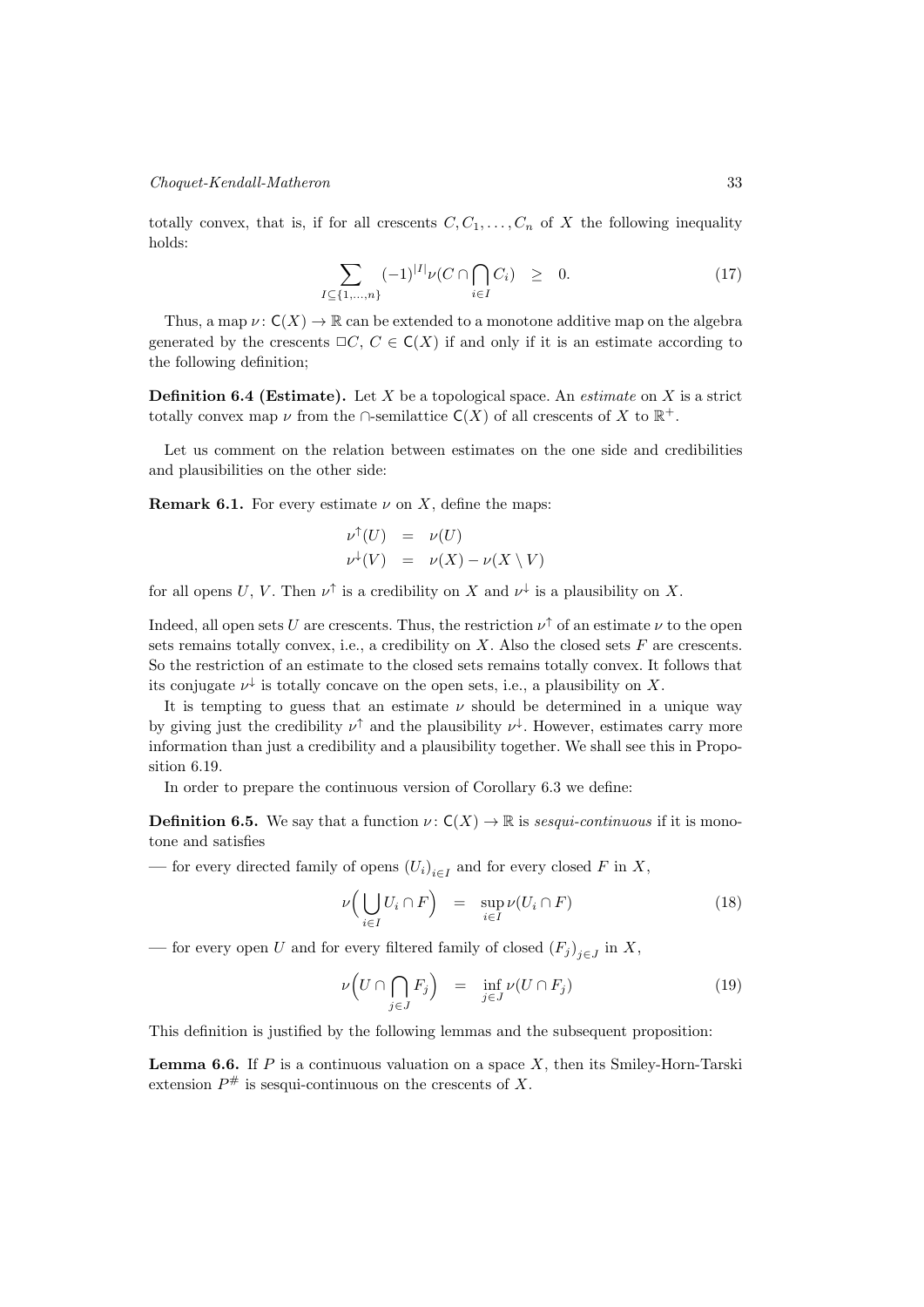*Proof.* Let U be open and let  $(F_i)_{i \in I}$  be a filtered family of closed sets. Then  $(X \setminus F_i)_{i \in I}$ is a directed family of open sets and, by the continuity of  $P$  on the opens and the additivity of  $P^{\#}$ , we have  $P^{\#}(U \cap \bigcap_{i \in I} F_i) = P(U) - P(U \setminus \bigcap_{i \in I} F_i) = P(U) - P(\bigcup_{i \in I} (U \setminus F_i) =$  $P(U)$ –sup $_{i\in I}P(U\setminus F_i) = \inf_{i\in I}(P(U) - P(U\setminus F_i)) = \inf_{i\in I}P^*(U\cap F_i)$ . In the particular case  $U = X$  we obtain  $P^{\#}(\bigcap_i F_i) = \inf_{i \in I} P^{\#}(F_i)$ .

Now let F be closed and let  $(U_i)_{i \in I}$  be a directed family of opens sets. Using the additivity of  $P^{\#}$  again we obtain:  $P^{\#}(\bigcup_{i\in I}U_i \cap F) = P^{\#}(F) - P^{\#}(F \setminus \bigcup_{i\in I}U_i) =$  $P^{\#}(F) - P^{\#}(\bigcap_{i \in I} (F \setminus U_i))$ . As  $(F \setminus U_i)_{i \in I}$  is a filtered family of closed sets, the result of the previous paragraph allows to conclude that  $P^{\#}(\bigcap_{i\in I} U_i \cap F) = P^{\#}(F) - \inf_{i\in I} P^{\#}(F)$  $U_i$ ) = sup<sub>i∈I</sub>( $P^{\#}(F) - P^{\#}(F \setminus U_i)$ ) = sup<sub>i∈I</sub>  $P^{\#}(U_i \cap F)$ , as desired.  $\Box$ 

**Lemma 6.7.** (1) For every directed family of opens  $(U_i)_{i \in I}$  and for every closed set F in  $X$ ,

$$
\Box\Big(\bigcup_{i\in I}U_i\cap F\Big)=\bigcup_{i\in I}\Box(U_i\cap F).
$$

(2) For every open set U and every family of closed sets  $(F_j)_{j \in J}$  in X,

$$
\Box \left( U \cap \bigcap_{j \in J} F_j \right) = \bigcap_{j \in J} \Box (U \cap F_j).
$$

*Proof.* (1)  $L \in \Box(\bigcup_{i \in I} U_i \cap F)$  iff  $L \subseteq \bigcup_{i \in I} U_i \cap F$ , iff  $L \subseteq \bigcup_{i \in I} U_i$ , and  $L \subseteq F$ . Since L is compact and the family  $(U_i)$  directed, if  $L \subseteq \bigcup_{i \in I} U_i$ , then  $L \subseteq U_i$  for some  $i \in I$ , so  $L \subseteq U_i \cap F$ , hence  $L \in \Box(U_i \cap F)$ . The converse is clear.

(2)  $L \in \Box(U \cap \bigcap_{i \in J} V_i)$  iff  $L \subseteq U \cap \bigcap_{i \in J} F_i = \bigcap_{j \in J} (U \cap F_j)$ , and this is equivalent to  $L \in \bigcap_{j \in J} \Box(U \cap F_j)$ .  $\Box$ 

Every valuation P on  $\mathcal{P}\ell_{\mathcal{V}}(X)$  extends to a monotone additive map  $P^{\#}$  on the algebra  $\mathcal{A}(\mathcal{P}\ell_{\mathcal{V}}(X))$  generated by all the open subsets of  $\mathcal{P}\ell_{\mathcal{V}}(X)$ . Thus  $P^{\#}$  is also monotone and additive on the algebra  $A_0$  generated by the subbasic open sets which is equally generated by the  $\Box C$  for each  $C \in \mathsf{C}(X)$  by Lemma 6.1 (3). Then the restriction of  $P^{\#}$ to the ∩-semilattice  $\square \mathsf{C}(X)$  is strict and totally convex by Corollary 6.3. Thus, for every valuation on  $\mathcal{P}\ell_{\mathcal{V}}(X)$  its restriction  $P_{\parallel X}(C) = P^{\#}(\square C)$  is an estimate on X.

**Proposition 6.8.** Let X be a topological space, P a valuation on  $\mathcal{P}\ell_{\mathcal{V}}(X)$ . Then  $P_{\parallel X}$ is an estimate. If moreover P is continuous, then  $P_{\parallel X}$  is sesqui-continuous.

*Proof.* Let us show that  $P_{\parallel X}$  is sesqui-continuous, assuming P continuous. For every crescent  $C = U \cap F$ ,  $\Box C = \Box U \cap \Box F$  by Lemma 6.1 (2), so  $P_{\parallel X}(C) = P^{\#}(\Box C) =$  $P^{\#}(\Box U \cap \Box F)$ . Using that  $P^{\#}$  is sesqui-continuous on the crescents of  $\mathcal{P}\ell_{\mathcal{V}}(X)$  by Lemma 6.6 and that the map  $C \mapsto \Box C$  from the crescents of X to the crescents of  $\mathcal{P}\ell(X)$  has the continuity properties established in Lemma 6.7, we infer that  $P_{\parallel X}$  is sesqui-continuous on the crescents of  $X$ , too.  $\Box$ 

We shall see that, under some conditions on the space  $X$ , all sesqui-continuous estimates are in fact obtained this way. Before we do so, we give an example of estimates, the simple estimates.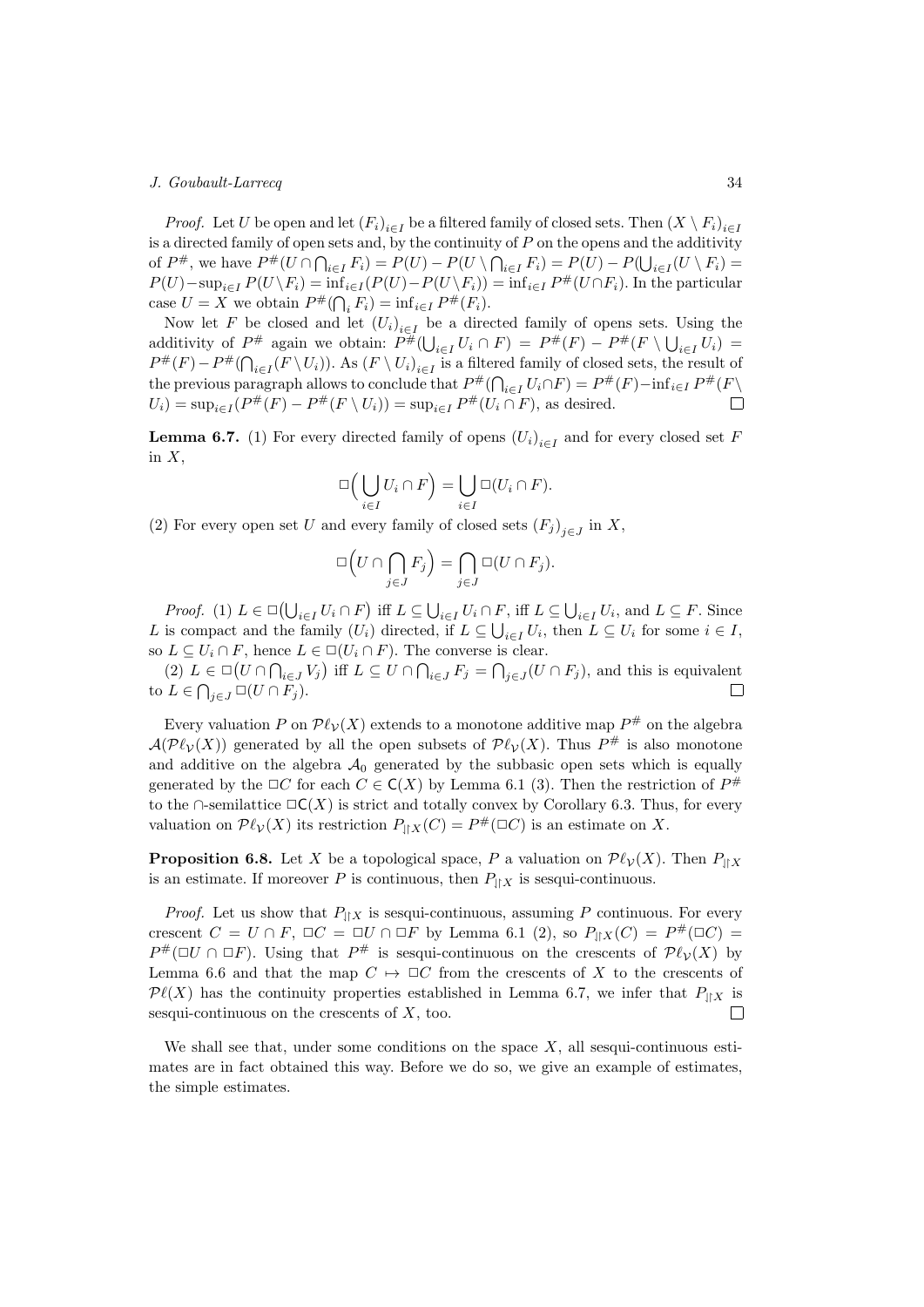**Definition 6.9 (Unanimity Estimate).** Let  $X$  be a topological space. For every subset A of X, the unanimity estimate on A is the map from  $C(X)$  to  $\mathbb{R}^+$  defined by: for every crescent C,  $\mathfrak{u}_{A}(C) = 1$  if  $A \subseteq C$ ,  $\mathfrak{u}_{A}(C) = 0$  otherwise.

A simple estimate is any map of the form  $\sum_{i=1}^{n} a_i \mathbf{w}_{L_i}, a_1, \ldots, a_n \in \mathbb{R}^+, L_1, \ldots, L_n \in$  $\mathcal{P}\ell_{\mathcal{V}}(X)$ .

**Lemma 6.10.** Every simple estimate is a sesqui-continuous estimate; in fact  $\sum_{i=1}^{n} a_i \mathbf{w}_{L_i} =$  $\left(\sum_{i=1}^n a_i \delta_{L_i}\right)_{\parallel X}.$ 

*Proof.* For any crescent  $C$ ,  $(\sum_{i=1}^{n} a_i \mathbf{u}_{L_i})(C) = \sum_{1 \leq i \leq n} a_i = \sum_{1 \leq i \leq n} a_i$ , and this is just  $(\sum_{i=1}^n a_i \delta_{L_i})(\Box C)$ . The first part of the Lemma now follows from Proposition 6.8.

Simple estimates are models of mixed probabilistic and erratic non-deterministic choice: pick  $L_i$  at random first, then choose erratically, from  $L_i$ .

Note that, when  $\nu = \sum_{i=1}^n a_i \mathbf{w}_{L_i}$  is a simple estimate,  $\nu^{\uparrow}$  is the simple credibility  $\sum_{i=1}^n a_i \mathfrak{u}_{(\uparrow L_i)}$ , while  $\nu^{\downarrow}$  is the simple plausibility  $\sum_{i=1}^n a_i \mathfrak{e}_{cl(L_i)}$ . The first claim is obvious, because  $L_i \subseteq U$  iff  $\uparrow L_i \subseteq U_i$ . The second claim is proved as follows:  $\nu^{\downarrow}(V) = \sum_{i=1}^n a_i$  $\sum_{\substack{1 \leq i \leq n \\ L_i \subseteq X \setminus V}} a_i = \sum_{\substack{1 \leq i \leq n \\ L_i \cap V \neq \emptyset}} a_i$ ; then since V is open,  $L_i \cap V \neq \emptyset$  iff  $cl(L_i) \cap V \neq \emptyset$ , so that  $\nu^{\downarrow}(V) = (\sum_{i=1}^{n} a_i \mathfrak{e}_{cl(L_i)})(V).$ 

As for Proposition 4.6 and Proposition 5.6, unanimity estimates are models of pure erratic non-determinism.

**Proposition 6.11.** Let  $X$  be either  $T_2$  or stably compact. Any sesqui-continuous estimate  $\nu$  such that  $\nu$  only takes values 0 or 1 and with  $\nu(X) = 1$  is of the form  $\mathfrak{u}_{L}, L \in \mathcal{P}\ell_{\mathcal{V}}(X)$ . In fact, this already holds if  $\nu^{\uparrow}$  is a continuous convex game,  $\nu^{\downarrow}$ is a continuous concave game,  $\nu(U \setminus V)$  is monotone in U and antitone in V, and  $\nu^{\uparrow}(U) \leq \nu(U \setminus V) + \nu^{\downarrow}(V)$  for all opens U, V.

*Proof.* First, if  $\nu$  is a sesqui-continuous estimate, then  $\nu^{\uparrow}$  is a continuous credibility, and  $\nu^{\downarrow}$  is a continuous plausibility. In particular,  $\nu^{\uparrow}$  is convex and  $\nu^{\downarrow}$  is concave. Taking  $n = 1$  in (17) where  $C_1 \subseteq C$  yields  $\nu(C) - \nu(C_1) \geq 0$ , i.e.,  $\nu$  is monotone in its argument. In particular,  $\nu(U \setminus V)$  is monotone in U and antitone in V. Taking  $n = 2, C = X$ ,  $C_1 = X \setminus V, C_2 = U$  in (17) yields  $\nu^{\downarrow}(V) - \nu^{\uparrow}(U) + \nu(U \setminus V) = \nu(X) - \nu(X \setminus V)$  $\nu(U) + \nu(U \setminus V) = \nu(C) - \nu(C \cap C_1) - \nu(C \cap C_2) + \nu(C \cap C_1 \cap C_2) \geq 0.$ 

We now assume only the latter inequality, namely that  $\nu^{\uparrow}(U) \leq \nu(U \setminus V) + \nu^{\downarrow}(V)$  for all opens U, V, plus the facts that  $\nu^{\uparrow}$  is a continuous convex game,  $\nu^{\downarrow}$  is a continuous concave game, and that  $\nu(U \setminus V)$  is monotone in U and antitone in V.

To prove the claim, it is instructive to go through Heckmann's A-valuations (Heckmann, 1997). Let **A** the dcpo with three elements 0, M, and 1, with ordering  $\subseteq$  such that  $0 \subseteq M \subseteq 1$ . An A-valuation  $\alpha : \mathcal{O}(X) \to A$  is a strict, monotone, continuous map such  $\alpha(X) = 1$ , whenever  $\alpha(U) = 0$  then  $\alpha(U \cup V) = \alpha(V)$  for all opens V, and whenever  $\alpha(U) = 1$  then  $\alpha(U \cap V) = \alpha(V)$  for all opens V. When X is stably compact,  $\mathcal{P}\ell_{\mathcal{V}}(X)$ is isomorphic to the space of A-valuations with a form of Vietoris topology (Goubault-Larrecq, 2010, Proposition 5.3); in any case for any **A**-valuation  $\alpha$  there is a unique lens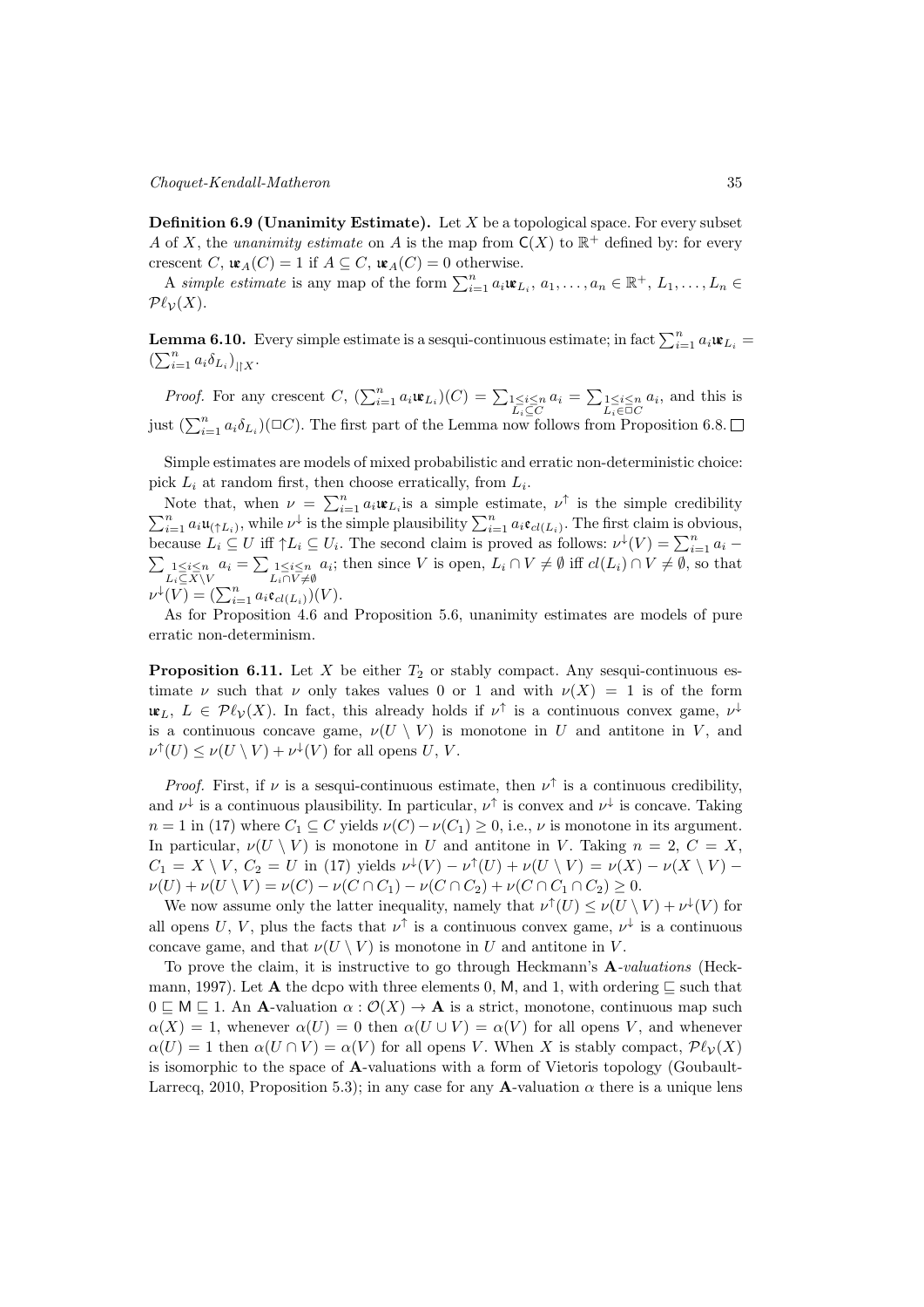L such that  $\alpha(U) = 1$  if  $L \subseteq U$ ,  $\alpha(U) = 0$  if  $L \cap U = \emptyset$ , and  $\alpha(U) = M$  otherwise. The same holds when  $X$  is  $T_2$  (Heckmann, 1997, Theorem 5.1).

We shall show that the map defined by  $\alpha(U) = 1$  if  $\nu^{\dagger}(U) = 1$ ,  $\alpha(U) = 0$  if  $\nu^{\dagger}(U) = 0$ , and  $\alpha(U) = M$  otherwise, is an **A**-valuation (without any assumption at all on X).

This is well-defined, in particular we cannot have both  $\nu^{\uparrow}(U) = 1$  and  $\nu^{\downarrow}(U) = 0$ , otherwise  $1 = \nu^{\uparrow}(U) \leq \nu(U \setminus U) + \nu^{\downarrow}(U) = 0$ . Then,  $\alpha$  is monotonic and continuous because  $\nu^{\uparrow}$  and  $\nu^{\downarrow}$  are.

We must show that, if  $\alpha(U) = 0$  then  $\alpha(U \cup V) = \alpha(V)$  for all opens V. Since  $\alpha(U) = 0$ ,  $\nu^{\downarrow}(U) = 0.$  Then  $\nu^{\uparrow}(U \cup V) \leq \nu((U \cup V) \setminus U) + \nu^{\downarrow}(U) \leq \nu(V \setminus U) + 0 \leq \nu(V \setminus \emptyset) = \nu^{\uparrow}(V).$ Since  $\nu^{\uparrow}(V) \leq \nu^{\uparrow}(U \cup V)$  by monotonicity,  $\nu^{\uparrow}(U \cup V) = \nu^{\uparrow}(V)$ . Also,  $\nu^{\downarrow}(U \cup V) \leq$  $\nu^{\downarrow}(U) + \nu^{\downarrow}(V) - \nu^{\downarrow}(U \cap V) \leq \nu^{\downarrow}(V)$ , so  $\nu^{\downarrow}(U \cup V) = \nu^{\downarrow}(V)$ . Since  $\nu^{\uparrow}$  and  $\nu^{\downarrow}$  both agree on  $U \cup V$  and  $V$ , so does  $\alpha$ , i.e.,  $\alpha(U \cup V) = \alpha(V)$ .

We must then show that, if  $\alpha(U) = 1$ , i.e., if  $\nu^{\uparrow}(U) = 1$ , then  $\alpha(U \cap V) = \alpha(V)$ . Again, it is enough to show  $\nu^{\uparrow}(U \cap V) = \nu^{\uparrow}(V)$  and  $\nu^{\downarrow}(U \cap V) = \nu^{\downarrow}(V)$ . The first equality is because  $\nu^{\uparrow}(U \cap V) \geq \nu^{\uparrow}(U) + \nu^{\uparrow}(V) - \nu^{\uparrow}(U \cup V) \geq 1 + \nu^{\uparrow}(V) - 1 = \nu^{\uparrow}(V)$ , the converse inequality being clear. The second equality is because  $1 = \nu^{\uparrow}(U) \leq \nu(U \setminus (U \cap V)) + \nu^{\downarrow}(U \cap V) =$  $\nu(U \setminus V) + \nu^{\downarrow}(U \cap V) \leq \nu(X \setminus V) + \nu^{\downarrow}(U \cap V) = 1 - \nu^{\downarrow}(V) + \nu^{\downarrow}(U \cap V).$  $\Box$ 

In order to achieve our goal to show that every sesqui-continuous estimate  $\nu$  extends to a continuous valuation on  $\mathcal{P}\ell_{\mathcal{V}}(X)$ , we will require the space X not only to be locally compact as in the demonic and angelic cases, but also to be coherent in the sense that the intersection of any two compact saturated subsets is compact, too. This will allow us to derive the relevant topological properties of  $\mathcal{P}\ell_{\mathcal{V}}(X)$ .

For compact saturated subsets  $Q$  of  $X$  we use the notations

$$
\blacksquare Q = \{ L \in \mathcal{P}\ell_{\mathcal{V}}(X) \mid L \subseteq Q \} \text{ and } \blacklozenge Q = \{ L \in \mathcal{P}\ell_{\mathcal{V}}(X) \mid L \cap Q \neq \emptyset \}
$$

and we show:

**Lemma 6.12.** Let X be a coherent space. Then  $\blacksquare Q \cap \blacklozenge Q_1 \cap \cdots \cap \blacklozenge Q_n$  is compact in  $\mathcal{P}\ell_{\mathcal{V}}(X)$  for all compact saturated sets  $Q, Q_1, \ldots, Q_n$  in X.

*Proof.* Let  $P = \blacksquare Q \cup \bigcup_{i=1}^{n} \blacklozenge Q_i$ . Use Alexander's Subbase Lemma, and show that one can extract a finite subcover from a cover of  $P$  by subbasic opens  $\Box U_i$ ,  $i \in I$ , and  $\Diamond V_j$ ,  $j \in J$ . Since this is a cover,  $\blacksquare Q \cap \bigcap_{i=1}^n \blacklozenge Q_i \subseteq \bigcup_{i \in I} \square U_i \cup \bigcup_{j \in J} \lozenge V_j$ .

Let  $L_0 = Q \setminus \bigcup_{j \in J} V_j$ .

If  $L_0$  is empty, then  $Q \subseteq \bigcup_{j \in J} V_j$ , so  $Q \subseteq \bigcup_{j \in J_0} V_j$  for some finite subset  $J_0$  of  $J$ . Then  $(\Diamond V_j)_{j \in J_0}$  is the desired finite subcover.

Otherwise,  $L_0$  is a lens,  $L_0 \in \mathbb{R}Q$ , and  $L_0 \notin \bigcup_{j\in J} \Diamond V_j$ . So either  $L_0 \notin \bigcap_{i=1}^n \blacklozenge Q_i$  or  $L_0 \subseteq U_i$  for some  $i \in I$ .

In the latter case,  $Q \subseteq U_i \cup \bigcup_{j \in J} V_j$ , so  $Q \subseteq U_i \cup \bigcup_{j \in J_0} V_j$  for some finite subset  $J_0$  of J. Then  $\Box U_i$  and  $(\Diamond V_j)_{j \in J_0}$  form the desired finite subcover.

In the former case, where  $L_0 \notin \bigcap_{i=1}^n \blacklozenge Q_i$ , there is an  $i, 1 \leq i \leq n$ , such that  $L_0 \cap Q_i$  is empty, i.e.,  $Q \cap Q_i \subseteq \bigcup_{j \in J} V_i$ . We now use the fact that X is coherent to conclude that  $Q \cap Q_i \subseteq \bigcup_{j \in J_0} V_i$  for some finite subset  $J_0$  of  $J$ . Then  $(\Diamond V_j)_{j \in J_0}$  is the desired finite subcover. $\Box$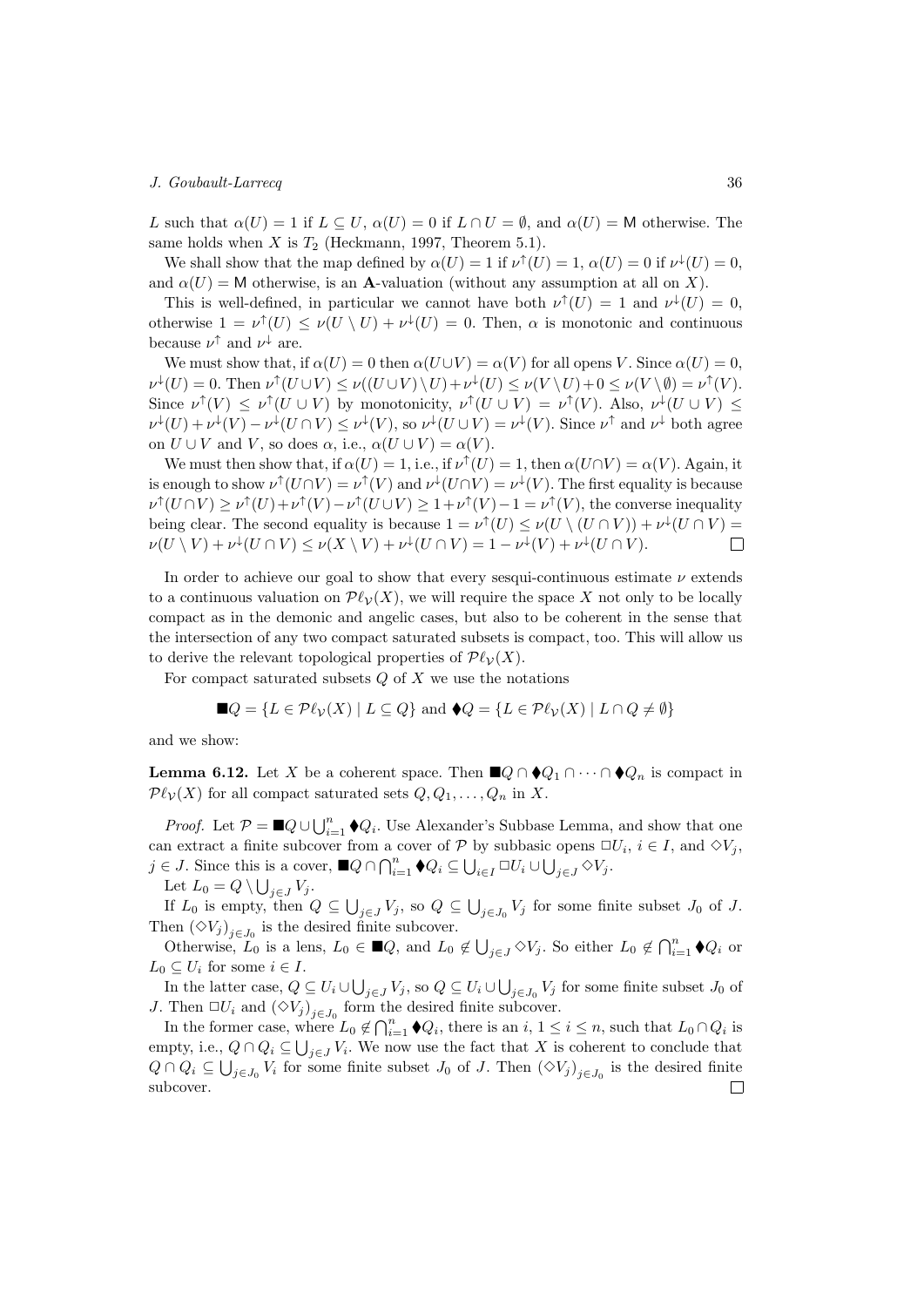**Remark 6.2.** If X is compact and coherent, then we may choose  $Q = X$  in the above lemma and we obtain that  $\bigcap_{i=1}^n \blacklozenge Q_i$  is compact saturated for any compact saturated subsets  $Q_1, \ldots, Q_n$  of X. For this conclusion, the hypothesis of compactness for X cannot be omitted. If we choose  $X = \mathbb{R}^-$ , the negative reals including 0 with the Scott topology, then  $\mathbb{R}^-$  is coherent and even stably locally compact. But the sets  $\blacklozenge Q$  are not compact.

**Remark 6.3.** We do not claim that  $\blacksquare Q \cap \blacklozenge Q_1 \cap \cdots \cap \blacklozenge Q_n$  is saturated, and we won't need it. This is compact saturated when  $X$  is not just coherent, but stably compact. Indeed, while  $\Box Q$  is always saturated, to show that  $\Diamond Q$  is, we need to show that for any two lenses L, L' such that  $L \subseteq cl(L')$ , if  $L \cap Q \neq \emptyset$  then  $L' \cap Q \neq \emptyset$ . Indeed, when X is stably compact,  $\downarrow$  L' is closed (see e.g., (Goubault-Larrecq, 2010, Fact 4.1)). So  $\downarrow L' = cl(L')$ . If  $L \cap Q \neq \emptyset$ , then there is an element x in  $L \cap Q$ . Since  $L \subseteq \downarrow L'$ , there is an element x' in L' such that  $x \leq x'$ ; then  $x' \in Q$ .

A finite union of compact sets of the form  $P = \blacksquare Q \cap \blacklozenge Q_1 \cap \cdots \cap \blacklozenge Q_n$ , where  $Q, Q_1, \ldots, Q_n$ are compact saturated in X, is again compact in  $\mathcal{P}\ell_{\mathcal{V}}(X)$ ; we call such finite unions elementary compacts and we denote by  $\mathcal{Q}_{el}(\mathcal{P}\ell(X))$  the set of these elementary compacts.

**Lemma 6.13.** Over a coherent space  $X$ , the intersection of two elementary compact sets in  $\mathcal{P}\ell_{\mathcal{V}}(X)$  is again an elementary compact set.

*Proof.* Using distributivity, the intersection of two elementary compact sets in  $\mathcal{P}\ell_{\mathcal{V}}(X)$ is a finite union of intersections of two sets of the form  $P = \blacksquare Q \cap \blacklozenge Q_1 \cap \cdots \cap \blacklozenge Q_n$  and  $P' = \blacksquare Q' \cap \blacklozenge Q'_1 \cap \cdots \cap \blacklozenge Q'_m$ . As X is supposed to be coherent,  $Q \cap Q'$  is compact and saturated. As  $\blacksquare(Q \cap Q') = \blacksquare Q \cap \blacksquare Q'$ , the intersection of P and P' is again a compact set according to Lemma 6.12.  $\Box$ 

For the rest of this section we adopt the following terminology for purely technical reasons. A finite union of basic open sets  $\Box U \cap \Diamond U_1 \cap \cdots \cap \Diamond U_n$  will be called an *elementary* open, and a finite union of special basic sets  $\Box int(Q) \cap \Diamond int(Q_1) \cap \dots \Diamond int(Q_n)$ , where  $Q, Q_1, \ldots, Q_n$  are compact and saturated in X, will be called a special elementary open. We denote by  $\mathcal{O}_{\mathrm{el}}(\mathcal{P}\ell_{\mathcal{V}}(X))$  the collection of all elementary open sets.

**Lemma 6.14.** Let X be a locally compact coherent space. Then  $\mathcal{P}\ell_\mathcal{V}(X)$  is locally compact, too. The lattice  $\mathcal{O}(\mathcal{P}\ell_{\mathcal{V}}(X))$  of open subsets is continuous; for two open subsets  $\mathcal U$  and  $\mathcal V$  one has  $\mathcal U \Subset \mathcal V$  if and only if there is an elementary compact set  $\mathcal P$  such that  $\mathcal{U} \subset \mathcal{P} \subset \mathcal{V}$ . The elementary open sets form a basis of the continuous lattice  $\mathcal{O}(\mathcal{P}\ell_{\mathcal{V}}(X))$ .

*Proof.* We first show that  $\mathcal{P}\ell_{\mathcal{V}}(X)$  is locally compact. For this, consider any lens L and any of its basic open neighborhood  $\Box U \cap \Diamond U_1 \cap \ldots \cap \Diamond U_n$ . Then  $L \subseteq U$  and  $L \cap U_i \neq \emptyset$ so that there are points  $x_i \in L \cap U_i$  for  $i = 1, \ldots, n$ . As X is locally compact, we may find open sets  $V, V_1, \ldots, V_n$  and compact saturated sets  $Q, Q_1, \ldots, Q_n$  such that  $L \subseteq V \subseteq Q \subseteq U$  and  $x_i \in V_i \subseteq Q_i \subseteq U_i$  for each i. Then  $L \in \Box U \cap \Diamond V_1 \cap \ldots \cap \Diamond V_n$ and  $\Box V \cap \Diamond V_1 \cap \ldots \cap \Diamond V_n \subseteq \blacksquare Q \cap \blacklozenge Q_1 \cap \ldots \cap \blacklozenge Q_n \subseteq \Box U \cap \Diamond U_1 \cap \ldots \cap \Diamond U_n$ . As **■** $Q \cap Q_1 \cap \ldots \cap Q_n$  is compact by Lemma 6.12, we have found a compact neighborhood of  $L$  contained in the given basic neighborhood.

For any locally compact space—hence also for  $\mathcal{P}\ell_{\mathcal{V}}(X)$ —the lattice of open subsets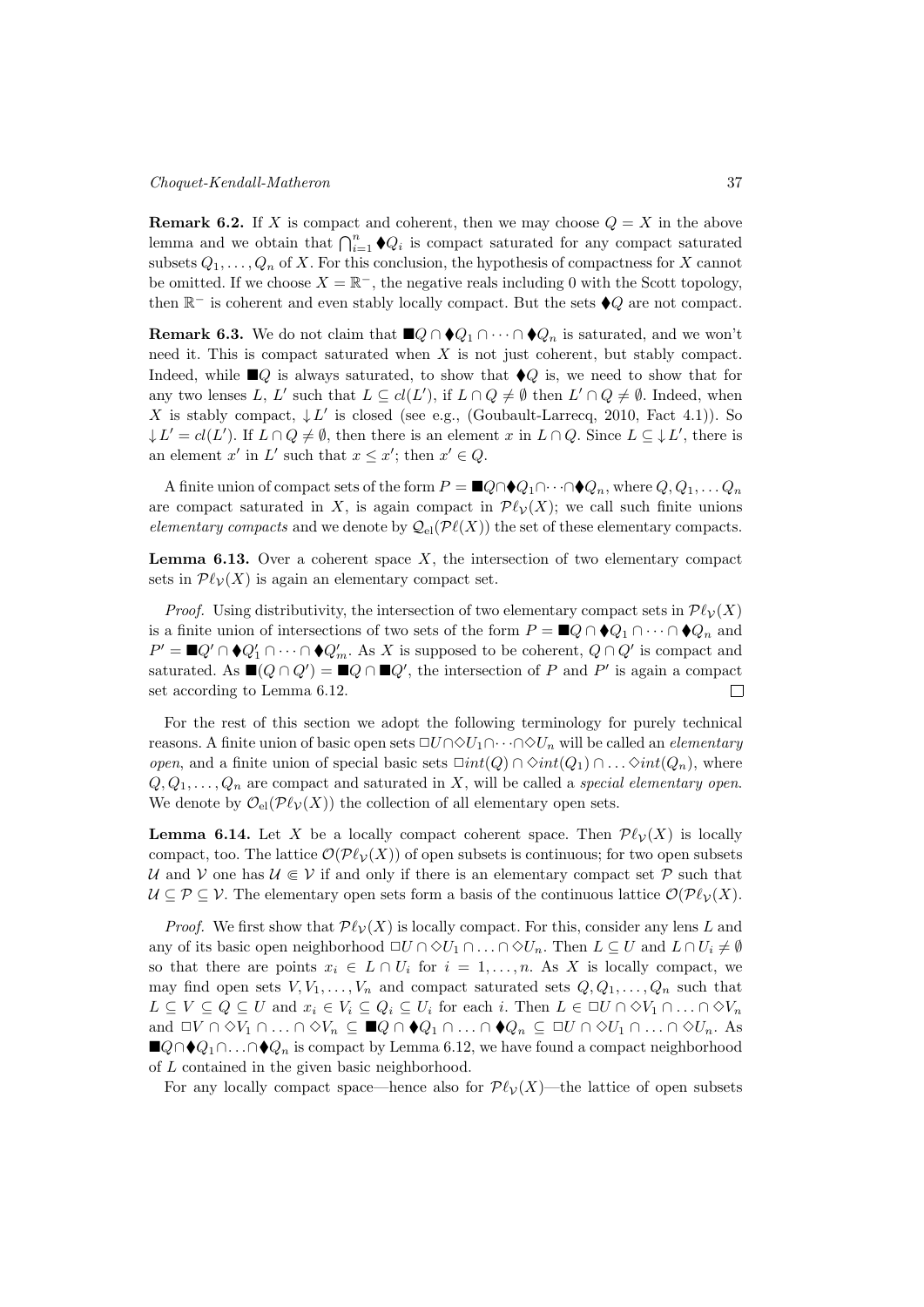is continuous and, for open subsets  $\mathcal{U}$  and  $\mathcal{V}$ , one has  $\mathcal{U} \in \mathcal{V}$  if and only of there is a compact set K such that  $\mathcal{U} \subseteq \mathcal{K} \subseteq \mathcal{V}$ . Thus, if there is an elementary compact  $\mathcal{P}$  such that  $\mathcal{U} \subseteq \mathcal{P} \subseteq \mathcal{V}$ , then  $\mathcal{U} \in \mathcal{V}$ . Suppose conversely that  $\mathcal{U} \in \mathcal{V}$ . The open set  $\mathcal{V}$  is a union of basic open sets  $\Box U \cap \Diamond U_1 \cap \cdots \cap \Diamond U_n$ , and each of those is a union of special basic open sets

(†)  $\Box int(Q) \cap \Diamond int(Q_1) \cap \ldots \cap \Diamond int(Q_n)$  with  $Q \subseteq U$ ,  $Q_i \subseteq U_i$   $(i = 1, \ldots, n)$ .

Hence,  $\mathcal V$  is also a union of special basic opens of the form (†). Thus, if  $\mathcal U \in \mathcal V$ , there are finitely many basic open sets of the form  $(\dagger)$  such that  $\mathcal U$  is contained in their union. This yields a corresponding elementary compact set  $\mathcal{P}$  with  $\mathcal{U} \subset \mathcal{P} \subset \mathcal{V}$ . At the same time this shows that finite unions of sets of the form (†) yield a basis of the the continuous lattice  $\mathcal{O}(\mathcal{P}\ell_{\mathcal{V}}(X)).$  $\Box$ 

According to Corollary 6.3 an estimate  $\nu$  on  $X$  has a unique extension to a monotone additive map  $\nu^*$  on the algebra  $\mathcal{A}_0$  generated by the crescents  $\Box C, C \in \mathsf{C}(X)$ . As the elementary open sets are contained in this algebra, the restriction of  $\nu^*_*$  to  $\mathcal{O}_{\text{el}}(\mathcal{P}\ell_\mathcal{V}(X))$  is a valuation. In order to find a continuous valuation on  $\mathcal{P}\ell_{\mathcal{V}}(X)$  extending the valuation  $\nu^*_*$  we proceed according to the Extension Lemma recorded in the preliminaries using that  $\mathcal{O}_{\text{el}}(\mathcal{P}\ell(X))$  is a basis of the continuous lattice  $\mathcal{O}(\mathcal{P}\ell_{\mathcal{V}}(X))$ :

**Lemma 6.15.** Let X be locally compact and coherent, and let  $\nu$  be an estimate on X. For every open subset  $V$  of  $\mathcal{P}\ell_{\mathcal{V}}(X)$ , let:

$$
\begin{array}{rcl} \displaystyle{(|\nu|)(\mathcal{V})} & = & \displaystyle{\sup_{\mathcal{U} \in \mathcal{O}_{\mathrm{el}}(\mathcal{P}\ell_{\mathcal{V}}(X))} \nu^*_*(\mathcal{U})} \\ & & \displaystyle{\inf_{\mathcal{U} \in \mathcal{V}} \nu} \end{array}
$$

Then  $|\psi|$  is a continuous valuation on  $\mathcal{P}\ell_{\mathcal{V}}(X)$ .

*Proof.* That  $|\nu|$  is continuous, is a consequence of the Extension Lemma. Then, note the following, abbreviating  $\mathcal{O}_{\text{el}}(\mathcal{P}\ell_{\mathcal{V}}(X))$  as B. These are well-known as well, but we still provide a proof.

1 For any opens  $V_1$ ,  $V_2$  of  $\mathcal{P}\ell_\mathcal{V}(X)$ , for all  $\mathcal{U} \in B$ ,  $\mathcal{U} \in \mathcal{V}_1 \cup \mathcal{V}_2$  iff there are  $\mathcal{U}_1, \mathcal{U}_2 \in B$ such that  $\mathcal{U} \subseteq \mathcal{U}_1 \cup \mathcal{U}_2$ ,  $\mathcal{U}_1 \Subset \mathcal{V}_1$ , and  $\mathcal{U}_2 \Subset \mathcal{V}_2$ .

Indeed, as  $V_i$  is the union of the directed family of elementary opens  $\mathcal{U}_i$  that are relatively compact in  $\mathcal{V}_i$  for  $i = 1, 2$ , the union  $\mathcal{V}_1 \cup \mathcal{V}_2$  is the union of the directed family of the  $\mathcal{U}_1 \cup \mathcal{U}_2$  where  $\mathcal{U}_i$  are elementary opens relatively compact in  $\mathcal{V}_i$   $(i = 1, 2)$ . If  $\mathcal{U} \in \mathcal{V}_1 \cup \mathcal{V}_2$  it follows that there are elementary basic sets  $\mathcal{U}_1, \mathcal{U}_2$  which are relatively compact in  $\mathcal{V}_1, \mathcal{V}_2$ , respectively, such that  $\mathcal{U} \in \mathcal{U}_1 \cap \mathcal{U}_2$ . The converse direction is obvious.

2 For every opens  $\mathcal{V}_1$ ,  $\mathcal{V}_2$  of  $\mathcal{P}\ell_\mathcal{V}(X)$ , for every  $\mathcal{U} \in B$ ,  $\mathcal{U} \in \mathcal{V}_1 \cap \mathcal{V}_2$  iff there are  $\mathcal{U}_1, \mathcal{U}_2 \in B$  such that  $\mathcal{U} \subseteq \mathcal{U}_1 \cap \mathcal{U}_2$ ,  $\mathcal{U}_1 \in \mathcal{V}_1$ , and  $\mathcal{U}_2 \in \mathcal{V}_2$ .

Indeed, if  $\mathcal{U} \in \mathcal{V}_1 \cap \mathcal{V}_2$ , then take  $\mathcal{U}_1 = \mathcal{U}_2 = \mathcal{U}$ . Conversely, if  $\mathcal{U} \subseteq \mathcal{U}_1 \cap \mathcal{U}_2$ ,  $\mathcal{U}_1 \in \mathcal{V}_1$ , and  $\mathcal{U}_2 \in \mathcal{V}_2$  then, by Lemma 6.14, there are two elementary compact sets  $\mathcal{Q}_1$ ,  $\mathcal{Q}_2$ such that  $\mathcal{U}_1 \subseteq \mathcal{Q}_1 \subseteq \mathcal{V}_1$  and  $\mathcal{U}_2 \subseteq \mathcal{Q}_2 \subseteq \mathcal{V}_2$ , whence  $\mathcal{U} \subseteq \mathcal{Q}_1 \cap \mathcal{Q}_2 \subseteq \mathcal{V}_1 \cap \mathcal{V}_2$ . The intersection  $\mathcal{Q}_1 \cap \mathcal{Q}_2$  of two elementary compact sets is elementary compact by Lemma 6.13. Hence  $\mathcal{U} \in \mathcal{V}_1 \cap \mathcal{V}_2$ .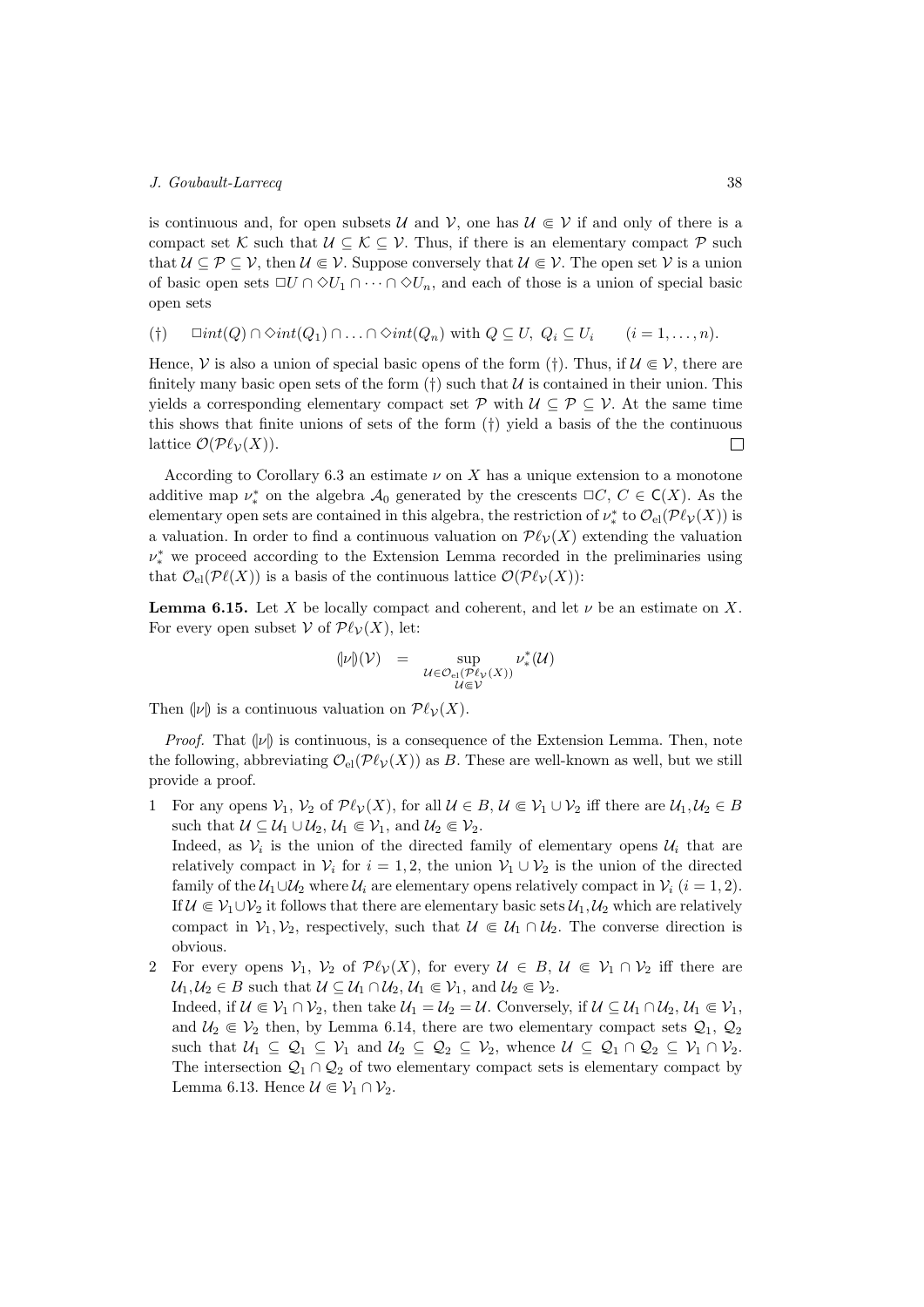We then compute:

$$
\begin{array}{rcl}\n\langle |\nu| \rangle(\mathcal{V}_1 \cup \mathcal{V}_2) + \langle |\nu| \rangle(\mathcal{V}_1 \cap \mathcal{V}_2) & = & \sup_{\mathcal{U} \in B} \nu^*_*(\mathcal{U}) + \sup_{\mathcal{U} \in B} \nu^*_*(\mathcal{U}) \\
& = & \sup_{\mathcal{U}_1 \cup \mathcal{V}_2} \nu^*_*(\mathcal{U}_1 \cup \mathcal{U}_2) + \sup_{\mathcal{U}_1 \cup \mathcal{U}_2 \in B} \nu^*_*(\mathcal{U}_1 \cap \mathcal{U}_2) \\
& = & \sup_{\mathcal{U}_1 \in \mathcal{V}_1} \nu^*_*(\mathcal{U}_1 \cup \mathcal{U}_2) + \sup_{\mathcal{U}_1 \cup \mathcal{U}_2 \in B} \nu^*_*(\mathcal{U}_1 \cap \mathcal{U}_2) \\
& = & \sup_{\mathcal{U}_1 \in \mathcal{V}_2} \nu^*_*(\mathcal{U}_1 \cup \mathcal{U}_2) + \nu^*_*(\mathcal{U}_1 \cap \mathcal{U}_2) \\
& = & \sup_{\mathcal{U}_1 \in \mathcal{V}_1} \nu^*_*(\mathcal{U}_1 \cup \mathcal{U}_2) + \nu^*_*(\mathcal{U}_1 \cap \mathcal{U}_2) \\
& = & \sup_{\mathcal{U}_1 \in \mathcal{V}_1} \nu^*_*(\mathcal{U}_1) + \sup_{\mathcal{U}_2 \in \mathcal{V}_2} \nu^*_*(\mathcal{U}_2) \\
& = & \sup_{\mathcal{U}_1 \in \mathcal{V}_1} \nu^*_*(\mathcal{U}_1) + \sup_{\mathcal{U}_2 \in \mathcal{V}_2} \nu^*_*(\mathcal{U}_2) \\
& = & \sup_{\mathcal{U}_1 \in \mathcal{V}_1} \nu^*_*(\mathcal{U}_1) + \sup_{\mathcal{U}_2 \in \mathcal{V}_2} \nu^*_*(\mathcal{U}_2) = (\vert \nu \vert) (\mathcal{V}_1) + (\vert \nu \vert) (\mathcal{V}_2) \\
& = & \sup_{\mathcal{U}_1 \in B} \nu^*_*(\mathcal{U}_1) + \sup_{\mathcal{U}_2 \in \mathcal{V}_2} \nu^
$$

where we use that  $\nu^*_*$  itself is modular.

The continuous valuation  $|\psi\rangle$  according to Lemma 6.15 can be extended to an additive map  $(\nu)^{\#}$  on the algebra  $\mathcal{A}(\mathcal{P}\ell_{\mathcal{V}}(X))$  generated by the open sets. It remains to show:

**Lemma 6.16.** Let X be locally compact and coherent, and  $\nu$  be a sesqui-continuous estimate on X. Then, for every crescent C on X,  $\nu(C) = (\nu)^{\#}(\Box C)$ .

*Proof.* Clearly,  $(\psi)(\mathcal{U}) \leq \nu^*(\mathcal{U})$  for every  $\mathcal{U} \in \mathcal{O}_{\mathrm{el}}(\mathcal{P}\ell_{\mathcal{V}}(X))$ , since  $\nu^*$  is monotone; this applies in particular when  $\mathcal U$  is of the form  $\Box U$  or  $\Box U \cap \Diamond V$ , so  $(a)$   $(\psi)(\Box U) \leq \nu^*_*(\Box U)$  $\nu(U)$  (using Corollary 6.3), and (b)  $\psi([ \Box U \cap \Diamond V) \leq \nu^*_{*}(\Box U \cap \Diamond V) = \nu^*_{*}(\Box U) - \nu^*_{*}(\Box ( \cup V) \cap \Diamond V)$  $(V) = \nu(U) - \nu(U \setminus V)$ , using Corollary 6.3 again.

When  $\mathcal{U} = \Box U$ , where U is open in X, since X is locally compact, U is the sup of the directed family of all opens  $U' \in U$ . However, if  $U' \in U$  then there is a compact saturated subset Q such that  $U' \subseteq Q \subseteq U$ , whence  $\Box U' \subseteq \blacksquare Q \subseteq \Box U$ . Using Lemma 6.12,  $\Box U' \Subset \Box U$ . Since  $\nu^*_*(\Box U') = \nu(U')$  by Corollary 6.3,  $(\nu)(\Box U) \geq \nu(U')$  for all  $U' \Subset U$ . Since  $\nu$  is sesqui-continuous, and taking sups,  $(|\nu|)(\square U) > \nu(U)$ . By  $(a)$ ,  $(|\nu|)(\square U) = \nu(U)$ .

When  $\mathcal{U} = \Box U \cap \Diamond V$ , U is the sup of the directed family of all opens  $U' \in U$ , and V is the sup of the directed family of all opens  $V' \in V$ . By similar reasoning using Lemma 6.12,  $\Box U' \cap \Diamond V' \in \Box U \cap \Diamond V, \text{ so } (\nu)(\Box U \cap \Diamond V) \ge \nu^*_*(\Box U' \cap \Diamond V') = \nu(U') - \nu(U' \setminus V')$ (reasoning as in  $(b)$ )  $\geq \nu(U') - \nu(U \setminus V')$  since  $\nu$  is monotone). By sesqui-continuity, the sup of the latter quantity over  $U' \in U$  and  $V' \in V$  is  $\nu(U) - \nu(U \setminus V)$ . So, using (b),  $(|\nu|)(\square U \cap \diamond V) = \nu(U) - \nu(U \setminus V).$ 

Combining this with  $(\psi)(\Box U) = \nu(U)$ , we obtain  $(\psi)(\Box U) - (\psi)(\Box U \cap \Diamond V) = \nu(U \setminus V)$ , which is the desired equality.  $\Box$ 

**Lemma 6.17.** Let X be locally compact and coherent, and  $\nu$  be a sesqui-continuous estimate on X. Let  $(\nu)$  be defined as in Lemma 6.15. Then  $(\nu)^\#$  coincides with  $\nu^*_*$  on the algebra generated by the elementary opens of  $\mathcal{P}\ell_{\mathcal{V}}(X)$ ; and  $\llbracket \nu \rrbracket$  coincides with  $\nu^*_*$  on  $\mathcal{O}_{\mathrm{el}}(\mathcal{P}\ell_{\mathcal{V}}(X)).$ 

 $\Box$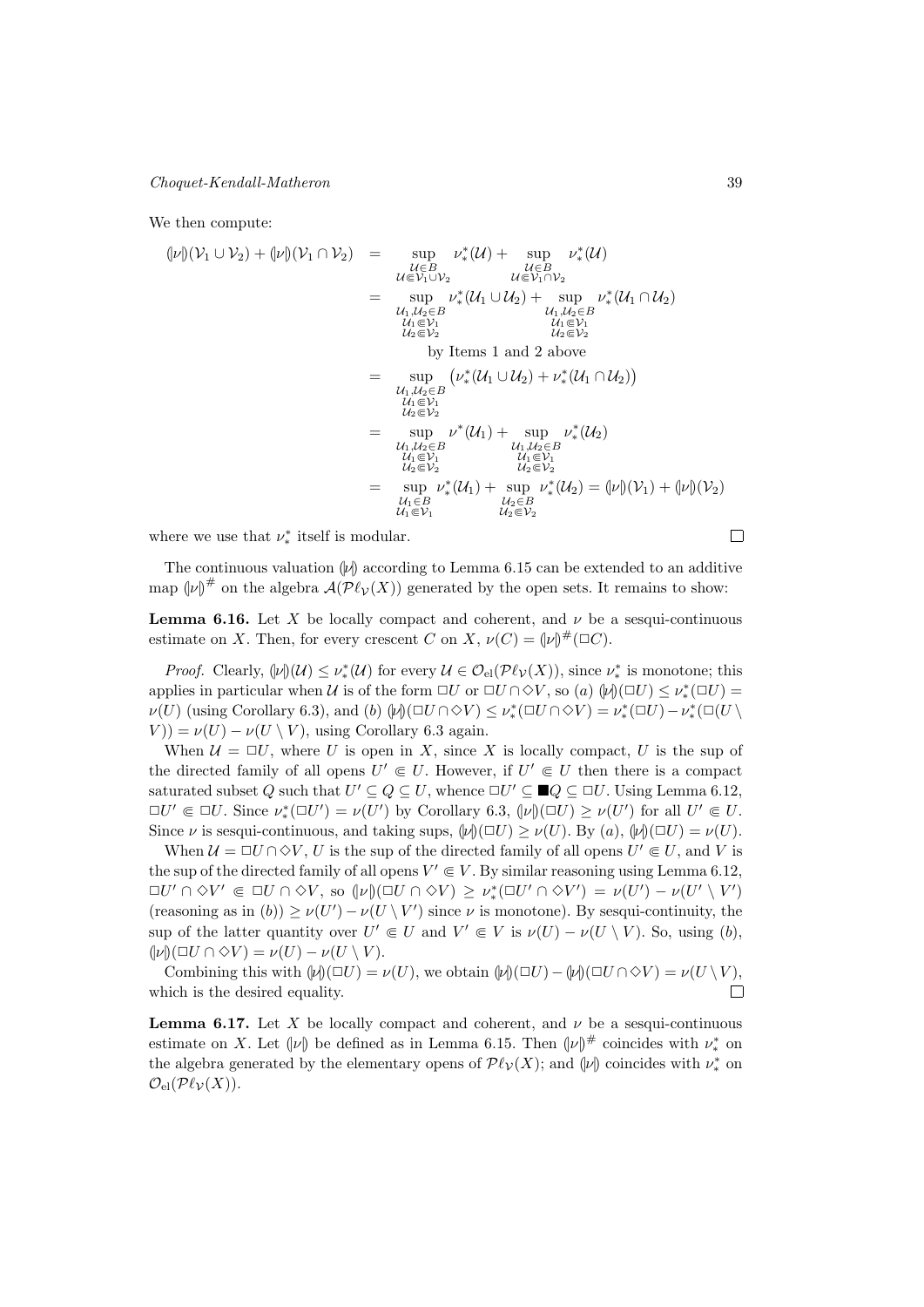*Proof.*  $P = (\nu)$  is a continuous valuation on  $\mathcal{P}\ell_{\mathcal{V}}(X)$  such that  $\nu(C) = P^{\#}(\square C)$  for every crescent C, by Lemma 6.15 and Lemma 6.16. By Corollary 6.3,  $P^{\#}$  coincides with  $\nu^*_*$  on the smallest algebra containing the elementary opens of  $\mathcal{P}\ell_\mathcal{V}(X)$ . The second part follows immediately from the first.  $\Box$ 

**Theorem 6.18.** Let  $X$  be locally compact and coherent. For every sesqui-continuous estimate  $\nu$  on X,  $\psi$  is the unique continuous valuation P on  $\mathcal{P}\ell_{\mathcal{V}}(X)$  such that  $P_{\parallel X} = \nu$ , i.e., such that, for every crescent C on X,  $\nu(C) = P^{\#}(\Box C)$ .

This is obtained by:

$$
\begin{array}{lcl} \displaystyle{(|\nu|)(\mathcal{V})} & = & \displaystyle{\sup_{\mathcal{U} \in \mathcal{O}_{\mathrm{el}}(\mathcal{P}\ell_{\mathcal{V}}(X))} \nu^*_*(\mathcal{U})} \\ & & \displaystyle{\inf_{\mathcal{U} \in \mathcal{V}} \nu^*} \end{array}
$$

where  $\nu^*_*$  is defined over elementary opens by:

$$
\nu_*^* \left( \bigcup_{i=1}^m (\square U_i \cap \lozenge U_{i1} \cap \ldots \cap \lozenge U_{in_i}) \right)
$$
\n
$$
= \sum_{\substack{I \subseteq \{1, \ldots, m\} \\ I \neq \emptyset}} \sum_{\substack{J_i \subseteq \{1, \ldots, n_i\} \\ \text{for each } i \in I}} (-1)^{|I| + \sum_{i \in I} |J_i| + 1} \nu(\bigcap_{i \in I} U_i \setminus \bigcup_{\substack{i \in I \\ j \in J_i}} U_{ij})
$$
\n
$$
(20)
$$

The map  $\nu \mapsto |\nu|$  is one-to-one from the set of sesqui-continuous estimates on X onto the set of continuous valuations on  $\mathcal{P}\ell_{\mathcal{V}}(X)$ , with inverse the map  $P \mapsto P_{\parallel X}$ .

Proof. The first part of the theorem follows from Lemma 6.17 and the last from Proposition 6.8. Let us check (20). Necessarily,

$$
\nu^*_*(\square U \cap \diamond U_1 \cap \ldots \cap \diamond U_n) = \nu^*_*(\square U \setminus (\square(X \setminus U_1) \cup \ldots \cup \square(X \setminus U_n)))
$$
  
\n
$$
= \nu^*_*(\square U) - \nu^*_*(\square(U \setminus U_1) \cup \ldots \cup \square(U \setminus U_n))
$$
  
\n
$$
= \sum_{J \subseteq \{1,\ldots,n\}} (-1)^{|J|} \nu^*_*(\square(U \setminus \bigcup_{j \in J} U_j))
$$
  
\n
$$
= \sum_{J \subseteq \{1,\ldots,n\}} (-1)^{|J|} \nu(U \setminus \bigcup_{j \in J} U_j)
$$

Equation (20) follows by a further application of the inclusion-exclusion principle.  $\Box$ 

We may apply the previous theorem to unanimity estimates. Together with Lemma 6.10 it implies that:

$$
\sum_{i=1}^n a_i \delta_{L_i} = (\sum_{i=1}^n a_i \mathbf{w}_{L_i} ).
$$

We have claimed that estimates  $\nu$  carried more information than just that given by the credibility  $\nu^{\uparrow}$  and the plausibility  $\nu^{\downarrow}$ . Indeed:

**Proposition 6.19.** The estimates  $\nu$  are not determined uniquely from  $\nu^{\uparrow}$  and  $\nu^{\downarrow}$ . More precisely, there is a space X, and two estimates  $\nu$  and  $\nu'$  such that  $\nu^{\uparrow} = {\nu'}^{\uparrow}$  and  $\nu^{\downarrow} = {\nu'}^{\downarrow}$ , but  $\nu \neq \nu'$ .

One can even take  $X$  finite, and require one to find uncountably many sesqui-continuous estimates  $\nu$  with given  $\nu^{\uparrow}$  and  $\nu^{\downarrow}$ .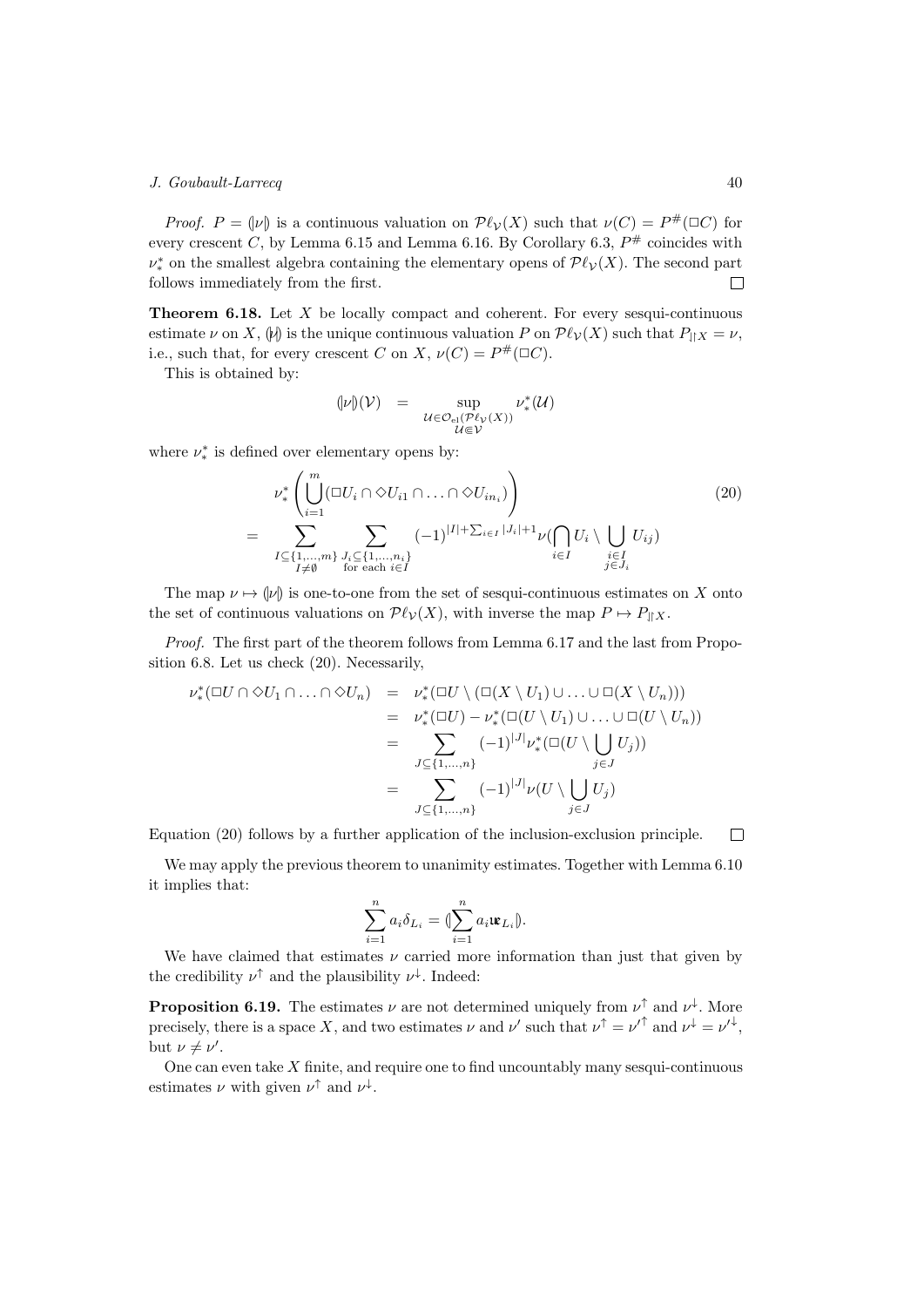#### Choquet-Kendall-Matheron 41

*Proof.* Let X be the space  $\{1 < 2 < \ldots < n\}$ . With the Scott topology this is trivially a locally compact coherent space, so any sesqui-continuous estimate  $\nu$  on  $\overline{X}$  extends to a continuous valuation  $|\nu|$  on  $\mathcal{P}\ell_{\mathcal{V}}(X)$  by Theorem 6.18. Since  $\mathcal{P}\ell_{\mathcal{V}}(X)$  is finite,  $|\nu|$  must be a simple valuation, hence  $\nu$  must be a simple estimate.

X has  $n + 1$  opens: the intervals  $[i, n]$  with  $1 \leq i \leq n$ , and the empty set. X has  $n(n + 1)/2$  lenses: the intervals  $[i, j]$  with  $1 \le i \le j \le n$ . So  $\nu$  can be written as  $\sum_{1 \leq i \leq j \leq n} a_{ij} \mathbf{u}_{[i,j]}$ . Let us consider each  $a_{ij}$  as an unknown. To give oneself  $\nu^{\uparrow}$  means giving oneself the *n* sums  $\sum_{\substack{1 \leq i \leq j \leq n \\ [i,j] \subseteq U}} a_{ij}$ , one for each non-empty open U of X. (The case of the empty open is trivial, since  $\nu(\emptyset) = 0$ .) Similarly, giving oneself  $\nu^{\downarrow}$  means giving oneself the values of the *n* sums  $\sum_{\substack{1 \leq i \leq j \leq n \\ [i,j] \cap V \neq \emptyset}} a_{ij}$ , one for each non-empty open *V* of *X*. This is only 2n equations for  $n(n+1)/2$  unknowns. When  $n \geq 4$ , there are more unknowns than equations, from which we shall see that the value of  $a_{ij}$  will not be unique.

Here is an explicit counter-example, found by solving the above constraints with  $n = 4$ . Fix an estimate  $\nu_0 = \sum_{1 \leq i \leq j \leq 4} \frac{1}{10} \mathbf{u}_{[i,j]}$ . For all reals  $a, b$  such that  $0 \leq a, b \leq 2/10$  and  $-1/10 \le b - a \le 1/10$ , let:

$$
\begin{array}{lcllll} \nu_{a,b} & = & \frac{1}{10}\mathbf{i}\mathbf{e}_{[1,1]} & + & \frac{1}{10}\mathbf{i}\mathbf{e}_{[1,2]} & + & a\mathbf{i}\mathbf{e}_{[1,3]} & & + & \left(\frac{2}{10}-a\right)\mathbf{i}\mathbf{e}_{[1,4]} \\ & & + & \frac{1}{10}\mathbf{i}\mathbf{e}_{[2,2]} & + & \left(\frac{2}{10}-b\right)\mathbf{i}\mathbf{e}_{[2,3]} & & + & b\,\mathbf{i}\mathbf{e}_{[2,4]} \\ & & + & \left(\frac{1}{10}+b-a\right)\mathbf{i}\mathbf{e}_{[3,3]} & + & \left(\frac{1}{10}-b+a\right)\mathbf{i}\mathbf{e}_{[3,4]} \\ & & + & \frac{1}{10}\mathbf{i}\mathbf{e}_{[3,4]} \end{array}
$$

One checks that:

$$
\nu_{a,b}^{\uparrow}([1,4]) = 1
$$
\n
$$
\nu_{a,b}^{\uparrow}([2,4]) = \frac{6}{10}
$$
 (sum of all coefficients on all rows except the first)\n
$$
\nu_{a,b}^{\uparrow}([3,4]) = \frac{3}{10}
$$
 (all rows except the first and the second one)\n
$$
\nu_{a,b}^{\uparrow}([4,4]) = \frac{1}{10}
$$
\n
$$
\nu_{a,b}^{\uparrow}(\emptyset) = 0
$$

and also that:

$$
\nu_{a,b}^{\downarrow}([1,4]) = 1
$$
  
\n
$$
\nu_{a,b}^{\downarrow}([2,4]) = \frac{9}{10}
$$
 (sum of all coefficients on all columns except the first)  
\n
$$
\nu_{a,b}^{\downarrow}([3,4]) = \frac{7}{10}
$$
 (all columns except the first and the second one)  
\n
$$
\nu_{a,b}^{\downarrow}([4,4]) = \frac{4}{10}
$$
  
\n
$$
\nu_{a,b}^{\downarrow}(\emptyset) = 0
$$

So  $\nu_{a,b}^{\uparrow}$  are  $\nu_{a,b}^{\downarrow}$  are independent of a and b, provided  $0 \leq a,b \leq 2/10$  and  $-1/10 \leq b-a \leq$ 1/10.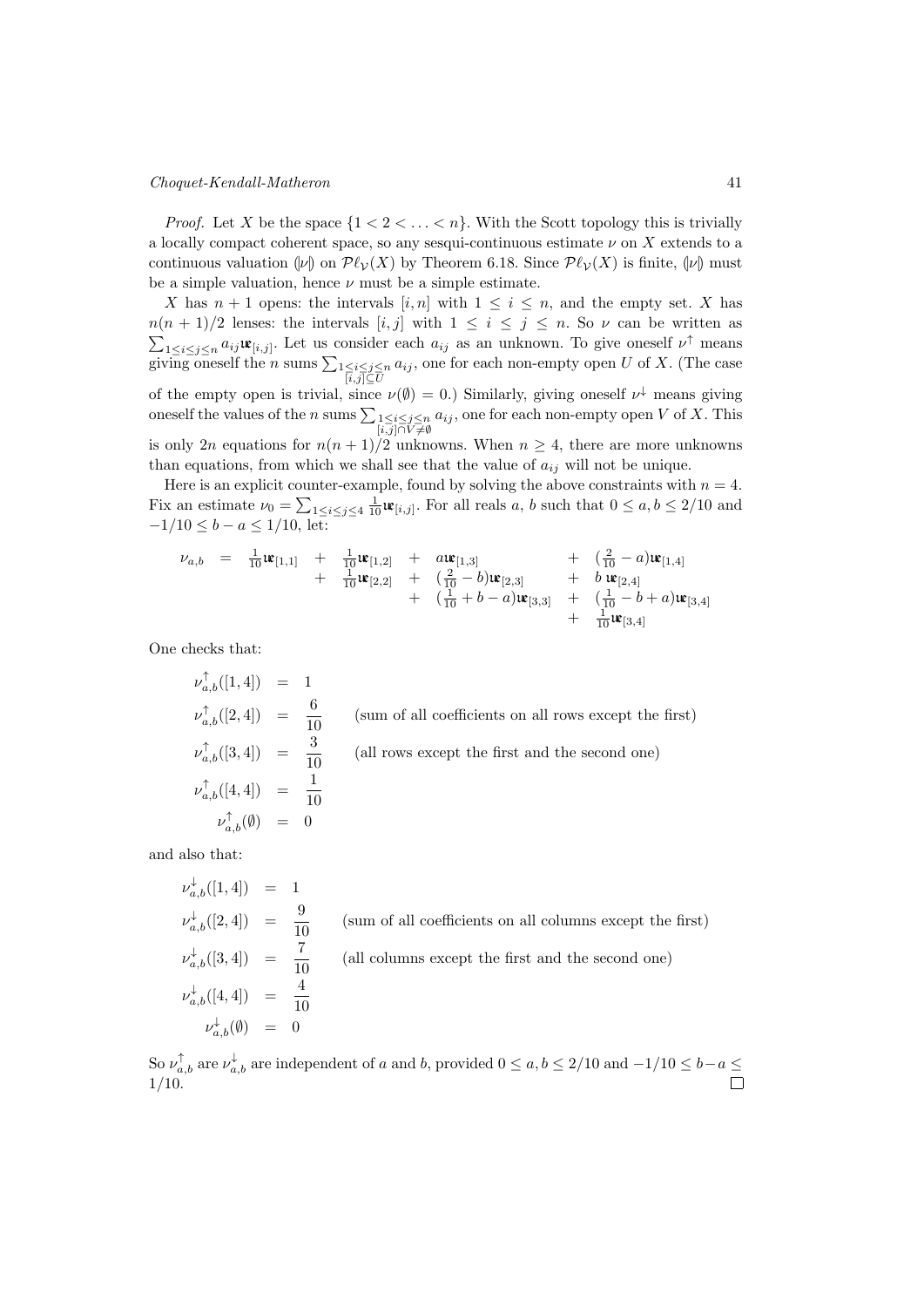## 7. Conclusion

One aspect of this work is naturally that we have extended Choquet-Kendall-Matheron theorems to yet another level of generality. Dealing with non-Hausdorff spaces is needed if we ever want to apply these results to situations like those encountered in domain theory, where no dcpo of interest is Hausdorff. However we believe that the most important aspect of this work is the precise connection between credibilities, resp. plausibilities, and models of mixed probabilistic choice and non-deterministic choice, where the role of the Smyth, resp. the Hoare powerdomains, appear clearly. A nice intuition, obtained using Choquet integration along credibilities, resp. plausibilities, is that demonic choice minimizes your earnings while angelic choice maximizes them.

The erratic case is stranger, and we had to invent the new notion of sesqui-continuous estimate. Our last result shows that we cannot reduce the description of an estimate  $\nu$ to the description of a pair of a credibility  $\nu^{\uparrow}$  and a plausibility  $\nu^{\downarrow}$ , contrarily to what happens with forks (Goubault-Larrecq, 2007b), another model for mixed probabilistic choice and erratic non-determinism, which are just pairs of a continuous lower prevision and a continuous upper prevision satisfying some conditions. (The latter two are models of mixed probabilistic choice and demonic, resp. angelic choice. In both kinds of previsions, and in forks, as well as in (Mislove, 2000; Tix et al., 2005), one can see the non-deterministic choices to be done first, then the probabilistic choices. This is opposite to the models considered here.)

Another question we would like to answer is: is there a meaningful notion of integration along estimates  $\nu$  that would require the extra information in  $\nu$  that one cannot get from  $\nu^{\uparrow}$  and  $\nu^{\downarrow}$  alone? We shall explore this in another paper.

## Acknowledgments

The main result of Section 4 was hidden in an appendix of an initial version of an earlier paper by the first author (Goubault-Larrecq, 2010), with longer and more complex proofs. It was suggested that it should be given more visibility, and deserved a paper of its own. We thank Achim Jung for giving us the opportunity to do so. We thank the anonymous referee for suggesting the actual simplified version of the proof of Proposition 4.11.

# References

- Abramsky, S. and Jung, A. (1994). Domain theory. In Abramsky, S., Gabbay, D. M., and Maibaum, T. S. E., editors, Handbook of Logic in Computer Science, volume 3, pages 1–168. Oxford University Press.
- Alvarez-Manilla, M., Edalat, A., and Saheb-Djahromi, N. (1997). An extension result for continuous valuations. In Edalat, A., Jung, A., Keimel, K., and Kwiatkowska, M., editors, Proceedings of the 3rd Workshop on Computation and Approximation (Comprox III), volume 13 of Electronic Notes in Theoretical Computer Science, Birmingham, England. Elsevier.

Birkhoff, G. (1940). Lattice Theory. American Mathematical Society.

Choquet, G. (1953–54). Theory of capacities. Annales de l'Institut Fourier, 5:131–295.

Denneberg, D. (1994). Non-Additive Measure and Integral. Kluwer.